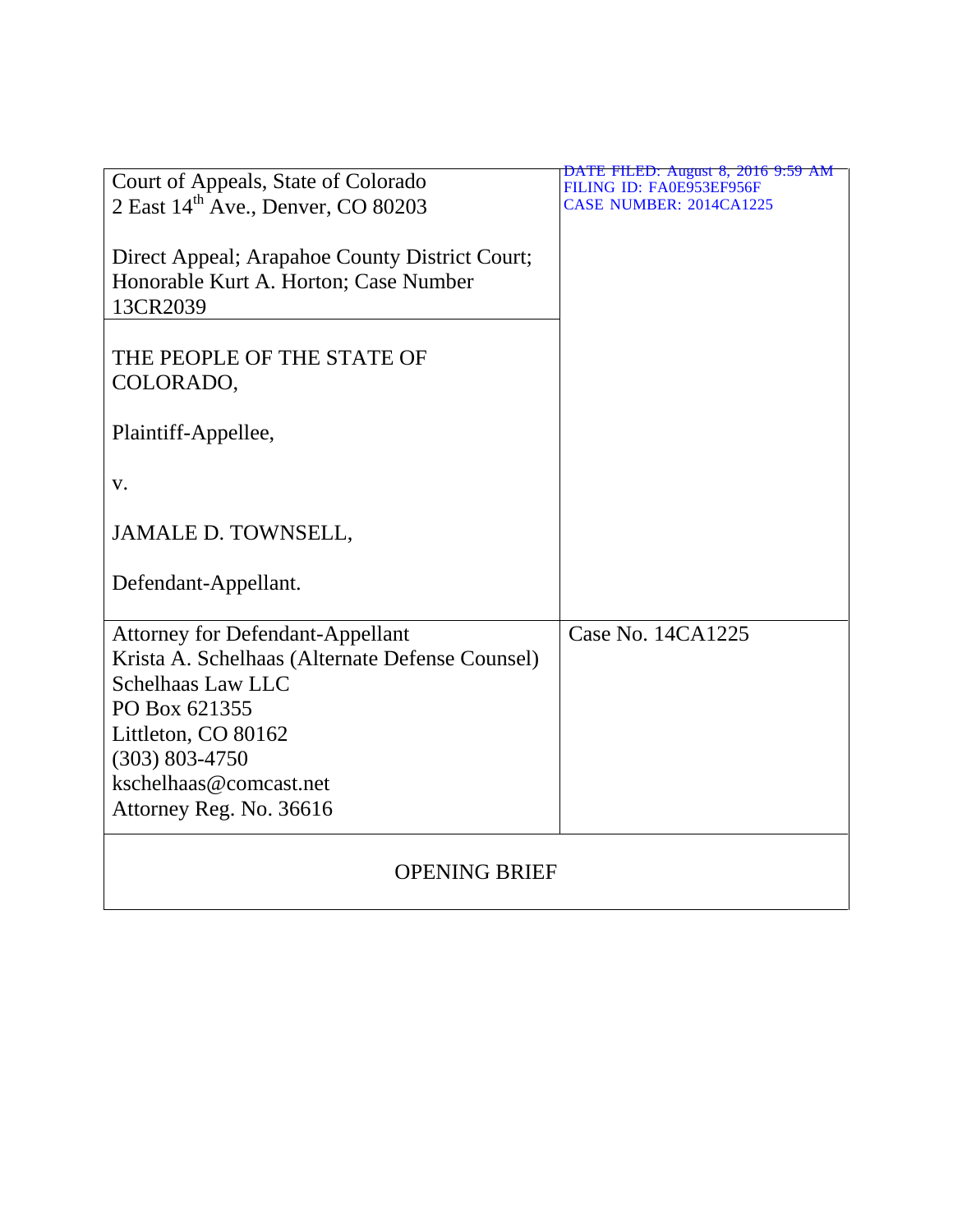### **CERTIFICATE OF COMPLIANCE**

I hereby certify that this brief complies with all requirements of C.A.R. 28 and C.A.R. 32, including all formatting requirements set forth in these rules. Specifically, the undersigned certifies that:

- 1. The brief complies with the applicable word limits set forth in C.A.R. 28(g). It contains 9,475 words.
- 2. The brief complies with the standard of review requirements set forth in C.A.R.  $28(a)(7)(A)$ . For each issue raised by the appellant, the brief contains under a separate heading before the discussion of the issue, a concise statement: (1) of the applicable standard of appellate review with citation to authority; and (2) whether the issue was preserved, and, if preserved, the precise location in the record where the issue was raised and where the court ruled, not to an entire document.

I acknowledge that my brief may be stricken if it fails to comply with any of the requirements of C.A.R. 28 and C.A.R. 32.

> s/ Krista A. Schelhaas Krista A. Schelhaas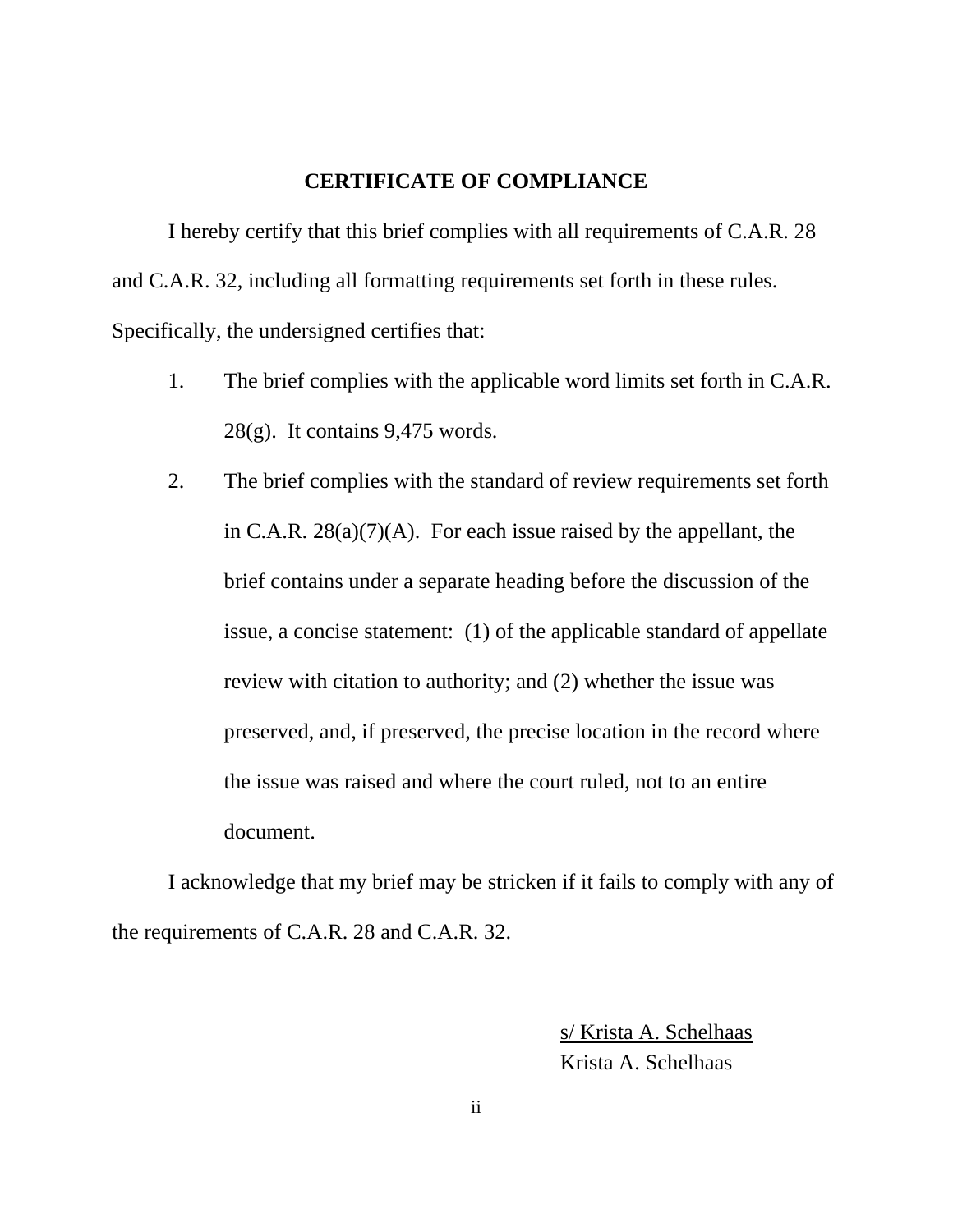## **TABLE OF CONTENTS**

| I.  |                 | The District Court Erred in Admitting DNA Match Evidence                                                                              |
|-----|-----------------|---------------------------------------------------------------------------------------------------------------------------------------|
|     | A.              |                                                                                                                                       |
|     | <b>B.</b>       |                                                                                                                                       |
|     | $\mathbf{C}$ .  |                                                                                                                                       |
|     | D.              |                                                                                                                                       |
|     | E.              |                                                                                                                                       |
| II. |                 | The District Court Erred in Denying Mr. Townsell's Motion to<br><b>Exclude the DNA Match Evidence Based on the Late Disclosure of</b> |
|     |                 |                                                                                                                                       |
|     | <b>B.</b>       |                                                                                                                                       |
|     | $\mathcal{C}$ . |                                                                                                                                       |
| Ш.  |                 | The District Court Erred by Denying Mr. Townsell's Mistrial                                                                           |

**Motion After the Prosecutor Elicited Evidence of Mr. Townsell's**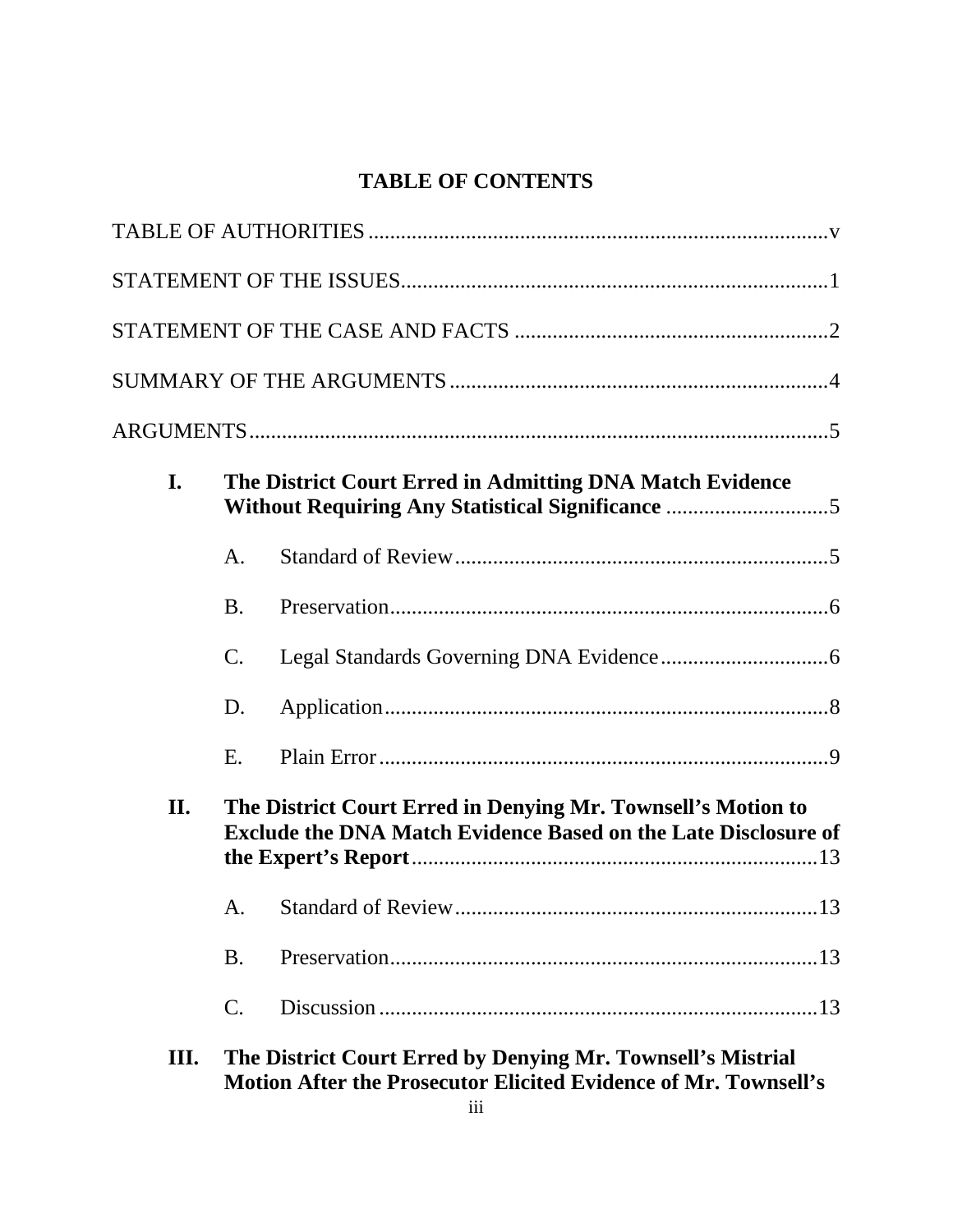|     | A.              |                                                                                                                                |  |
|-----|-----------------|--------------------------------------------------------------------------------------------------------------------------------|--|
|     | <b>B.</b>       |                                                                                                                                |  |
|     | $\mathbf{C}$ .  |                                                                                                                                |  |
|     | D.              |                                                                                                                                |  |
|     | E.              |                                                                                                                                |  |
| IV. |                 | The District Court Reversibly Erred in Admitting Testimonial<br>Hearsay in Violation of Mr. Townsell's Constitutional Right to |  |
|     | $\mathsf{A}.$   |                                                                                                                                |  |
|     | <b>B.</b>       |                                                                                                                                |  |
|     | $\mathcal{C}$ . |                                                                                                                                |  |
|     | D.              |                                                                                                                                |  |
|     | E.              |                                                                                                                                |  |
|     | $F_{\cdot}$     |                                                                                                                                |  |
|     | G.              | Unavailability and Opportunity for Examination30                                                                               |  |
|     | H.              |                                                                                                                                |  |
| V.  |                 | The Evidence is Not Sufficient to Sustain the Convictions of<br>Felony Menacing and Aggravated Robbery as to M.O32             |  |
|     | A.              |                                                                                                                                |  |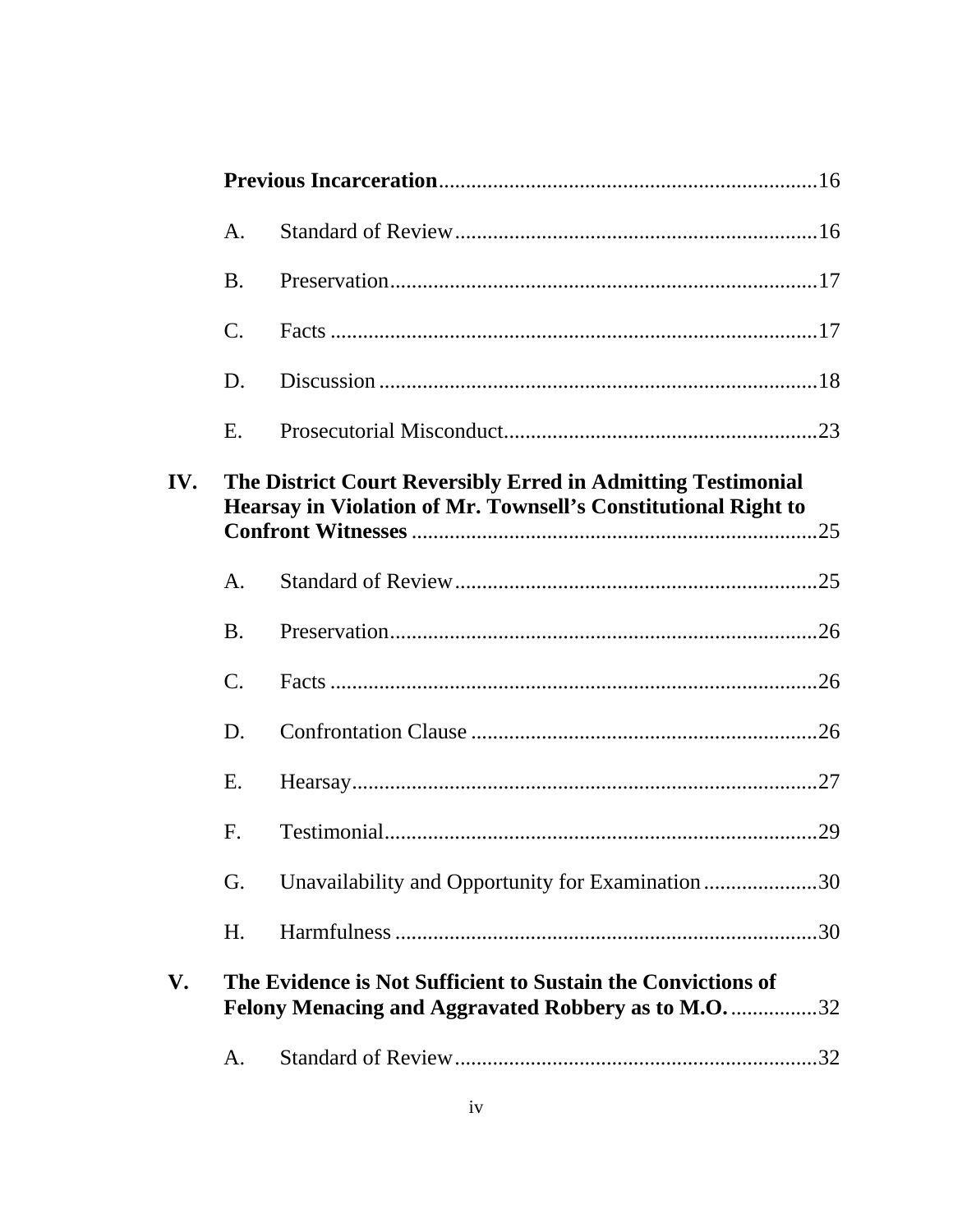|     | <b>B.</b>      |                                                                                                                           |  |
|-----|----------------|---------------------------------------------------------------------------------------------------------------------------|--|
|     | $\mathbf{C}$ . |                                                                                                                           |  |
|     | D.             |                                                                                                                           |  |
| VI. |                | <b>Multiple Trial Errors Resulted in Cumulative Error Requiring</b>                                                       |  |
|     |                | VII. The District Court Erred in Concluding That Consecutive<br><b>Sentences Were Required for the Aggravated Robbery</b> |  |
|     | A.             |                                                                                                                           |  |
|     | <b>B.</b>      |                                                                                                                           |  |
|     | $\mathbf{C}$ . |                                                                                                                           |  |
|     |                |                                                                                                                           |  |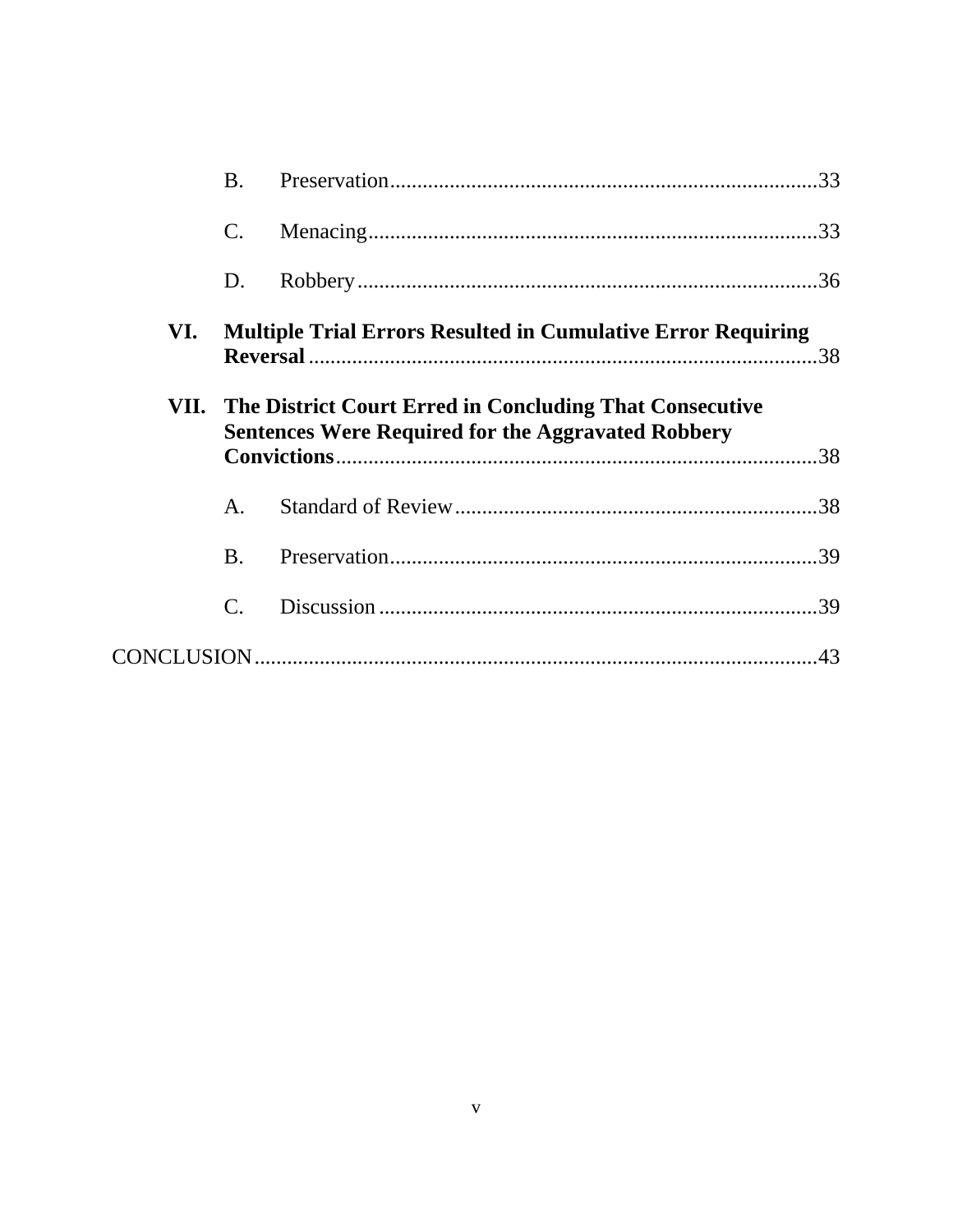### **Cases**

| People in Interest of R.A.S., 111 P.3d 487 (Colo. App. 2004) 27, 30   |  |
|-----------------------------------------------------------------------|--|
|                                                                       |  |
|                                                                       |  |
|                                                                       |  |
|                                                                       |  |
|                                                                       |  |
|                                                                       |  |
| People v. Clark, 214 P.3d 531 (Colo. App. 2009), aff'd, 232 P.3d 1287 |  |
|                                                                       |  |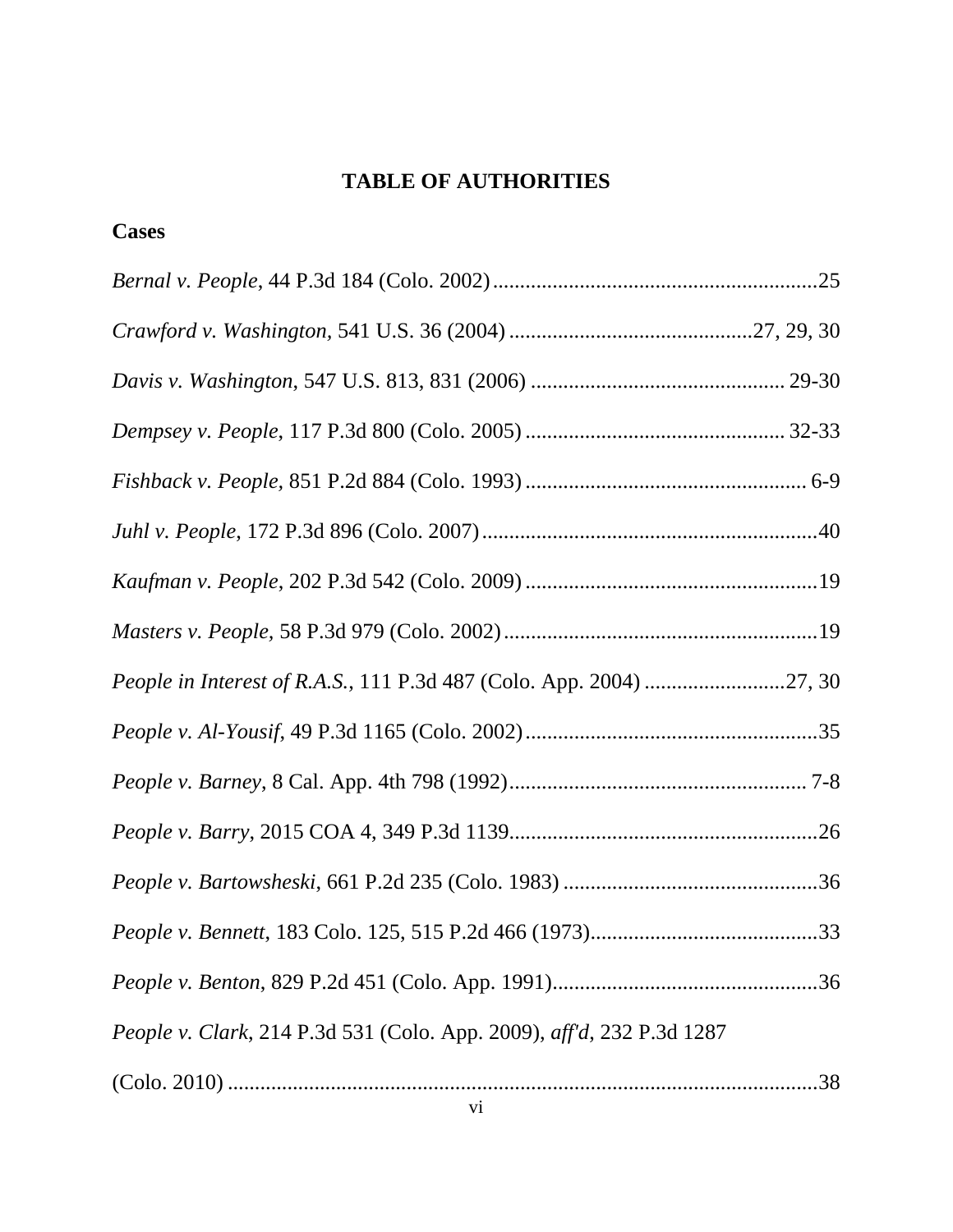| People v. Compan, 100 P.3d 533 (Colo. App. 2004), aff'd, 121 P.3d 876 (Colo. |
|------------------------------------------------------------------------------|
|                                                                              |
|                                                                              |
|                                                                              |
|                                                                              |
|                                                                              |
|                                                                              |
|                                                                              |
|                                                                              |
|                                                                              |
| People v. Esparza-Treto, 282 P.3d 471 (Colo. App. 2011) 41-42                |
|                                                                              |
|                                                                              |
|                                                                              |
| People v. Goldsberry, 181 Colo. 406, 509 P.2d 801 (1973) 17-19, 22-23        |
|                                                                              |
|                                                                              |
|                                                                              |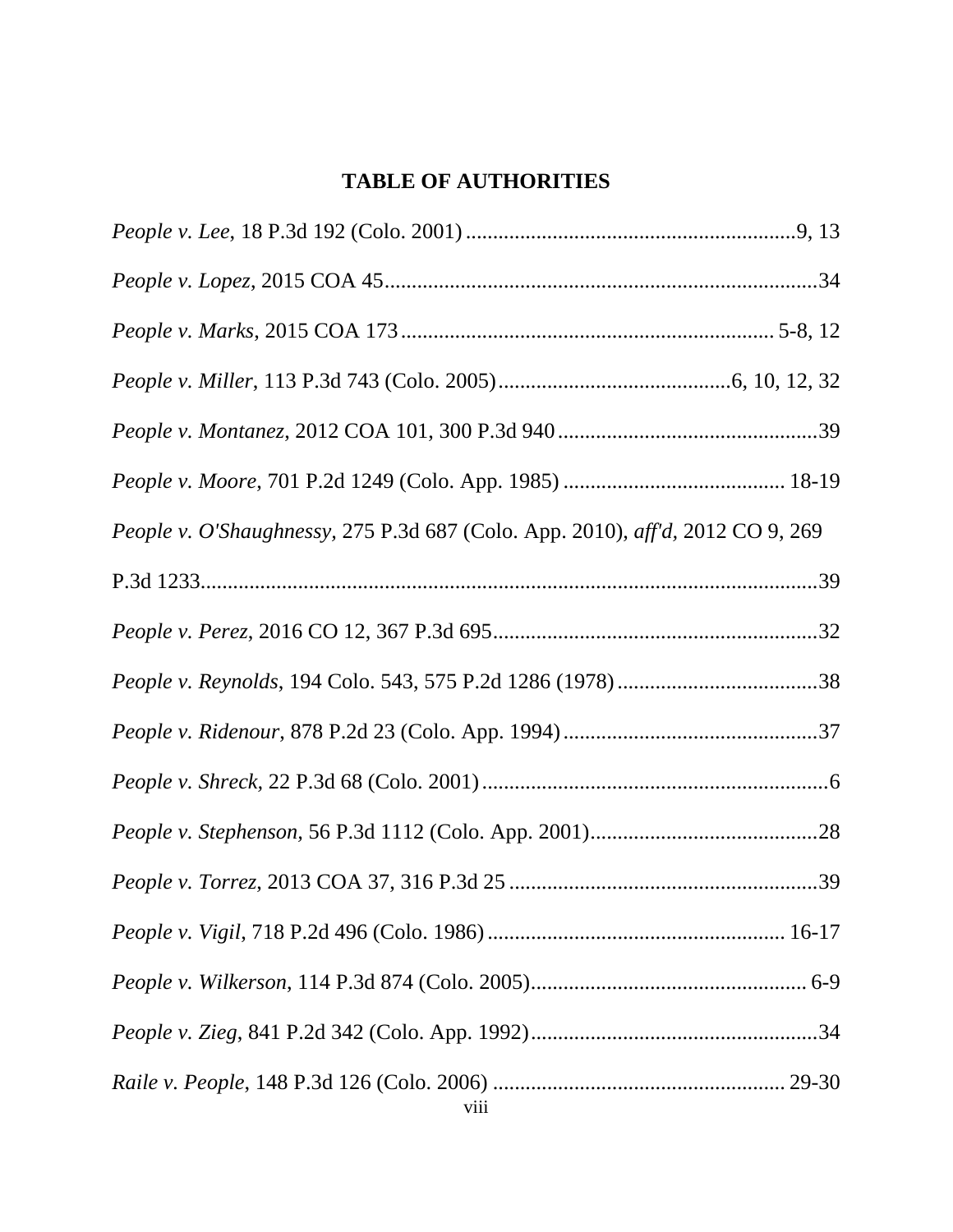| United States v. Yee, 134 F.R.D. 161 (N.D. Ohio 1991), aff'd sub nom. United |
|------------------------------------------------------------------------------|
|                                                                              |
| <b>Constitutional Provisions</b>                                             |
|                                                                              |
|                                                                              |
|                                                                              |
| <b>Statutes and Rules</b>                                                    |
|                                                                              |
|                                                                              |
|                                                                              |
|                                                                              |
|                                                                              |
|                                                                              |
|                                                                              |
|                                                                              |
|                                                                              |
|                                                                              |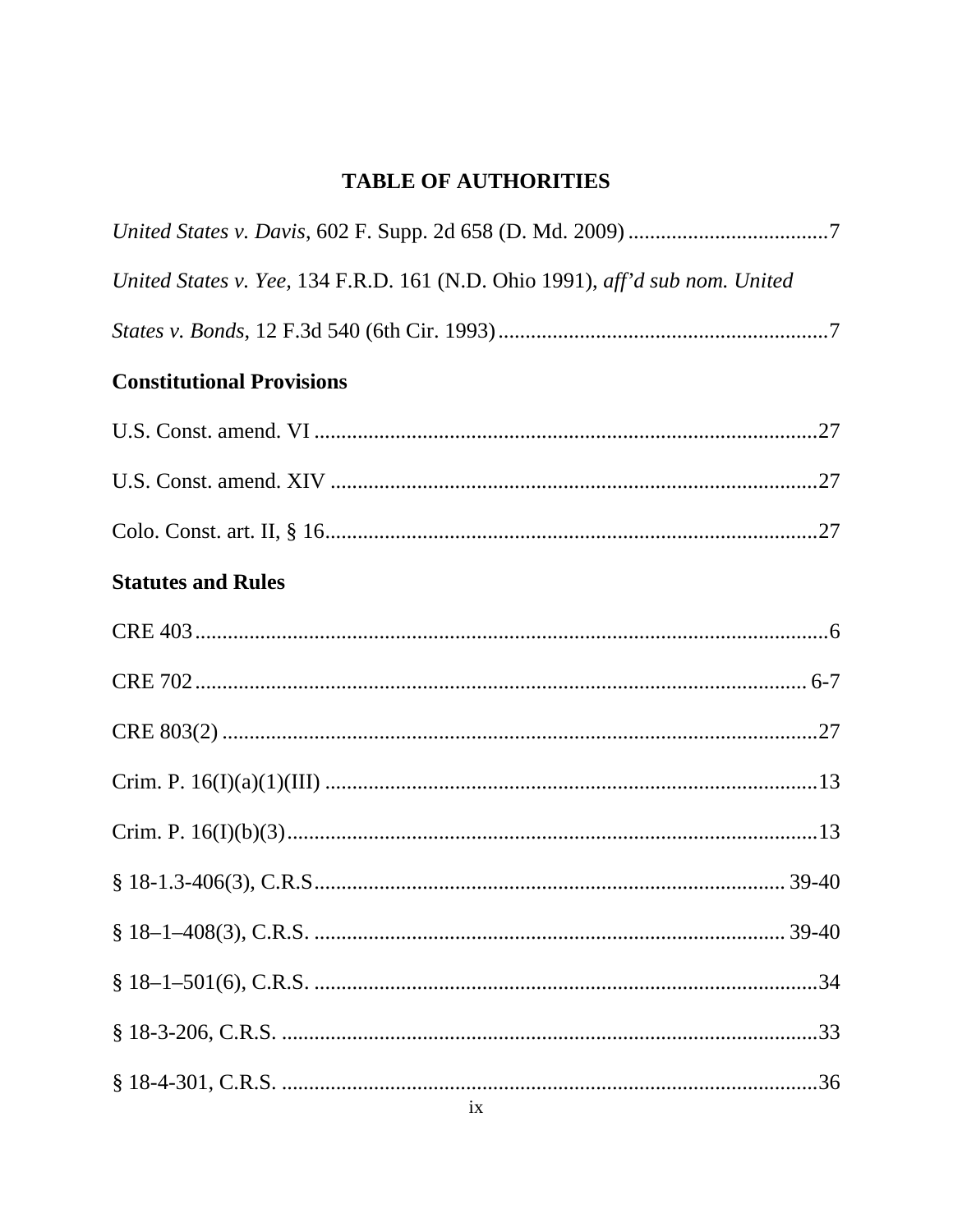### **STATEMENT OF THE ISSUES**

- I. Whether the district court erred in admitting DNA match evidence absent statistical significance.
- II. Whether the district court erred in denying Mr. Townsell's motion to exclude DNA match evidence due to late disclosure of the expert's report.
- III. Whether the district court erred in denying Mr. Townsell's motion for mistrial after the prosecutor elicited evidence of his previous incarceration.
- IV. Whether the district erred in admitting testimonial hearsay in violation of Mr. Townsell's constitutional right to confront witnesses.
- V. Whether the evidence is sufficient to sustain the felony menacing and aggravated robbery convictions.
- VI. Whether multiple trial errors resulted in cumulative error requiring reversal.
- VII. Whether the district court erred in imposing consecutive sentences for the aggravated robbery convictions.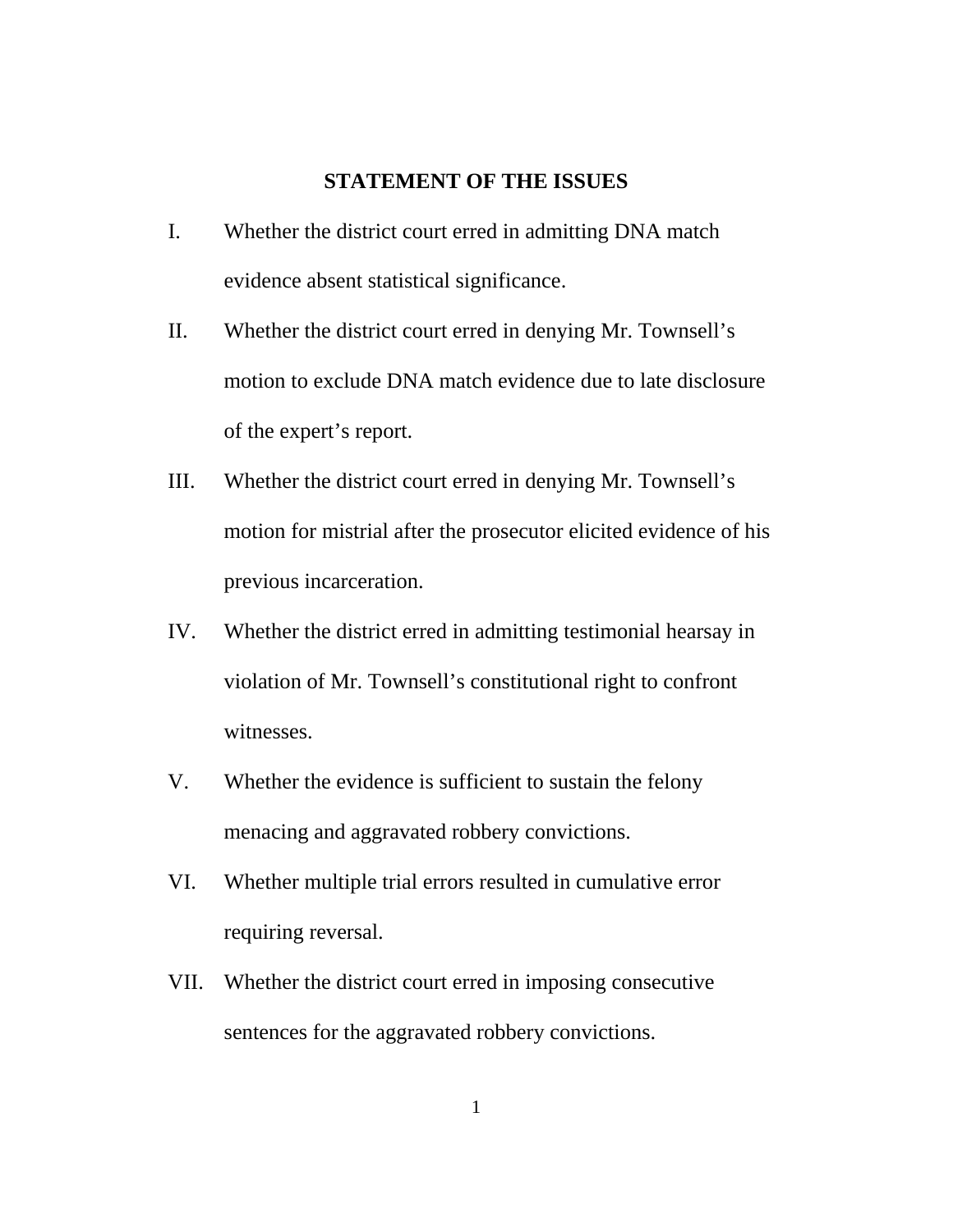### **STATEMENT OF THE CASE AND FACTS**

On June 15, 2013, an armed and masked man sprinted into the Bank of the West in Aurora and demanded money from the bank teller, K.K. The man hurdled the counter, opened the teller drawer, and took \$1,104. (R. Ex. 1 (video); R. Tr. 3/12/14, p. 92, l. 23 – p. 93, l. 3; p. 93, ll. 15-18; p. 139, ll. 21-24). He ran back out the front door, got into a car, and drove away. (R. Tr. 3/12/14, p. 96, ll. 18-21). The robbery took twenty-eight seconds. (R. Ex. 1 (video)). The stolen getaway car was discarded in a parking lot several blocks from the bank. (R. Tr. 3/13/14, p. 11, ll. 5-9; p. 22, l. 20 – p. 23, l. 5).

Two bank employees were inside bank lobby that morning: K.K. and M.O. M.O. described the robber as 5'8" tall. (R. Tr. 3/12/14, p. 102, ll. 18-19). An eyewitness across the street from the bank testified that the robber was 5'9" tall. (*Id.* at p. 56, ll. 11-13). A patrol officer determined that the robber was 5'7" by observing the robber near the height chart on the bank's front door frame. (*Id.* at p. 176, ll. 17-20; p. 177, ll. 12-16). None of the prosecution witnesses testified that the robber was more than 5'9" tall. The only other physical description provided by witnesses was that the robber was left-handed. (*Id.* at p. 84, ll. 9-20; p. 110, ll. 14-20). Mr. Townsell is 6'2" and right-handed. (R. Tr. 3/17/14, p. 42, ll. 12-16; p. 65, ll. 11-14).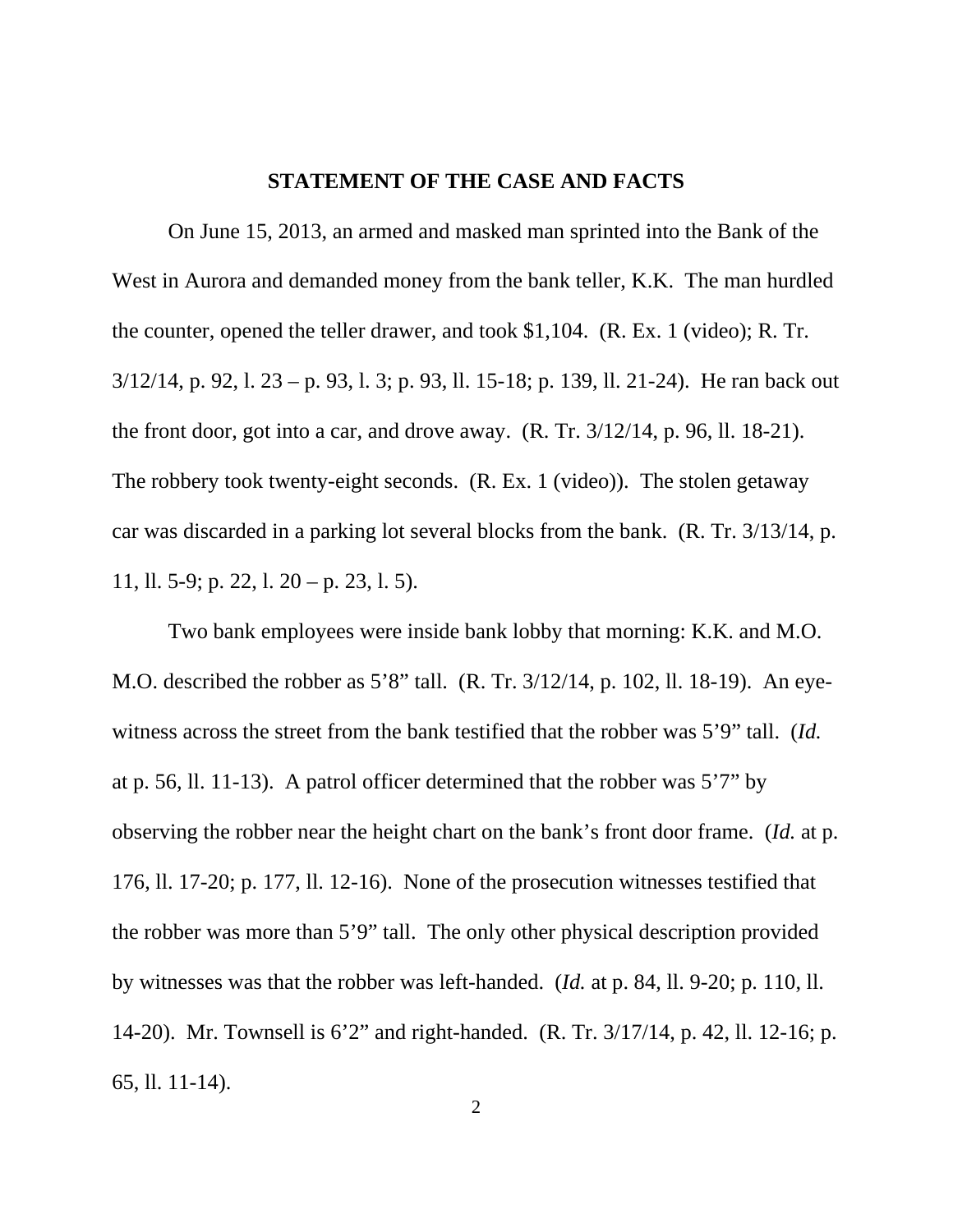A GPS tracking device was hidden inside the money. (R. Tr. 3/12/14, p. 67, ll. 23-24). Officers tracked the GPS device and located the money in a bag discarded on the street. (R. Tr.  $3/13/14$ , p. 84, l. 16 – p. 85, l. 13). The bag also contained a sweatshirt, cell phone with tape, shoe, and red bandana. (*Id.* at p. 85, ll. 8-13). Around the corner, officers found Mr. Townsell's wife, Ebony Ruffin, in her car. (R. Tr. 3/12/14, p. 211, l. 22 – p. 212, l. 14). In the trunk of her car, the officers found a gun and another shoe. (*Id.*).

The phone registered to Mr. Townsell called the phone registered to Ms. Ruffin before and four minutes after the robbery. (R. Tr.  $3/14/14$ , p. 80, l.  $7 - p$ . 81, l. 13). The People used an expert to introduce evidence tracking the phone calls and the GPS device. (*Id.* at pp. 42-158). Mr. Townsell's phone was tracked near the bank and Ms. Ruffin. (PR Ex. 111).

A DNA expert testified that Mr. Townsell's DNA profile matched items in the bag: the shoes, pantyhose, and bandana. (R. Tr. 3/17/14, p. 116, ll. 2-4; p. 117, ll. 3-4, 15-17). The expert testified that Mr. Townsell's DNA was part of a mixture found on the mask. (*Id.* at p. 117, ll. 18-25).

Mr. Townsell introduced evidence of an alternate suspect, Ms. Ruffin's brother, who was 5'7" and lived close to the getaway car owner. (R. Tr. 3/17/14, p. 42, ll. 7-11; p. 216, l. 19 – p. 217, l. 16; PR Ex. D). The GPS device was tracked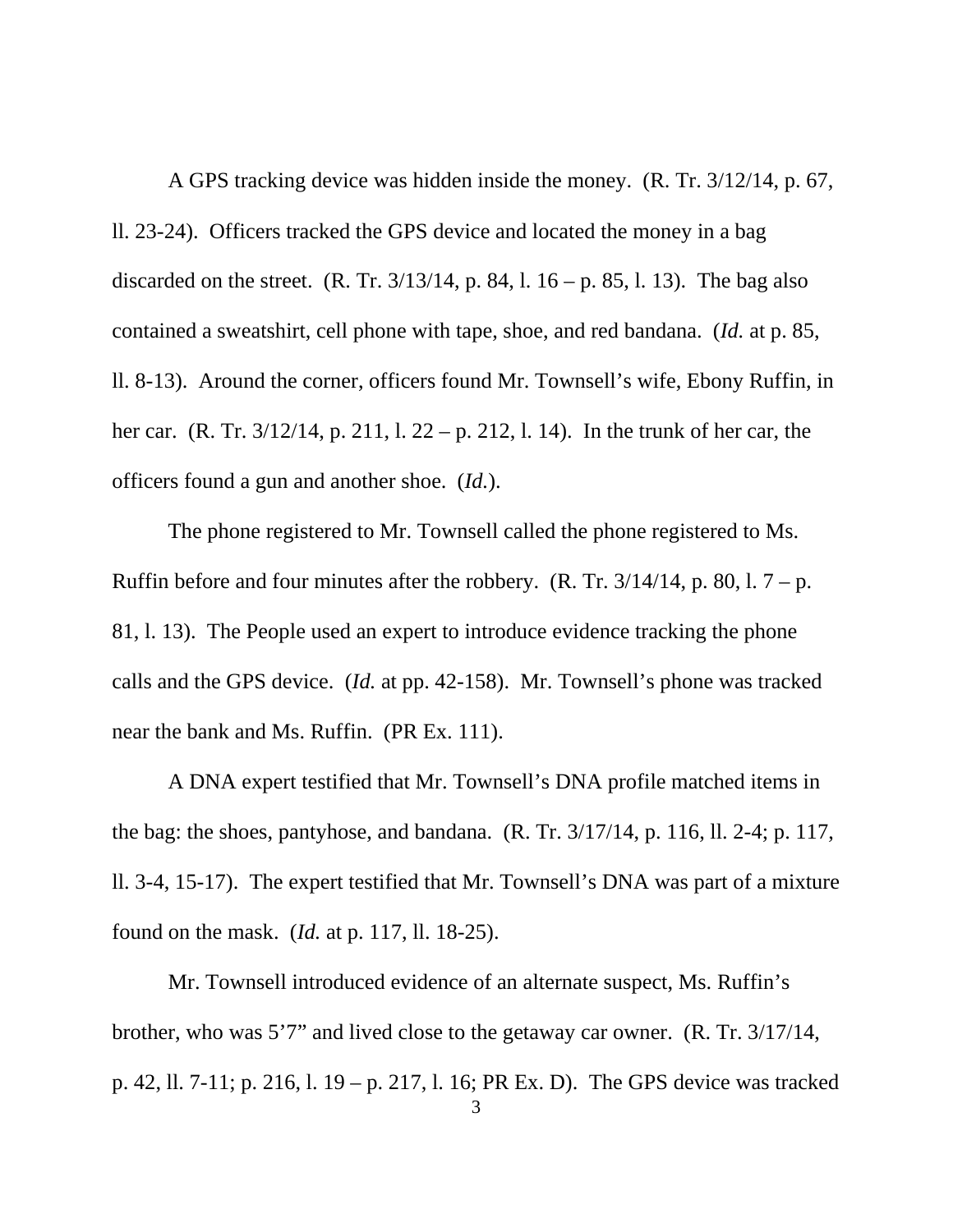near Ms. Ruffin's sister's address shortly before Ms. Ruffin was arrested. (R. Tr.  $3/17/14$ , p. 223, l. 11 – p. 224, l. 16).

Following a jury trial, Mr. Townsell was convicted of two counts of aggravated robbery, two counts of felony menacing, and theft. He was sentenced to twenty-two years for the aggravated robbery count involving K.K. and ten consecutive years for the aggravated robbery count involving M.O. (R. CF, p. 326; R. Tr. 5/12/14, p. 51, ll. 1-11). He also received concurrent sentences of six years for felony menacing involving K.K., two years for felony menacing involving M.O., and eighteen months for theft. (R. CF, p. 326-27; R. Tr. 5/12/14, p. 51, l. 12  $-$  p. 52, l. 7).

Mr. Townsell appeals his judgments of conviction and sentence.

### **SUMMARY OF THE ARGUMENTS**

The district court erred in allowing the DNA expert to testify that Mr. Townsell was a DNA "match" to the shoes, bandana, mask, and pantyhose without requiring any statistics to support her conclusion.

The district court erred in admitting DNA "match" evidence of the bandana, mask, and shoes because the expert's report was disclosed two weeks before trial. Prior to the disclosure, defense counsel was provided with a report stating that only the pantyhose were a "match."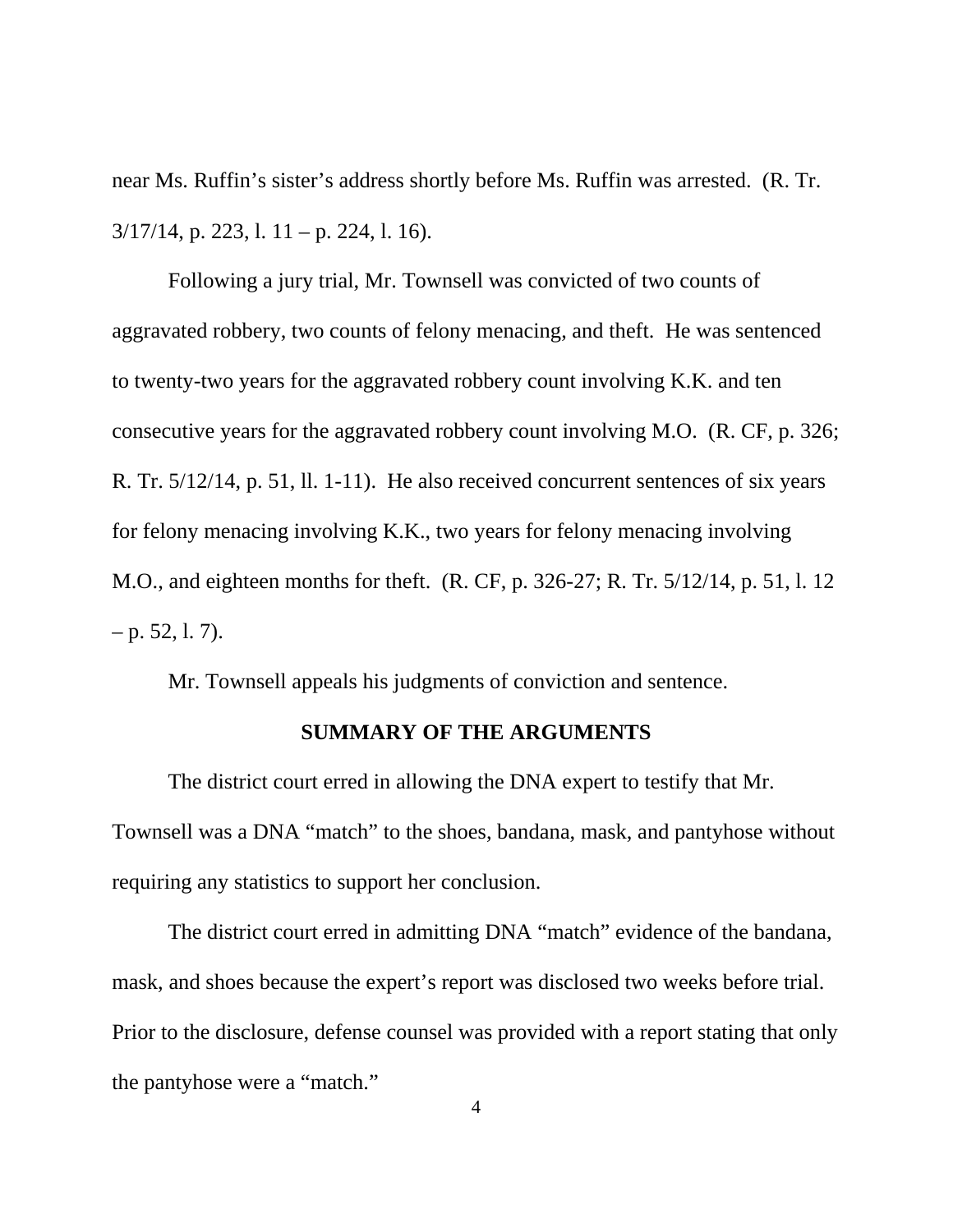The district court erred in denying Mr. Townsell's mistrial motion after a witness testified that Mr. Townsell was in jail in 2008 or 2009. A cautionary instruction could not cure the harm because the evidence was thin and the prosecutor elicited the witness's testimony.

The district court erred in admitting the testimonial hearsay of the primary eye-witness because Mr. Townsell had no prior opportunity to cross-examine the witness.

The evidence is not sufficient to sustain the felony menacing and aggravated robbery convictions as to M.O. because there was no evidence that the robber knew any other person was in the bank lobby.

Multiple trial errors occurred. Even if this Court determines that any of the individual errors were not reversible, the cumulative effect requires reversal.

The district court erred in imposing consecutive sentences for the aggravated robbery convictions because they were based on the same acts.

### **ARGUMENTS**

# **I. The District Court Erred in Admitting DNA Match Evidence Without Requiring Any Statistical Significance**

A. Standard of Review

A district court's evidentiary rulings are reviewed for an abuse of discretion.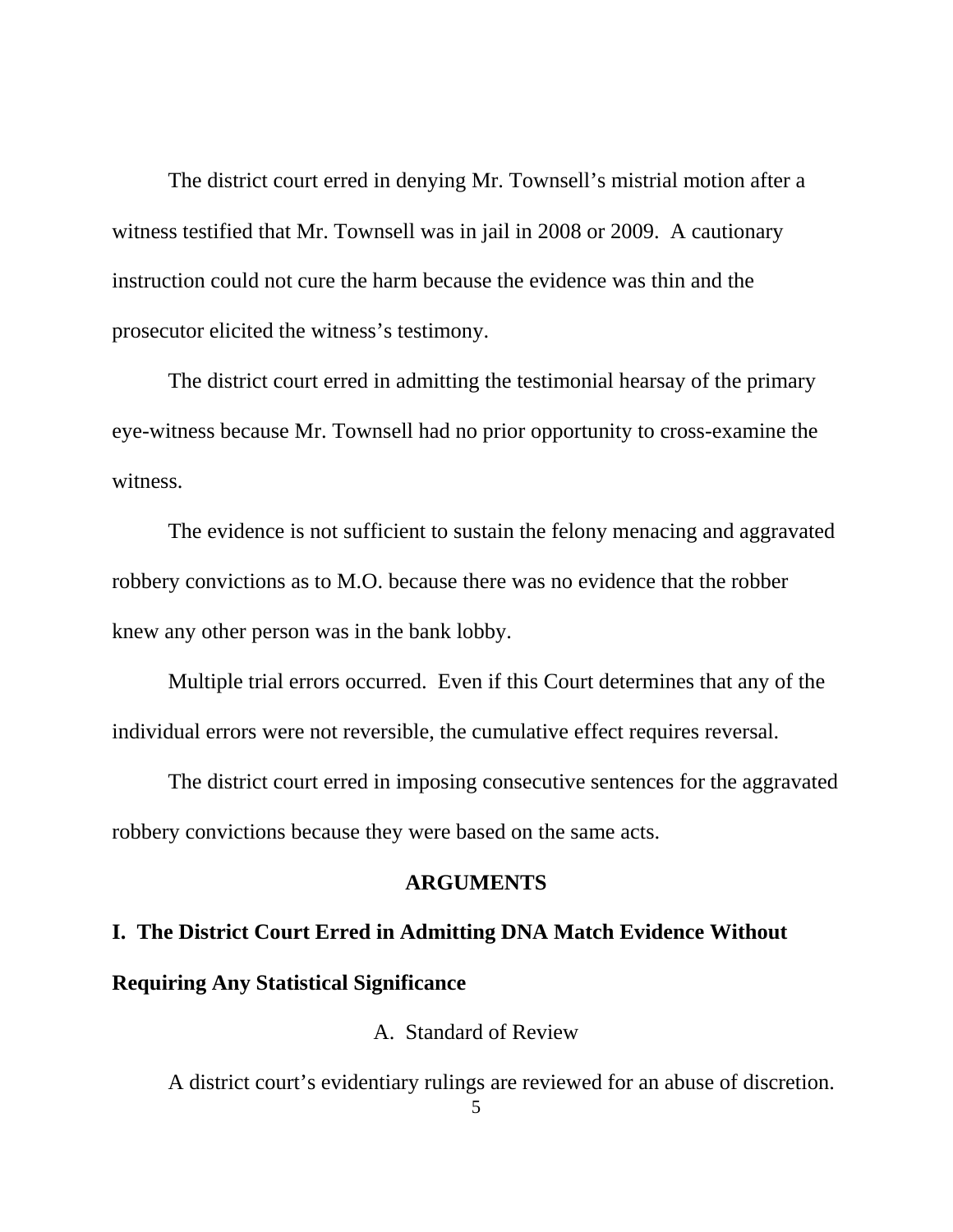*People v. Marks*, 2015 COA 173, ¶ 23.

### B. Preservation

This issue is not preserved. A district court's unpreserved evidentiary errors are reviewed for plain error. *People v. Miller*, 113 P.3d 743, 750 (Colo. 2005). Plain error review addresses error that is obvious and substantial and that so undermines the fundamental fairness of the trial itself as to cast serious doubt on the reliability of the judgment of conviction. *Id*. at 750.

C. Legal Standards Governing DNA Evidence

DNA evidentiary rulings are governed by CRE 403 and 702. *People v. Wilkerson*, 114 P.3d 874, 877 (Colo. 2005); *Marks*, ¶ 24. "If scientific, technical, or other specialized knowledge will assist the trier of fact to understand the evidence or to determine a fact in issue, a witness qualified as an expert by knowledge, skill, experience, training, or education, may testify thereto in the form of an opinion or otherwise." CRE 702. Evidence admitted under CRE 702 must be reliable and relevant. *Wilkerson*, 114 P.3d at 877; *Marks*, ¶ 24.

A DNA "match, unaccompanied by its statistical significance, is essentially meaningless." *Fishback v. People,* 851 P.2d 884, 893 n.18 (Colo. 1993), *abrogated on other grounds by People v. Shreck,* 22 P.3d 68 (Colo. 2001). Statistical significance is "usually expressed in terms of the likelihood that the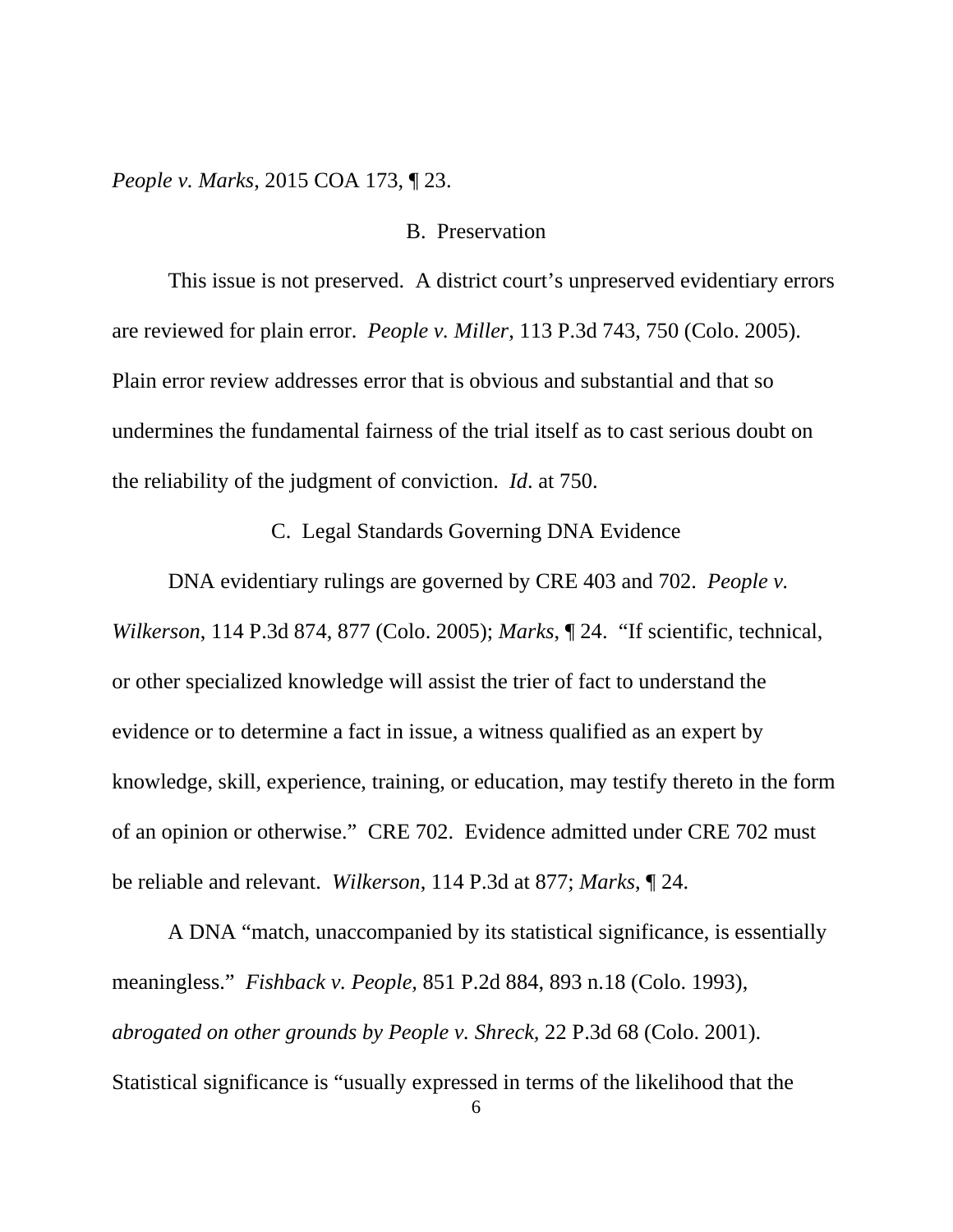crime scene samples came from a third person who has the same DNA profile as the suspect." *Id.* at 888. Under CRE 702, a declared DNA match requires that the expert demonstrate "the reliability of the method of reaching statistical or numerical conclusions related to the underlying evidence." *Wilkerson*, 114 P.3d at 877. An independent analysis is "necessary to show that statistical or numerical results are also relevant and reliable." *Id.*

A DNA match result that is not accompanied by statistical probability data is irrelevant. *Marks*, 2015 COA 173, ¶¶ 30-31. As noted by the *Marks* Division and other jurisdictions, "[w]ithout the probability assessment, the jury does not know what to make of the fact that the patterns match: the jury does not know whether the patterns are as common as pictures with two eyes, or as unique as the Mona Lisa." *United States v. Yee,* 134 F.R.D. 161, 181 (N.D. Ohio 1991), *aff'd sub nom. United States v. Bonds*, 12 F.3d 540 (6th Cir. 1993); *accord United States v. Davis*, 602 F. Supp. 2d 658, 679 (D. Md. 2009).

The Colorado Supreme Court's language requiring that statistics accompany any evidence that a suspect matches DNA found at a crime scene is clear. In *Fishback*, the supreme court stated that DNA evidence without statistical significance is "meaningless," and the statistical significance of a match is the "pivotal element of DNA analysis." *Fishback*, 851 P.2d at 893 n.18 (quoting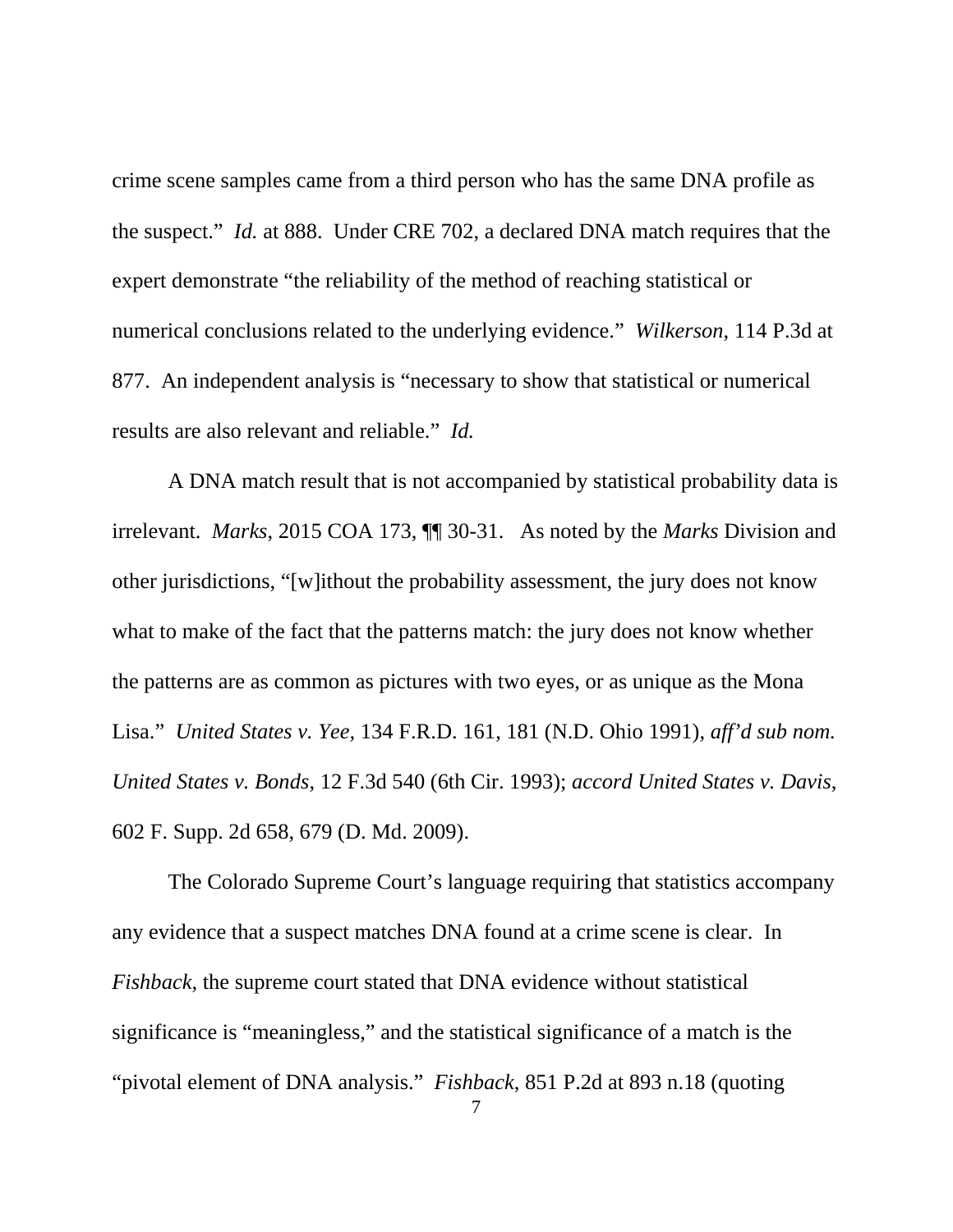*People v. Barney*, 8 Cal. App. 4th 798, 817 (1992)). In *Wilkerson*, the supreme court relied on *Fishback* to require relevant and reliable statistical and numerical calculations. *Wilkerson*, 114 P.3d at 877.

Other divisions of this Court have applied the supreme court's language. In *Marks*, the division concluded that the mandate requires statistical probability data for a conclusion that a defendant is a "match," is "included," "cannot be excluded," and to cases where there is "no conclusion." *Marks*, ¶¶ 30-31, 42 (also collecting cases from other jurisdictions). In *People v. Jimenez*, 217 P.3d 841, 867 (Colo. App. 2008), the division highlighted the *Fishback* requirement that DNA match evidence include statistical significance.

The DNA match evidence used against Mr. Townsell required statistical probability data.

### D. Application

The DNA expert repeatedly stated that Mr. Townsell's DNA was a "match" to the shoes, pantyhose, bandana, and mask. (R. Tr. 3/17/14, p. 116, ll. 2-4; p. 117, ll. 3-4, 15-17; p. 117, l. 25-p. 118, l. 2). However, the expert did not provide statistics to support her conclusions. She made one statement regarding the left shoe, saying "I still get a statistic that is more rare than 1 in 300 billion." (*Id.* at p. 116, ll. 20-21). However, she did not provide statistics for any other items or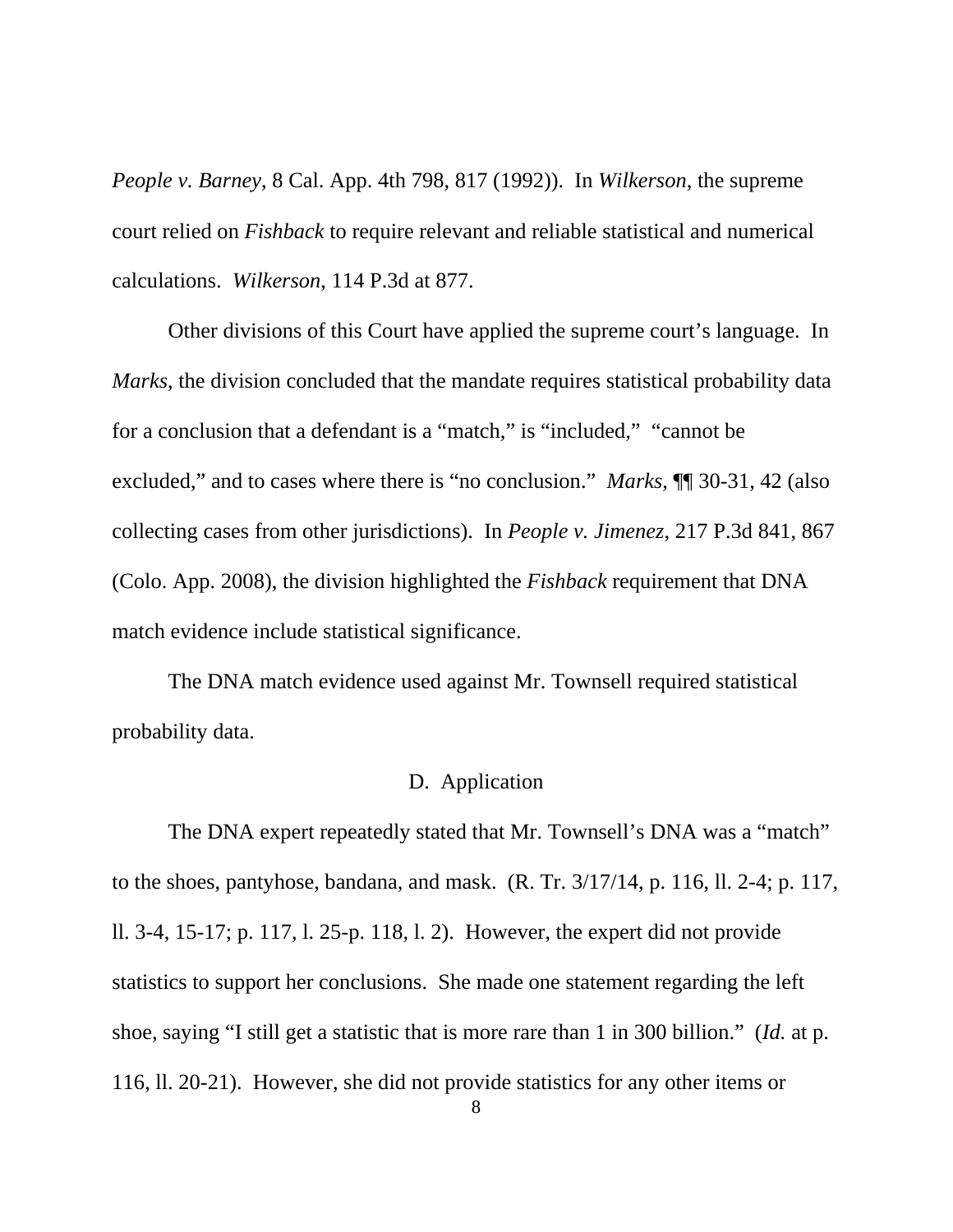explain what that statistic meant. Therefore, the DNA match evidence, absent statistical significance, was irrelevant and erroneously admitted.

### E. Plain Error

This error was obvious. The Colorado Supreme Court's rule requiring statistical probability for DNA match evidence has been in place since 1993. *See Fishback*, 851 P.2d at 893; *see also Wilkerson*, 114 P.3d at 877; *People v. Lee*, 18 P.3d 192, 197 (Colo. 2001); *Jimenez*, 217 P.3d at 867. It was subsequently discussed and applied in published cases. *See People v. Cook*, 197 P.3d 269, 275 (Colo. App. 2008) (an error is obvious when it is based on a clear and longestablished rule).

This error was substantial. The expert repeatedly stated that Mr. Townsell's DNA was a match. (R. Tr. 3/17/14, p. 112-117). The prosecutor highlighted this evidence in closing. First the prosecutor stated, "The clothes and the shoes and the mask and the things he wore inside the bank were collected within about an hour or less, and those were tested to confirm a DNA profile that matched. He was the profile match for those items." (R. Tr. 3/18/14, p. 22, ll. 6-9). He went on to highlight the DNA evidence:

> You heard about the testimony from -- or about the analysis that [the DNA expert] did. She told you about the methods that she uses in the lab to collect DNA profiles from items and how she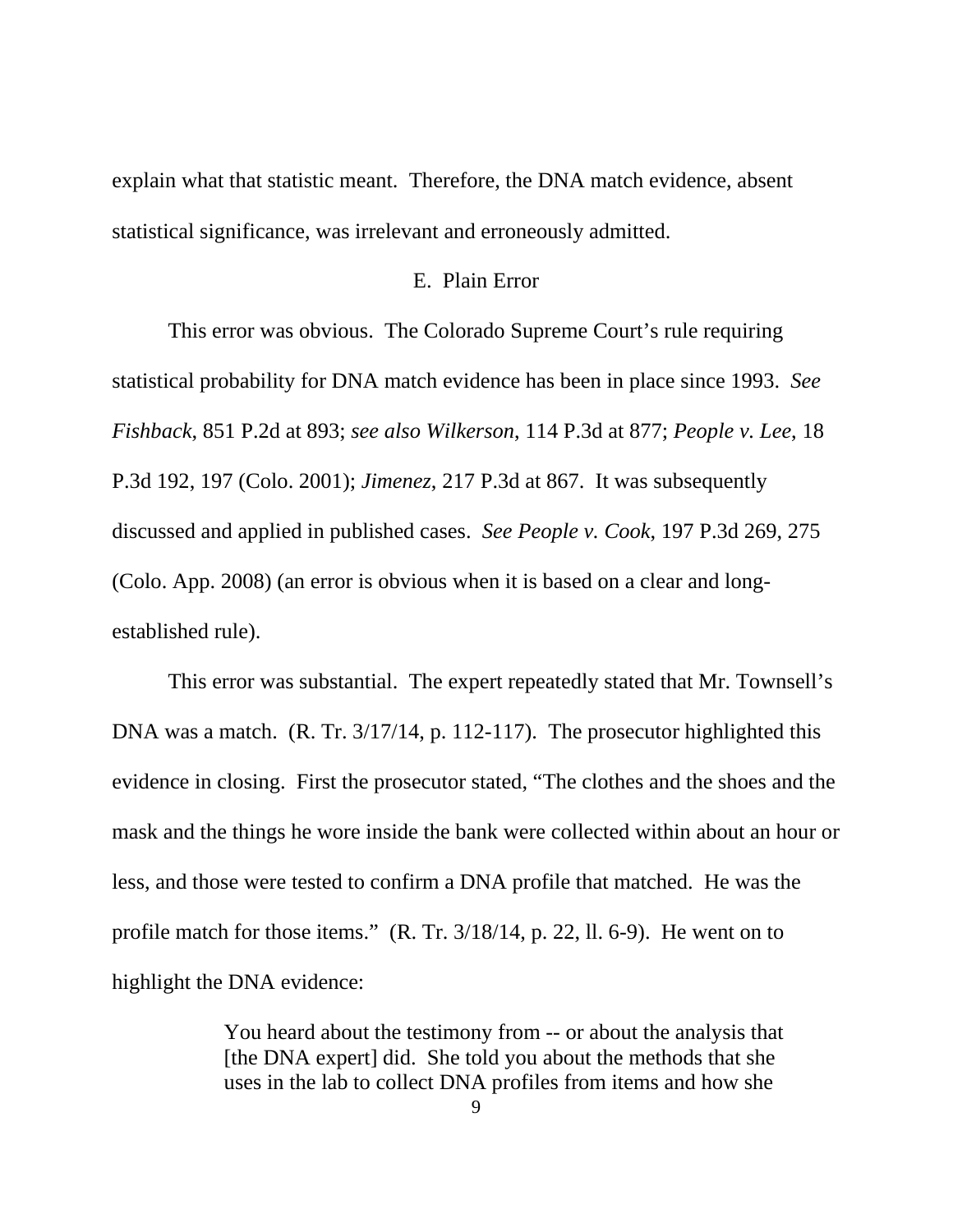compared that to the sample that she received from Mr. Townsell. Jamale Townsell was a match to those items tested. She explained that the number of items that were sent for her review and analysis at the lab and that she had collected full DNA profiles from items like the glove, the shoes, the bandana, the mask and the pantyhose. She talked about comparing those to the known sample, and she testified that he was the source of that DNA, and that she was able to get full DNA profiles from those samples.

(*Id.* at p. 29, ll. 8-20). The prosecutor focused on the DNA evidence to discount the fact that Mr. Townsell did not match the robber's physical description: "You might ask during deliberation should we require a perfect physical description[?] . . . [B]ut your common sense will tell you that the same mask that he used to try and hide from the cameras and essentially from you is the mask that went to the lab that provided the profile and matched Mr. Townsell's DNA." (*Id.* at p. 29, l. 25 – p. 30, l. 14).

The error so undermined the fundamental fairness of the trial as to cast serious doubt on the reliability of the judgment of conviction. *See Miller*, 113 P.3 at 150. Significantly, identity was the key trial issue. Mr. Townsell did not match the description of the robber. Every witness described the robber between 5'7" and 5'9" tall. (R. Ex. 112 (911 call); R. Tr. 3/12/14, p. 56, ll. 11-13; p. 86, ll. 1-2; p. 102, ll. 18-19; p. 175, ll. 12-15). The officer testified that he was able to gauge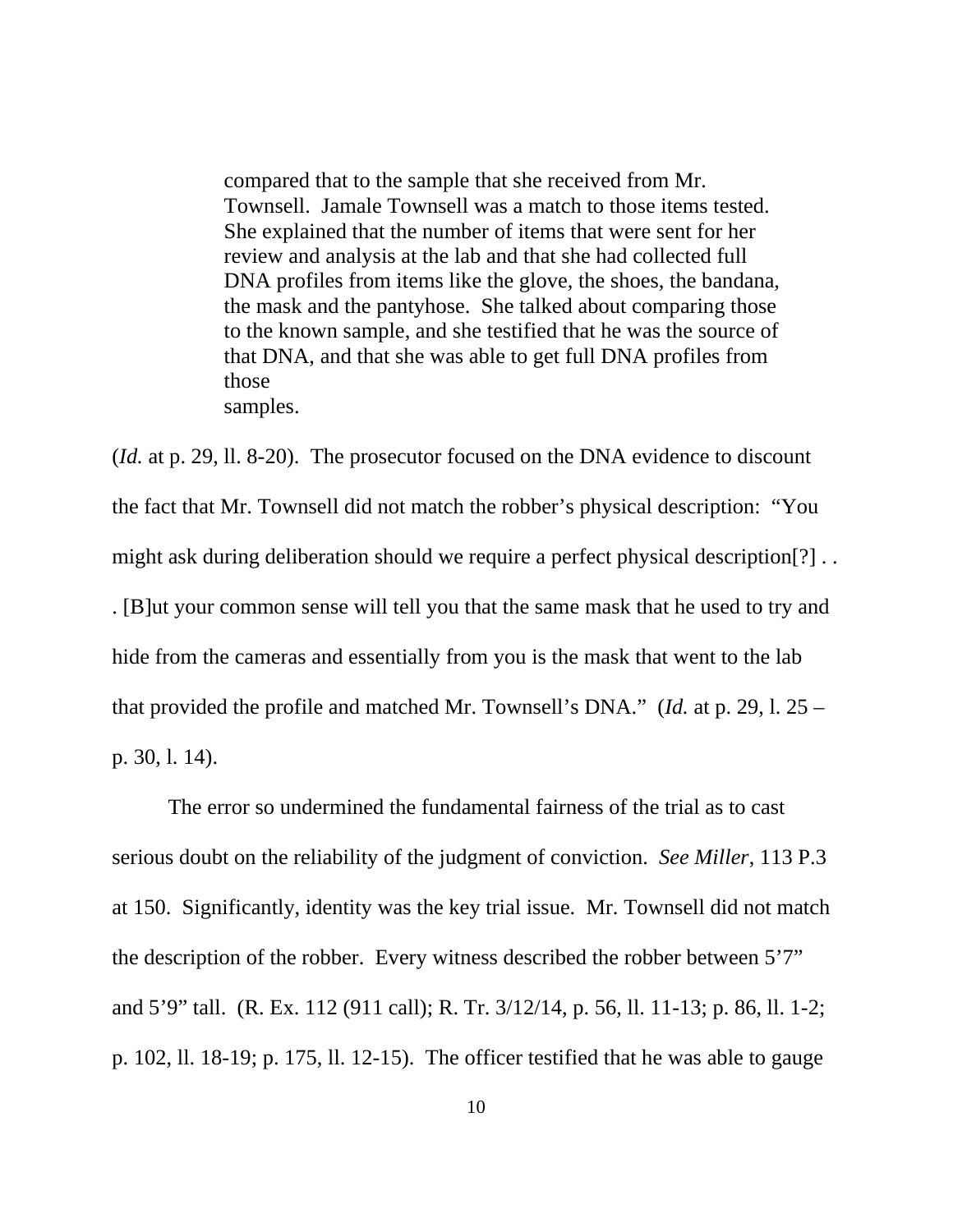the robber's height by the height chart on the bank's front door frame and by observing objects in the building as the robber moved past them. (R. Tr. 3/12/14, p. 176, ll. 11-20). The surveillance video and photographs show the robber's head far below the six foot marker on the bank's door frame. (R. Ex. 1 (video); PR. Exs. 3, 4, 22).

Mr. Townsell is 6'2" tall. (R. Tr. 3/17/14, p. 42, ll. 12-16). This difference represents a five to seven inch height discrepancy and also the difference between a smaller than average-sized man, and a taller than average-sized man.

Additionally, the robber was left-handed, and Mr. Townsell is right-handed. The robber used his left hand to hold the gun and later changed hands to use his left hand to grab the money, displaying left-hand dominance. (R. Tr. 3/12/14, p. 84, ll. 11-13; p. 110, ll. 15-20). The investigator testified that after witnessing Mr. Townsell several times, he observed that Mr. Townsell was right-handed. (R. Tr.  $3/17/14$ , p. 207, l. 16 – p. 208, l. 1).

Next, the DNA evidence of the primary item worn by the robber — the stocking cap — contained a mixture of DNA. (*Id.* at p. 107, ll. 11-15). But the expert and the prosecutor continually highlighted that Mr. Townsell was a DNA "match." *(Id.* at p. 117, 11. 18-25). The jurors asked many questions in this case trying to understand the relevance of the DNA evidence. (R. Tr. 3/17/14, p. 144, l.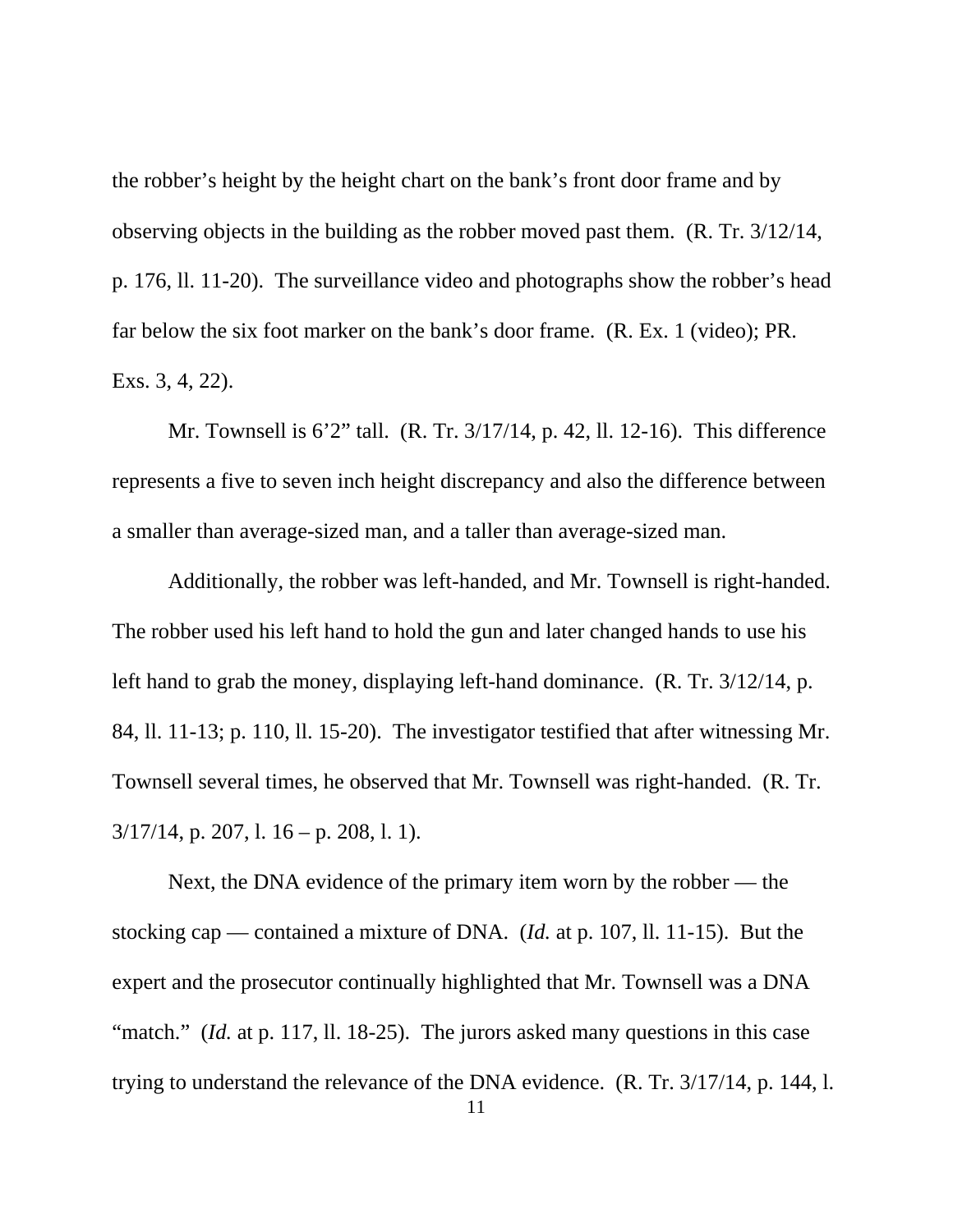$7 - p. 148, 1. 11$ .

"[J]urors place great emphasis on DNA evidence—so much so that the evidence has long enjoyed a status of 'mythic infallibility' for juries . . . [and] [i]n the absence of statistics about the probability of DNA patterns, jurors are likely to assume that the probability of a random matching pattern is exceedingly low." *Marks*, ¶ 41.

Finally, Mr. Townsell provided both alibi and alternate suspect evidence in his defense. Remarkably, the alternate suspect was Ms. Ruffin's brother and matched the physical description given by the eye-witnesses. (PR Ex. D). The defense investigator testified that the car used in the robbery was stolen from a location that was close to one of the alternate suspect's addresses. (R. Tr. 3/17/14, p. 216, l. 15 – p. 217, l. 3).

Under these circumstances, where the primary evidence connecting Mr. Townsell to the crime was the DNA expert's testimony that he "matched" the DNA profile of items found at the crime scene, the error in admitting the DNA evidence without statistical significance so undermined the fundamental fairness of the trial as to cast serious doubt on the reliability of the judgment of conviction. *See Miller*, 113 P.3 at 150.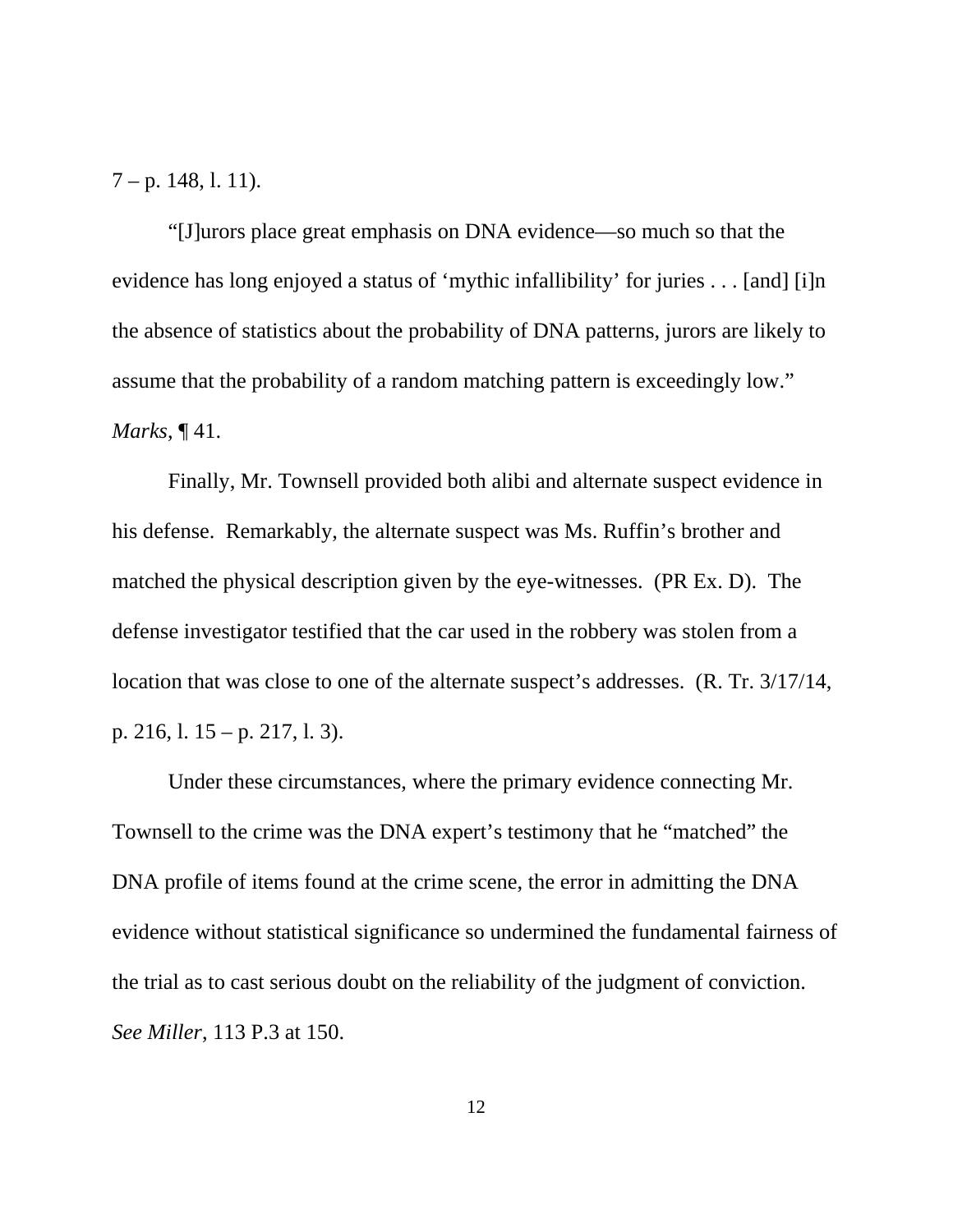# **II. The District Court Erred in Denying Mr. Townsell's Motion to Exclude DNA Match Evidence Based on the Late Disclosure of the Expert's Report**

### A. Standard of Review

A district court's decision whether to impose a sanction for a discovery violation is reviewed for an abuse of discretion. *Lee*, 18 P.3d at 196.

#### B. Preservation

This issue is preserved. Defense counsel objected to the late disclosure, specifically objecting to the admission of "any DNA evidence other than the pantyhose." (R. Tr. 3/14/14, p. 9, l. 8).

### C. Discussion

Pursuant to Crim. P.  $16(I)(a)(1)(III)$  and (b)(3), "[a]ny reports or statements of experts made in connection with the particular case, including results of physical or mental examinations and of scientific tests, experiments, or comparisons," must be made available to the defendant "as soon as practicable but not later than 35 days before trial."

In fashioning a remedy for a discovery violation, courts must consider the prejudice to the party, the reason for the delay, and the feasibility of curing the prejudice. *Lee*, 18 P.3d at 196. The ultimate "goal must be to cure any prejudice resulting from the violation." *Id.* Courts should also consider the defendant's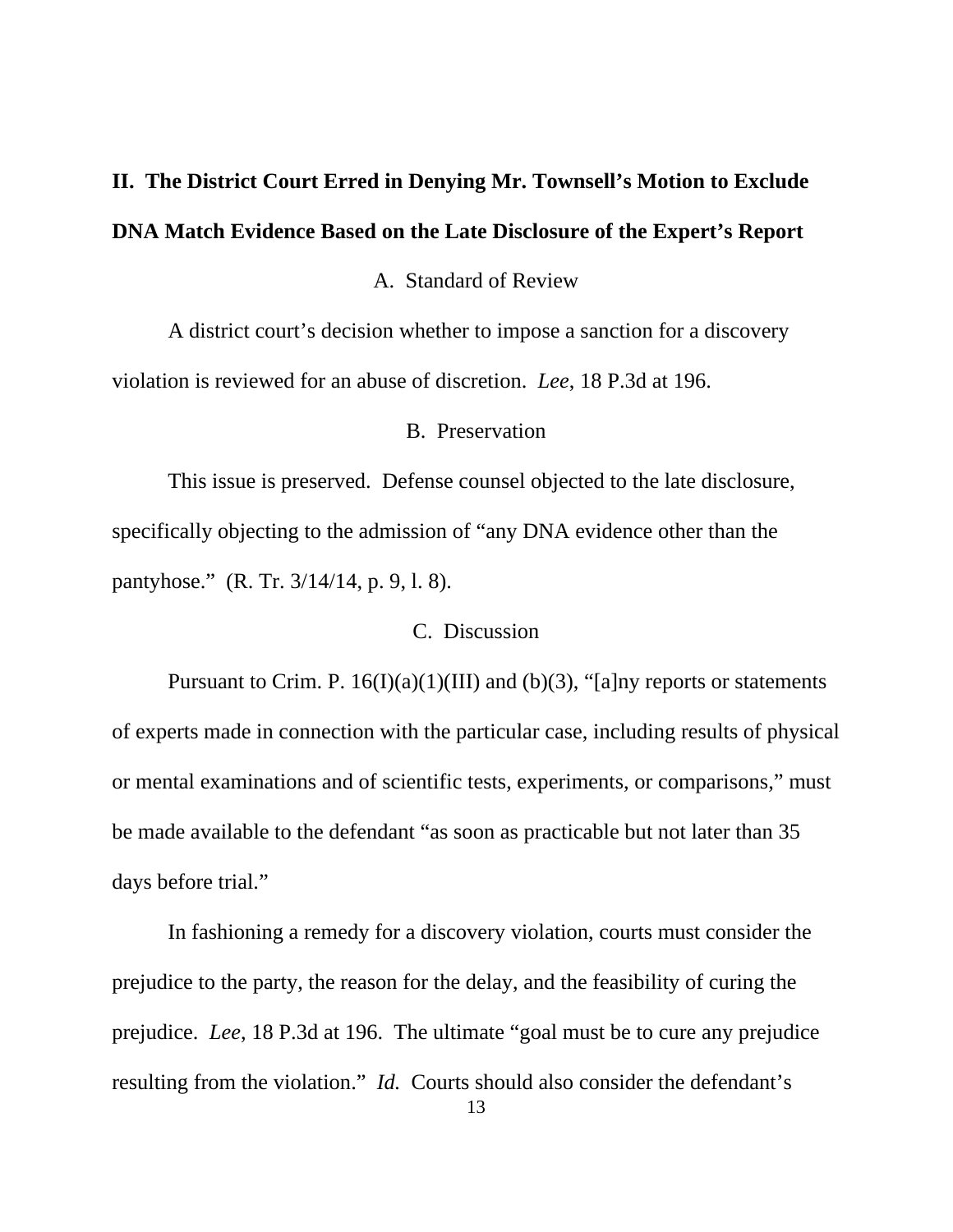speedy trial rights. *Id.* at 198 n.4.

Defense counsel received the expert's updated report less than two weeks before trial. (R. Tr. 3/14/14, p. 6, ll. 15-19). In the report, the expert concluded for the first time that "[t]o a reasonable degree of scientific certainty and in the absence of an identical sibling, Townsell is the source of the DNA profiles developed from" the pantyhose, red bandana, and right shoe." (R. Supp. CF, p. 41). The report also stated that "Townsell is the source of the DNA profile developed from" the left shoe, and "Townsell is the source of the major component of the DNA profile developed from" the hat. (*Id.*). This report was created February 14, 2014, and provided to defense counsel just a "couple of weeks before trial." (R. Tr. 3/14/14, p. 6, ll. 18-21; R. Supp. CF, p. 41). The prior report stated only that the DNA profile from item number 2.1, the pantyhose, matched Mr. Townsell's profile. (R. Supp. CF, pp. 34, 38). Though the prior report listed the collection of other items, it did not specify a match to those items. (*Id.* at p. 38).

Defense counsel explained:

I knew that there was a DNA match on a pair of pantyhose and I think I told the Court that, and that report did come to me more than 30 days in advance and, frankly, DNA from pantyhose which nobody has identified as being used in a robbery and a husband's DNA being on his wife's pantyhose is something that argument with the jury or presentation with the jury I can deal with, but the laboratory report now saying the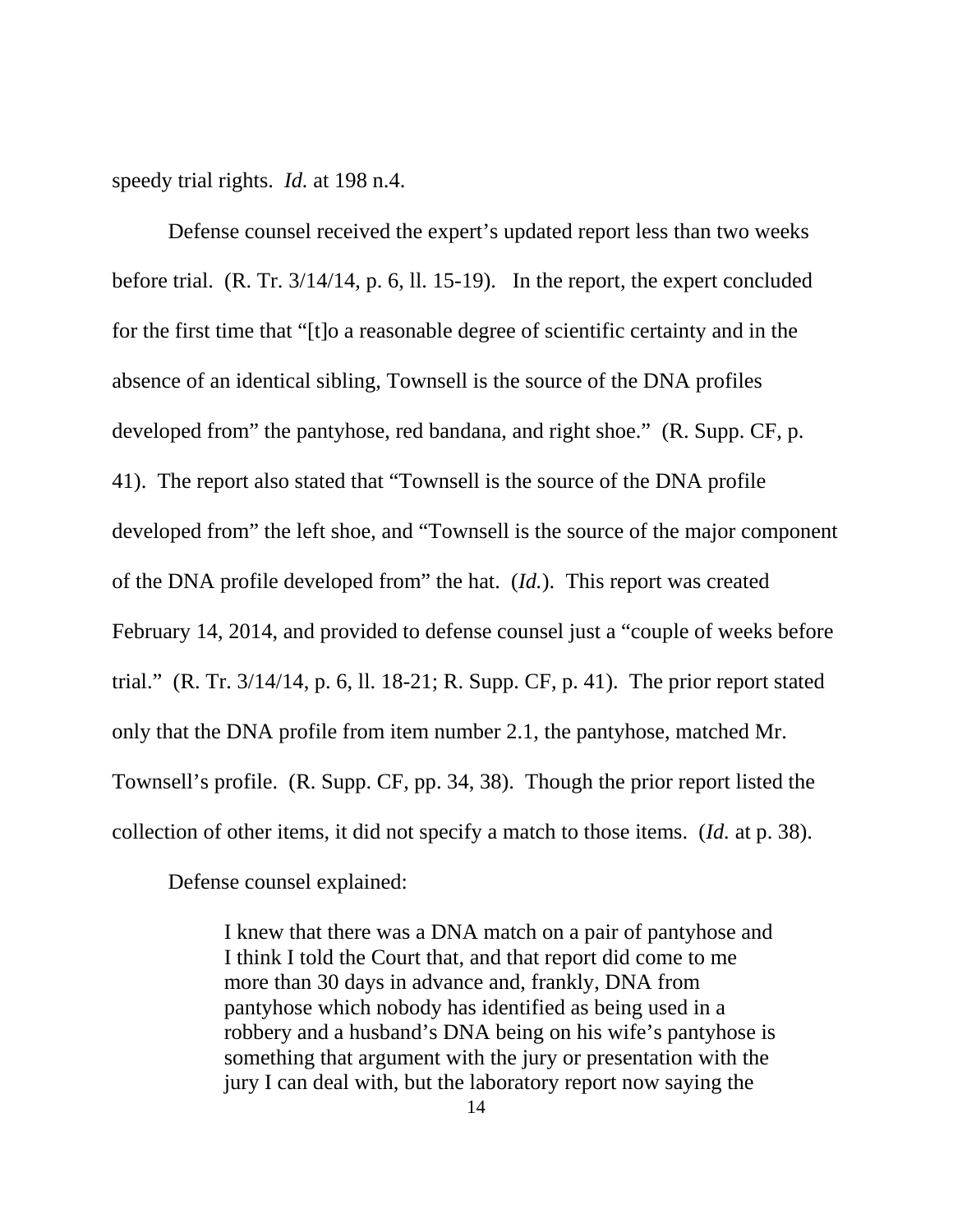same items that were tested now are also involving other items that were seized, if you will, from Ebony Ruffin's general possession from the Pontiac and the bag that was left outside, that was not released until within the last two weeks of trial. So there's another disclosure issue and, frankly, I think Rule 16 is pretty clear that this type of stuff needs to be before 30 days.

 $(R. Tr. 3/14/14, p. 7, 1. 16 - p. 8, 1. 5).$ 

The district court was "concerned with the number of apparently late disclosures by the People." (*Id.* at p. 24, l. 21-23). The court also recognized that a continuance would not be possible because of the Uniform Mandatory Disposition of Detainer's Act deadline. (*Id.*). The court ultimately allowed the evidence, determining that the information was disclosed in the earlier report even though it did not specify that Mr. Townsell was a match to the other items. (*Id.* at p. 34, ll. 8-15). The court found that the report stated that the items were tested, were indicative of the same unknown male donor, and were the same profile as the pantyhose. (*Id.*).

Importantly, the earlier report made no definitive conclusion as to the other items. This late disclosure prejudiced Mr. Townsell. Defense counsel was not timely notified that the expert would be testifying as to the mask, shoes, and bandana. Mr. Townsell's defense was hampered because the only item previously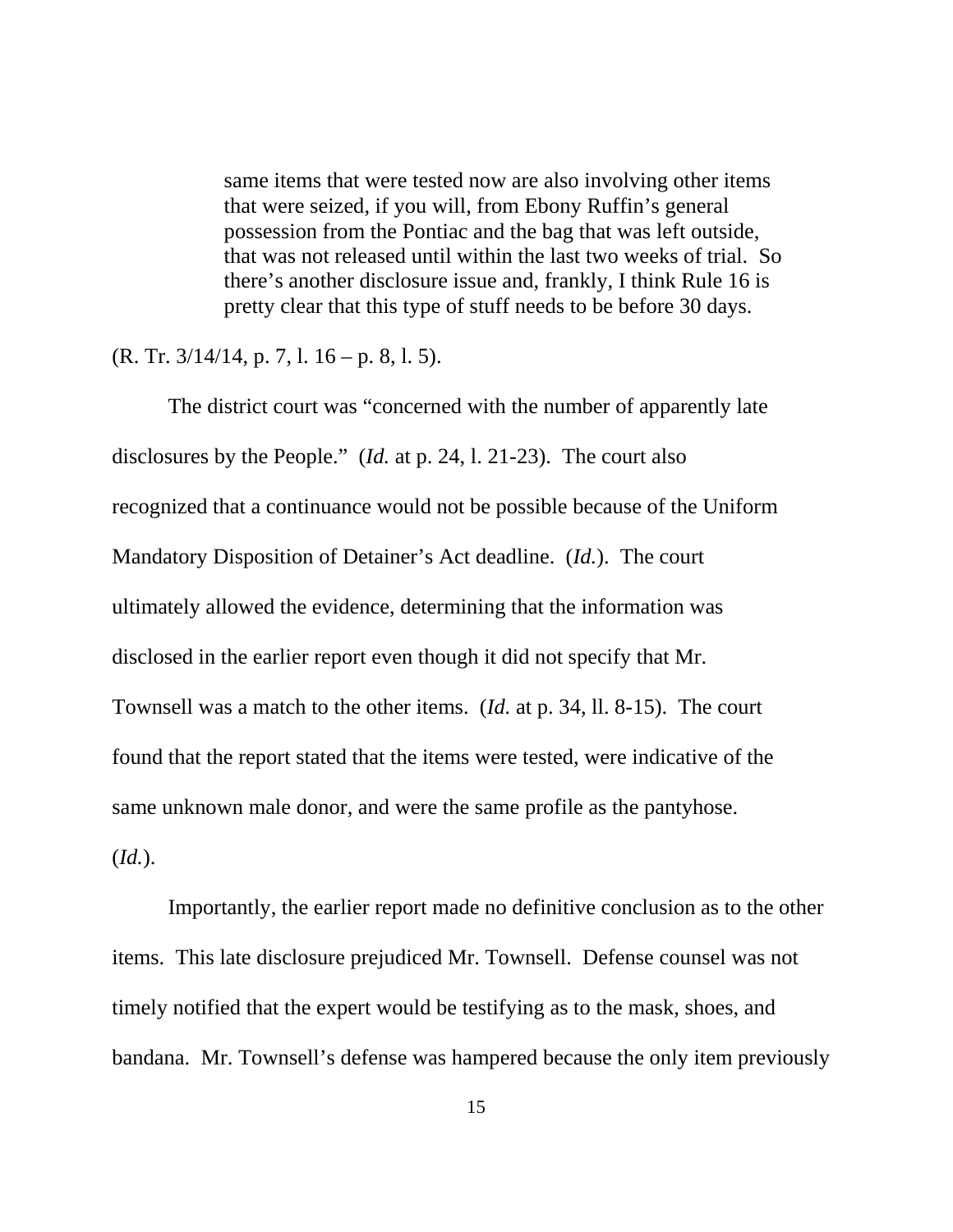disclosed as a DNA match was the pantyhose. As defense counsel explained, no evidence connected the pantyhose to the robbery. Additionally, Mr. Townsell's speedy trial deadline was April 13, 2014. (R. Tr. 1/6/14, p. 4, ll. 22-24).

The DNA evidence severely prejudiced Mr. Townsell because it was the only evidence used to identify him as the robber. Mr. Townsell did not match the description given by any eye-witness. Nor did he match the characteristics viewable on the surveillance video. This late endorsement coupled with the lack of statistical significance of the proffered match evidence painted a slanted view of the evidence.

Because the late disclosure prejudiced Mr. Townsell, the district court erred in failing to exclude the DNA evidence. He is entitled to a new trial.

**III. The District Court Erred by Denying Mr. Townsell's Mistrial Motion After the Prosecutor Elicited Evidence of Mr. Townsell's Previous Incarceration**

### A. Standard of Review

A trial court's denial of a motion for mistrial is reviewed for an abuse of discretion. *People v. Cousins*, 181 P.3d 365, 373 (Colo. App. 2007). When inadmissible evidence is introduced, a court should exercise its discretion to declare a mistrial by considering the nature of the inadmissible evidence and the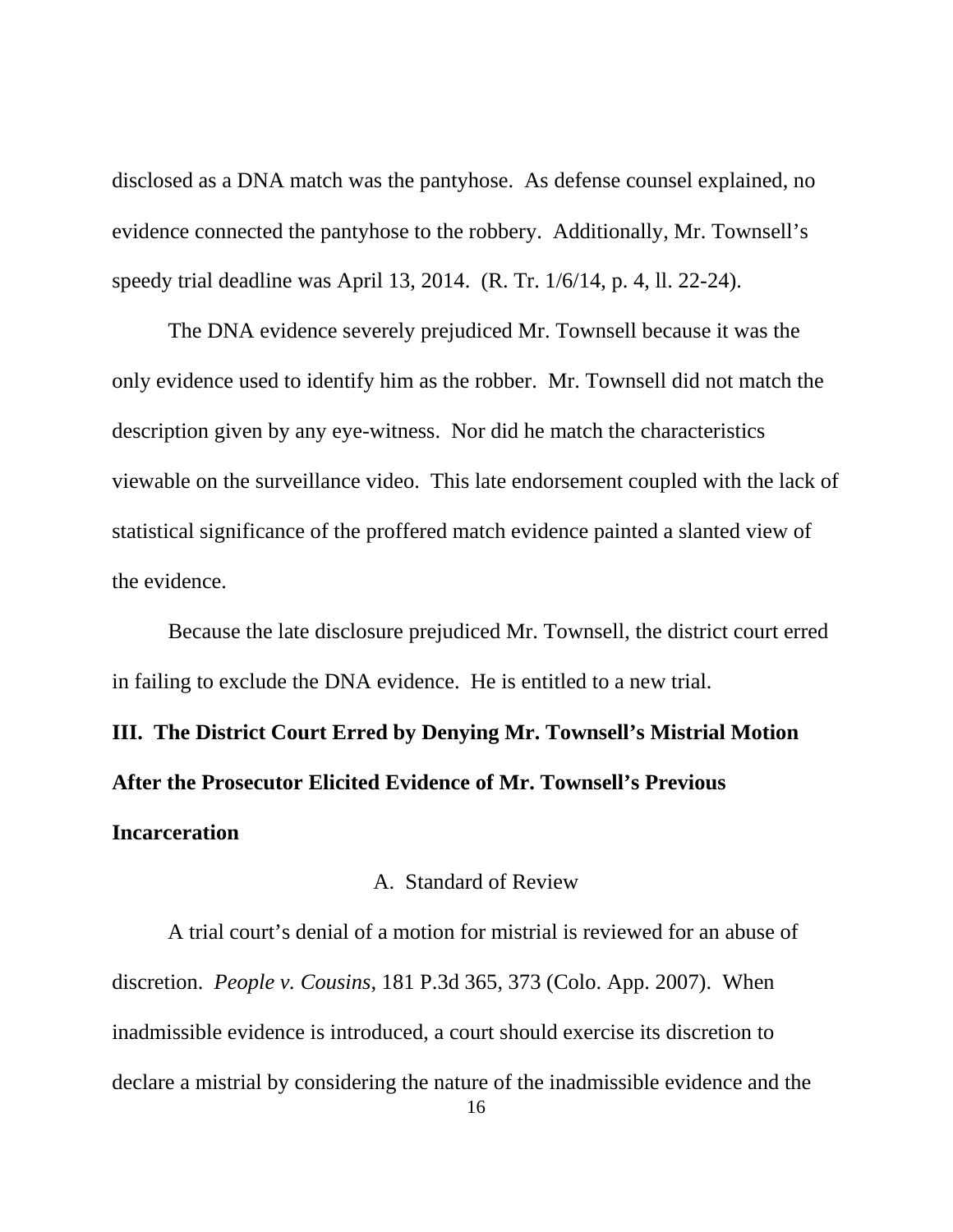value of a cautionary instruction. *People v. Vigil*, 718 P.2d 496, 505 (Colo. 1986). If the evidence is highly prejudicial and the evidence of guilt is not overwhelming, a mistrial must be declared. *People v. Goldsberry*, 181 Colo. 406, 410, 509 P.2d 801, 803 (1973).

### B. Preservation

This issue is preserved. Defense counsel moved for a mistrial after the witness testified that Mr. Townsell was previously incarcerated. (R. Tr. 3/17/14, p. 193, ll. 2).

### C. Facts

 In response to a question whether Mr. Townsell was married to Ebony Ruffin, Ruffin's mother responded, "[i]f it's legal inside the jail, yes." (*Id.* at p. 173, ll. 18-20). Defense counsel quickly changed topics. On cross-examination, the prosecutor asked when Mr. Townsell and Ms. Ruffin were married. (*Id.* at p. 191, ll. 14-15). Ruffin's mother answered that it was 2008 or 2009. (*Id.* at l. 17). The following exchange occurred:

Prosecutor: There wasn't a ceremony that you attended?

Witness: No.

Prosecutor: Were they -- do you know whether there was a ceremony or married under common law?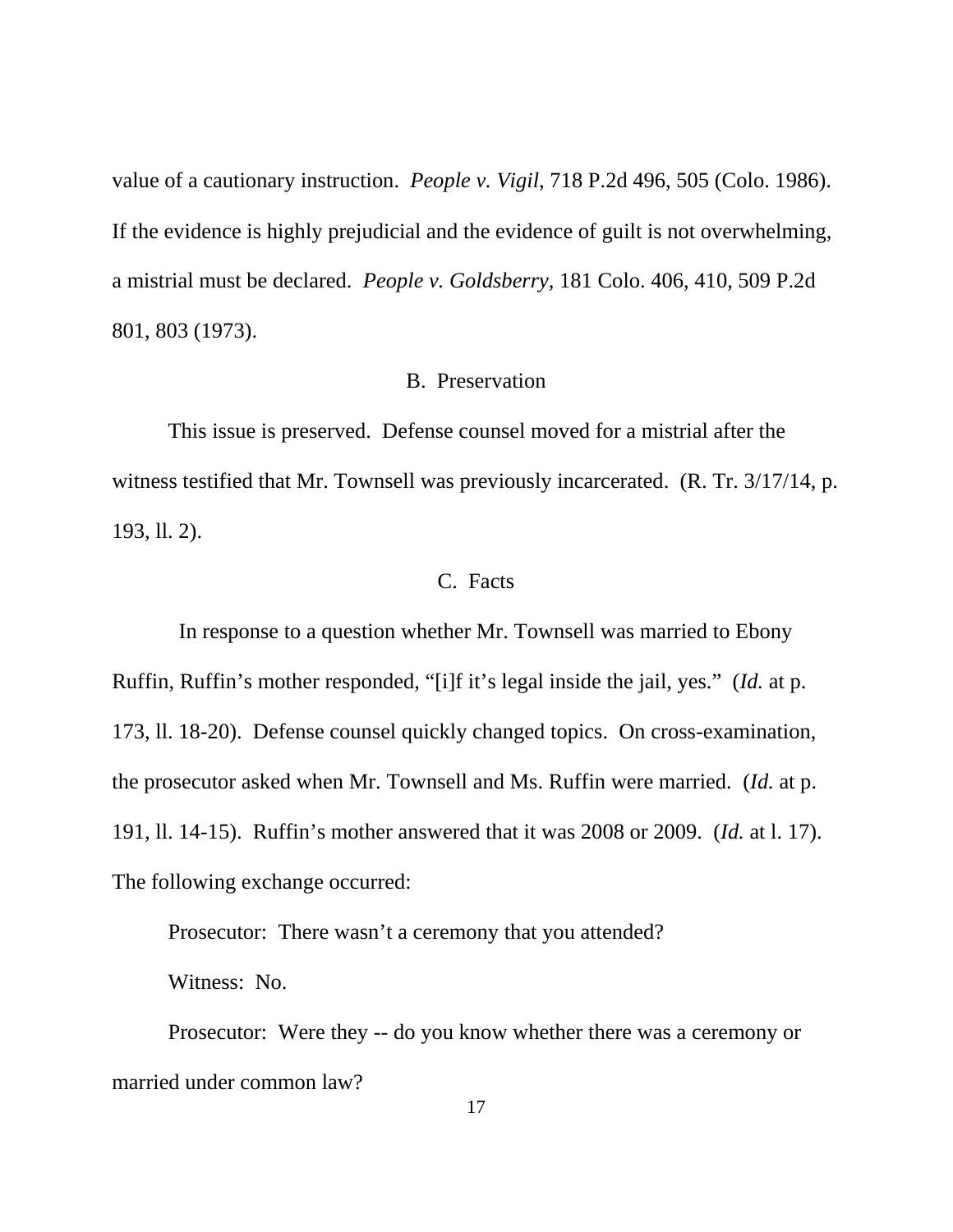Witness: I guess they got married in jail while he was still in jail.

(*Id.* at p. 191, l. 21– p. 192, l. 1).

Defense counsel moved for a mistrial, stating, "I am going to move for a mistrial. On direct examination this witness talked about if you can call getting married in jail a marriage. It was clear that the whole issue of the date of marriage was waiting for a ticking time bomb." (*Id.* at p. 193, ll. 2-6).

The trial court denied the motion and instructed the jury:

I had advised you earlier as part of the Court's voir dire that there would -- at times be instances where the Court would instruct you to disregard something that might be stated by a witness. I do want to address that now. The witness has -- this witness here testified -- had identified the place of marriage between Mr. Townsell and Ms. Ruffin Townsell; namely, that was the jail. I want you to put that entirely out of your mind as if the testimony and the question had never been asked and the response never given. And are you able to do that? I'm looking now for your nods on this. So it's as if you had never heard that. And I see nods from members of the jury.

(*Id.* at p. 202, ll. 6-18).

### D. Discussion

"[E]vidence of a defendant's criminal activity, which is unrelated to the

offense charged, is inadmissible." *Goldsberry*, 181 Colo. at 409, 509 P.2d at 803.

"Improper reference to a defendant's prior conviction or imprisonment during trial,

notwithstanding a cautionary instruction, requires a mistrial." *People v. Moore*,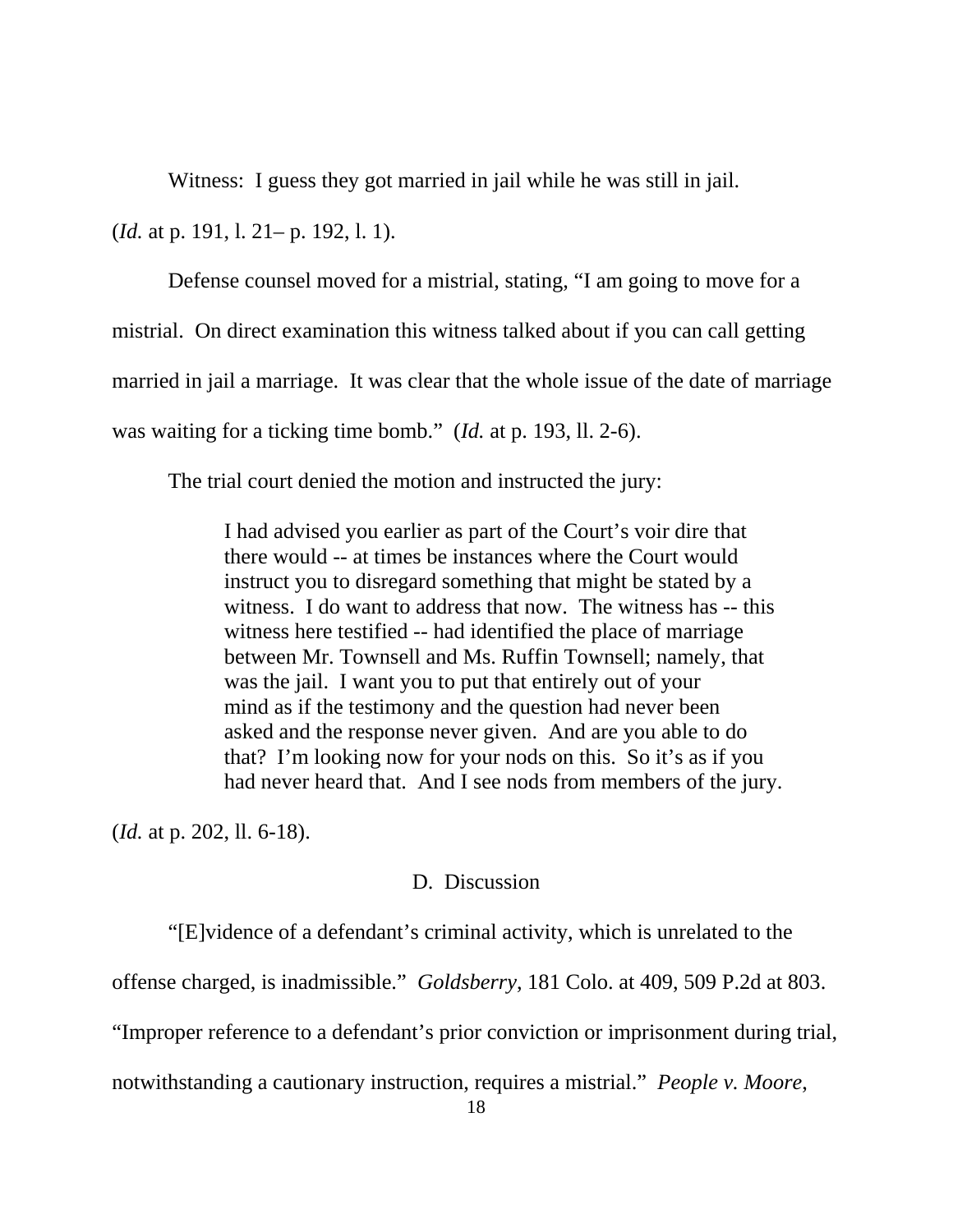701 P.2d 1249, 1252 (Colo. App. 1985). This is because "[e]vidence of criminal activity other than that for which the defendant is being tried has an inherent tendency to prejudice the jury against the defendant and induce it to find him guilty on the basis of his past activities rather than on the basis of the crime charged." *People v. Elmarr*, 2015 CO 53, ¶ 35, 351 P.3d 431.

Evidence of a defendant's prior criminal acts should be excluded because, (1) "there is a concern that a jury will convict a defendant as a means of punishment for past deeds or merely because the jury views the defendant as undesirable,"... $(2)$  "there is a 'possibility that a jury will overvalue the character evidence in assessing the guilt for the crime charged," $\ldots$  (3) "it is unfair to require a defendant to defend not only against the crime charged, but moreover, to disprove the prior acts or explain his or her personality." *Kaufman v. People*, 202 P.3d 542, 552 (Colo. 2009) (quoting *Masters v. People,* 58 P.3d 979, 995 (Colo. 2002)).

The supreme court noted the highly prejudicial nature of prior criminality and held that when the evidence of guilt is not overwhelming, a cautionary instruction cannot cure the prejudice and a mistrial is required. *Goldsberry*, 181 Colo. at 410, 509 P.2d at 803.

19 The reference to Mr. Townsell's prior incarceration could not be cured by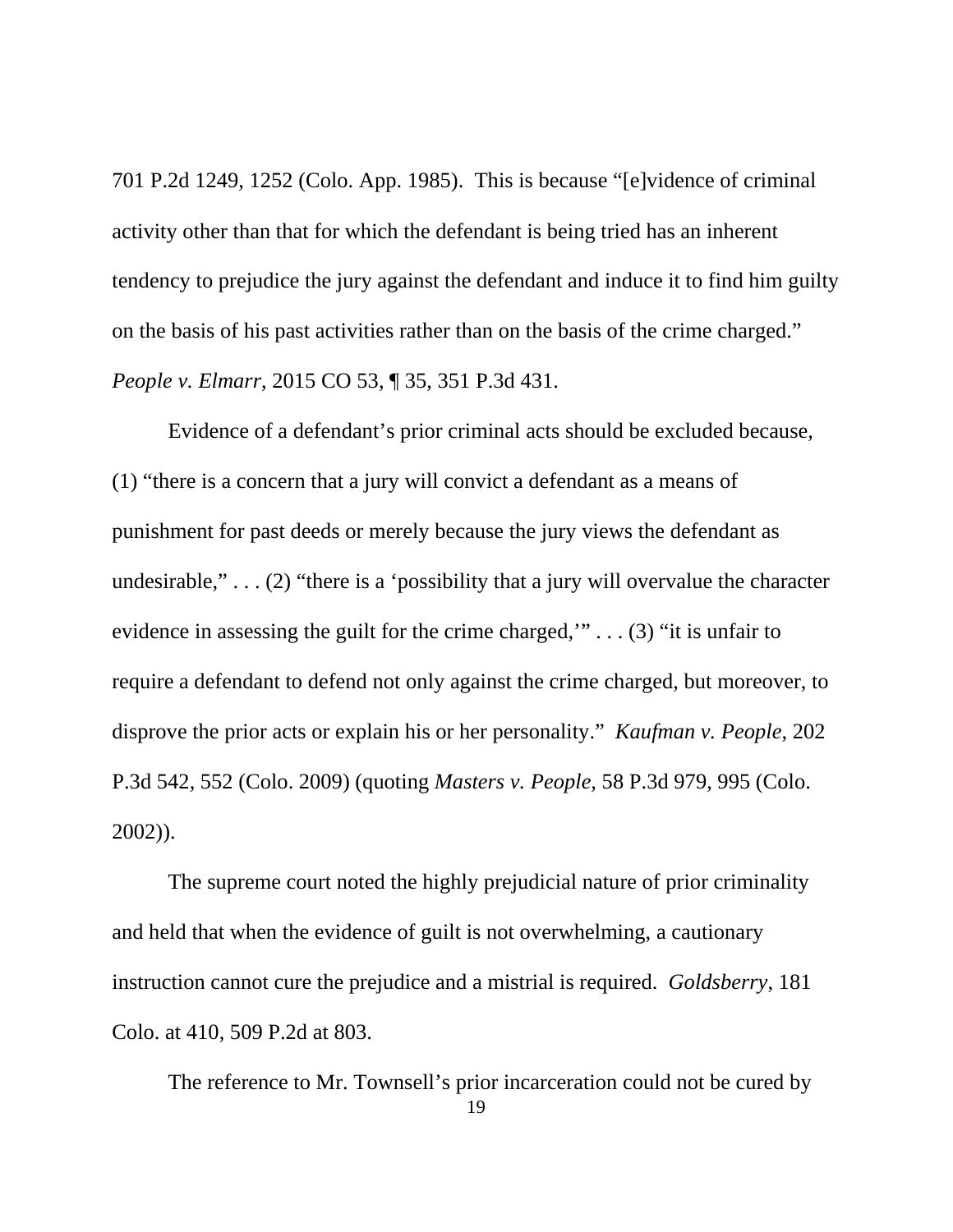the trial court's instruction. As stressed earlier, the robber's physical description does not match Mr. Townsell. The height difference is significant because there is a five to seven inch height discrepancy. That is the difference between a smaller than average-sized man, and a taller than average-sized man. And the description was consistent among all of the witnesses; no one described the robber as being even close to six feet tall. Mr. Townsell is 6'2" tall. (R. Tr. 3/17/14, p. 42, ll. 12- 16).

Additionally, the robber was left-handed, and Mr. Townsell is right-handed. The robber's left-hand dominance was significant because he first used his left hand to hold the gun and later changed hands so that he could also use his left hand to grab the money. (R. Tr. 3/12/14, p. 110, ll. 17-20). However, the investigator testified that he met with Mr. Townsell "several times," witnessed Mr. Townsell write and sign documents with his right hand, and at the time he witnessed the signature, he was not aware that "left hand versus right hand may be an issue." (R. Tr.  $3/17/14$ , p. 207, l.  $16 - p$ . 208, l. 1). The investigator also testified that the People's discovery showed that Mr. Townsell is right-handed. (*Id.* at p. 208, ll. 2- 5).

No evidence connected the pantyhose to the robbery. (R. Tr. 3/12/14, p. 57, ll. 6-12; p. 250, ll. 23-25). The prosecutor's theory that the pantyhose were worn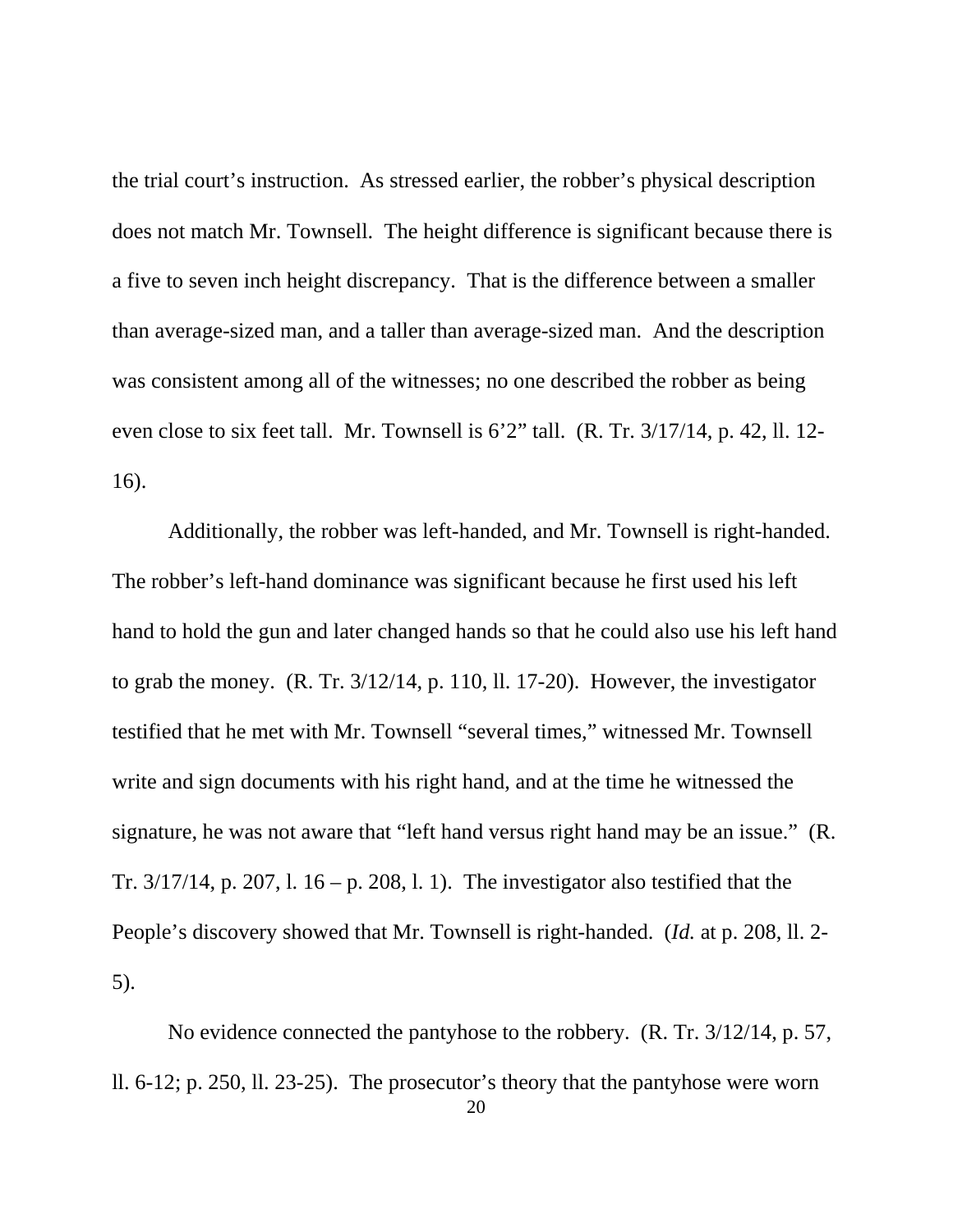under the stocking cap seems highly implausible. The robber could not have moved with such quickness and agility while wearing a pair of *dark grey* pantyhose to cover his head and also a dark stocking cap with small eyeholes. Vision under those circumstances would be nearly impossible. The pantyhose inside the bag that contained other items not related to the robbery were not relevant to the robbery.

In the bag with the money, the police found a "t-shirt that had a wire cell phone ear piece duct taped to the inside of a t-shirt." (R. Tr. 3/12/14, p. 246, ll. 8- 11). The prosecution did not check for DNA or fingerprints on the t-shirt, phone, or tape. (R. Tr. 3/17/14, p. 64, l. 22 – p. 65, l. 1; p. 131, ll. 10-15). The DNA expert did not test the gloves or any of the other recovered items. (*Id.* at p. 129, ll. 9-18). Especially when considering the alternate suspect evidence, the evidence of guilt was thin, and the reference to Mr. Townsell's prior incarceration was highly prejudicial.

From the testimony, it was also clear that the previous jail time was not related to the current charges. The mother testified that the marriage occurred in 2008 or 2009, and she repeated three times that Mr. Townsell was in jail during the wedding. (R. Tr. 3/17/14, p. 191, l. 14 – p. 192, l. 3). Therefore, this was not a fleeting or ambiguous reference to prior criminality but a clear instance of prior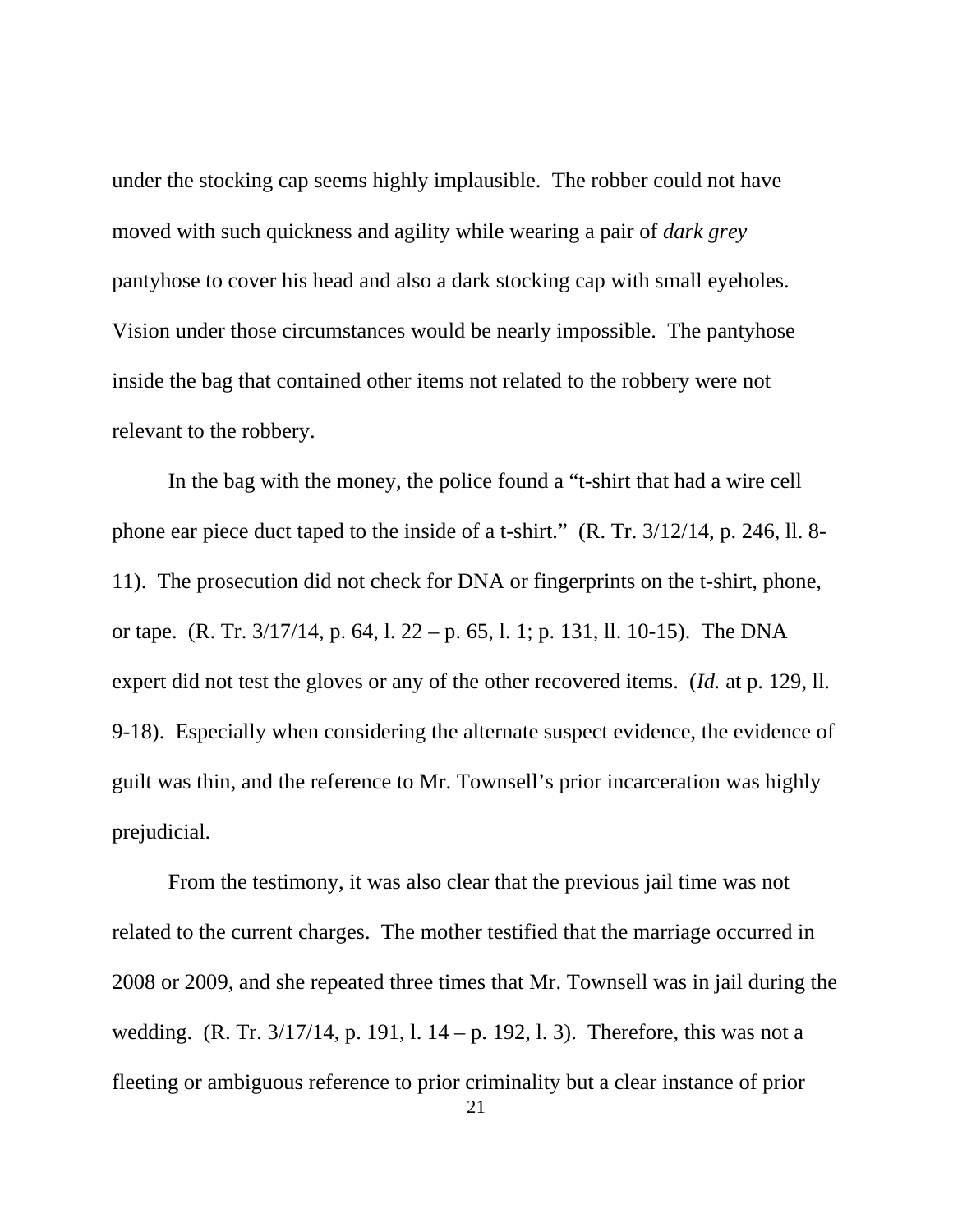incarceration for an unrelated crime.

Finally, the jury was instructed, "The credibility of a witness may be discredited by showing that the witness has been convicted of a felony. A previous conviction is one factor that you may consider in determining the credibility of the witness. You must determine the weight to be given to any prior conviction when considering the witness's credibility." (R. CF, p. 282). Coupled with the introduction of the inappropriate prior incarceration evidence, this instruction compounded the error.

Because the evidence of guilt was far from overwhelming, identity was the key jury issue, and the jurors heard evidence that Mr. Townsell was previously incarcerated, the error could not be cured with an instruction. The jurors would not be able to remove from their minds the impermissible inference that if Mr. Townsell was jailed for prior criminal acts, it is more likely he was the robber here. *See Goldsberry*, 181 Colo. at 410, 509 P.2d at 803 (Where prior criminality "evidence is so highly prejudicial, as here, it is conceivable that but for its exposure, the jury may not have found the defendant guilty. In a case like this where the evidence of guilt is not overwhelming and the proof of at least one of the essential elements of the crime charged is entirely circumstantial, the trial court's cautionary instruction to disregard it will not suffice.")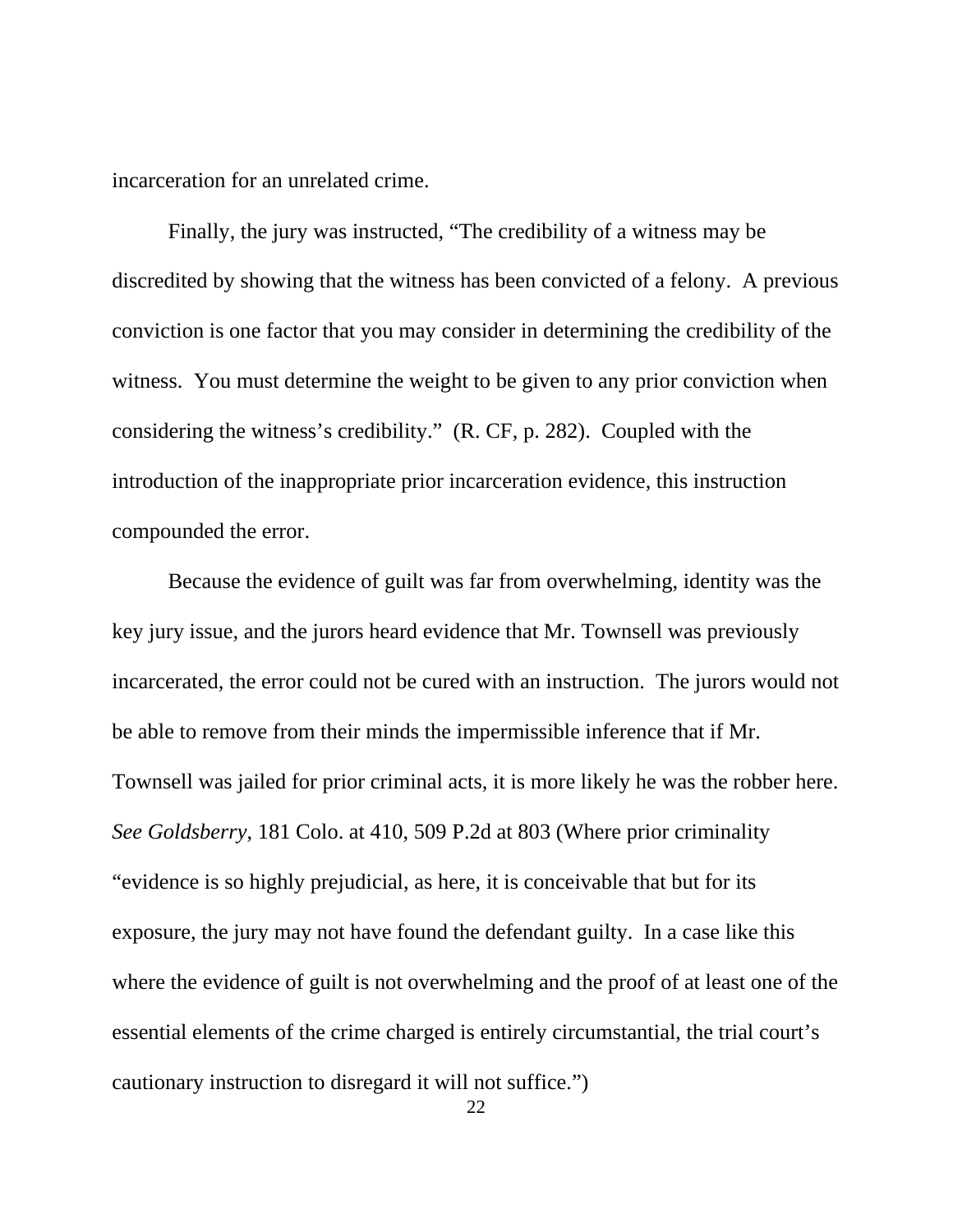### E. Prosecutorial Misconduct

A motion for a mistrial must be granted "where the prosecutor intentionally elicited improper character evidence." *People v. Everett*, 250 P.3d 649, 662 (Colo. App. 2010). A prosecutor has a duty to "see that justice is done by seeking the truth by the presentation of proper evidence." *Goldsberry*, 181 Colo. at 411, 509 P.2d at 804. When the record shows that the prosecutor was aware that a witness's response would "expose to the jury inadmissible and highly prejudicial evidence[, that] conduct in this regard is not to be condoned." *Id.*

The timeline reveals that the prosecutor was aware her questions would elicit a response regarding Mr. Townsell's prior incarceration. First, the witness referenced the jail wedding on direct examination. (R. Tr. 3/17/14, p. 173, l. 20). Defense counsel quickly averted the subject. At that point, it was not clear that the witness meant previous jail time; the jury could have inferred that she was referencing a time when Mr. Townsell was held pending the current trial.

On cross-examination, however, the prosecutor first asked when the wedding occurred. (*Id.* at p. 191, ll. 14-15). After learning that it was in 2008 or 2009, the prosecutor pushed for the details of the ceremony. (*Id.* at ll. 16-17). The prosecutor asked, "There wasn't a ceremony that you attended?" (*Id.* at l. 21). The witness responded, "No." (*Id.* at l. 22). The prosecution pushed for an answer by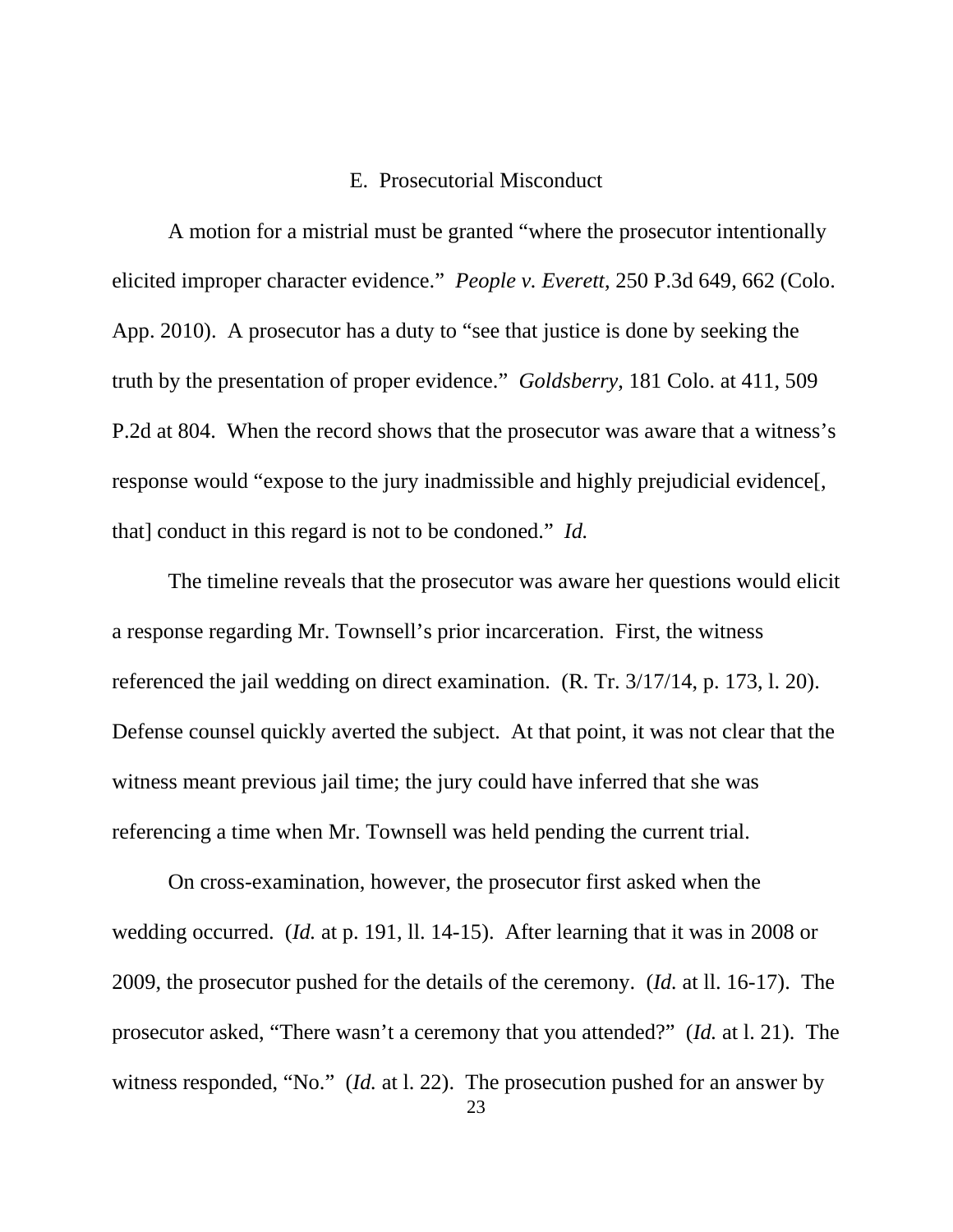asking, "Were they -- do you know whether there was a ceremony or married under common law?" (*Id.* at ll. 23-24). The witness responded, "I guess they got married in jail while he was still in jail." (*Id.* at p. 191, l. 25 – p. 192, l. 1).

The prosecutor argued that she was trying to determine whether the marriage was a common law marriage, she did not ask where the marriage occurred, she was trying to elicit information about cohabitation, and the witness was a runaway witness. (*Id.* at p. 193, l. 17-18, 23-24; p. 194, l. 12-15; p. 195, ll. 6-9).

The record belies the prosecutor's arguments. The prosecutor specifically asked about the ceremony and whether the mother attended the ceremony. (*Id.* at p. 191, ll. 21-22). Even after the mother replied that she did not attend the ceremony, the prosecutor continued to ask about the ceremony. (*Id.* at ll. 23-24). She did not ask about cohabitation but asked when and where the ceremony occurred. (*Id.*) Because the witness testified on direct that the wedding occurred in jail, the prosecutor was aware that questions about the ceremony would elicit a response about jail.

As aptly explained by trial counsel:

[T]his witness was here under the prosecution's subpoena. The date of the marriage was the least important thing that could have been asked on the crossexamination, and the prosecutor just kept on going over it until we got this witness to say that my client had been in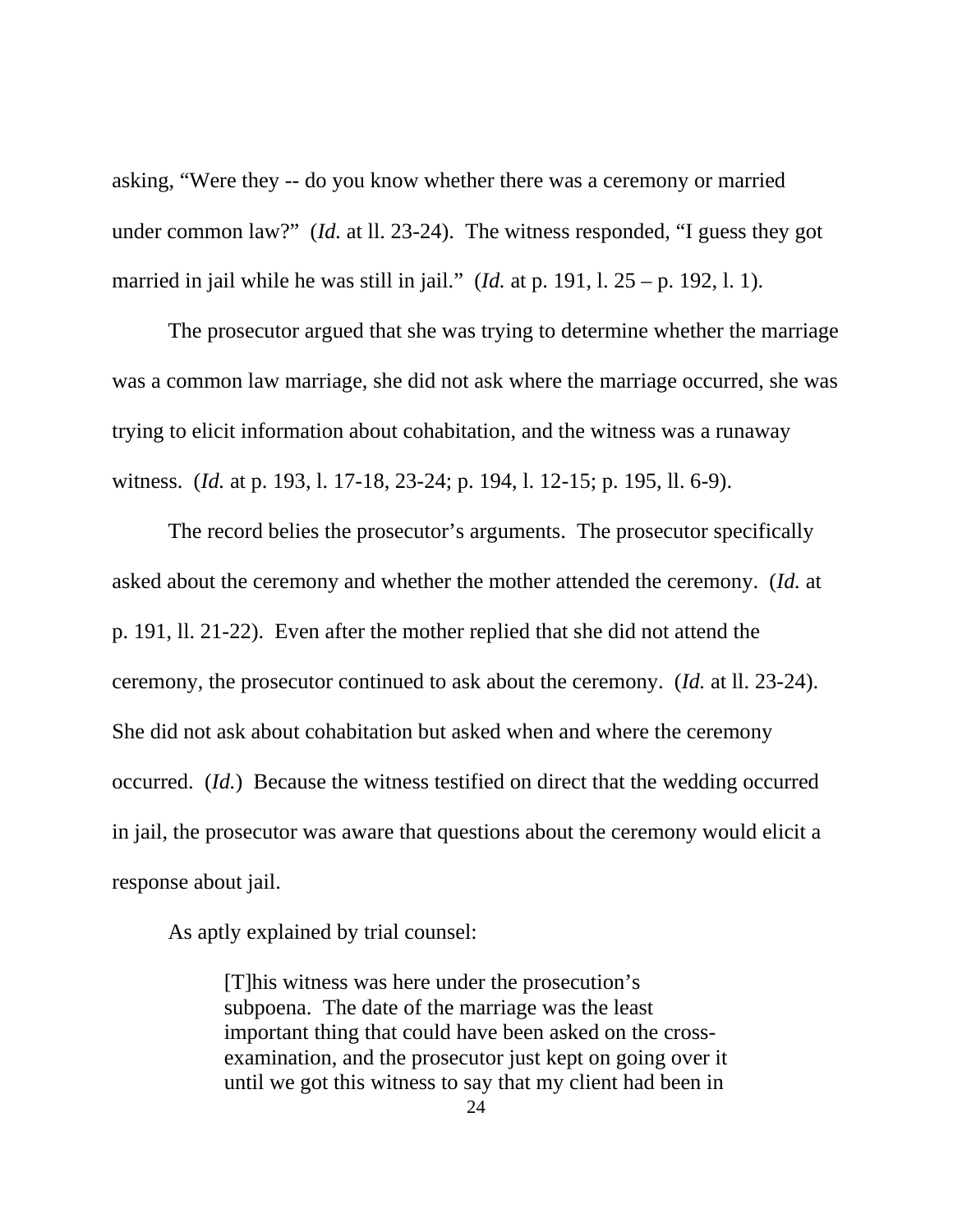jail. And it clearly was eliciting that, and there is no way for me to stand up and object because the cat was out of the bag. And I think it was purposefully elicited, so I'm asking for a mistrial.

(*Id.* p. 193, ll. 7-15).

The trial court found that the prosecutor's questions were relevant to marital privilege. (*Id.* at p. 195, ll. 18-19). However, marital privilege was not an issue and specifically, no marital privilege question was related to this witness. And the finding does not support the prosecutor's stated reasons for the questions. The prosecutor argued that she expected an answer relating to cohabitation.

The record shows that the prosecutor was aware her questions would elicit a response about Mr. Townsell's incarceration and the trial court abused its discretion by denying the mistrial motion.

# **IV. The District Court Reversibly Erred in Admitting Testimonial Hearsay in Violation of Mr. Townsell's Constitutional Right to Confront Witnesses**

### A. Standard of Review

Appellate courts review de novo a defendant's contention that the trial court violated his or her Confrontation Clause rights. *Bernal v. People*, 44 P.3d 184, 198 (Colo. 2002).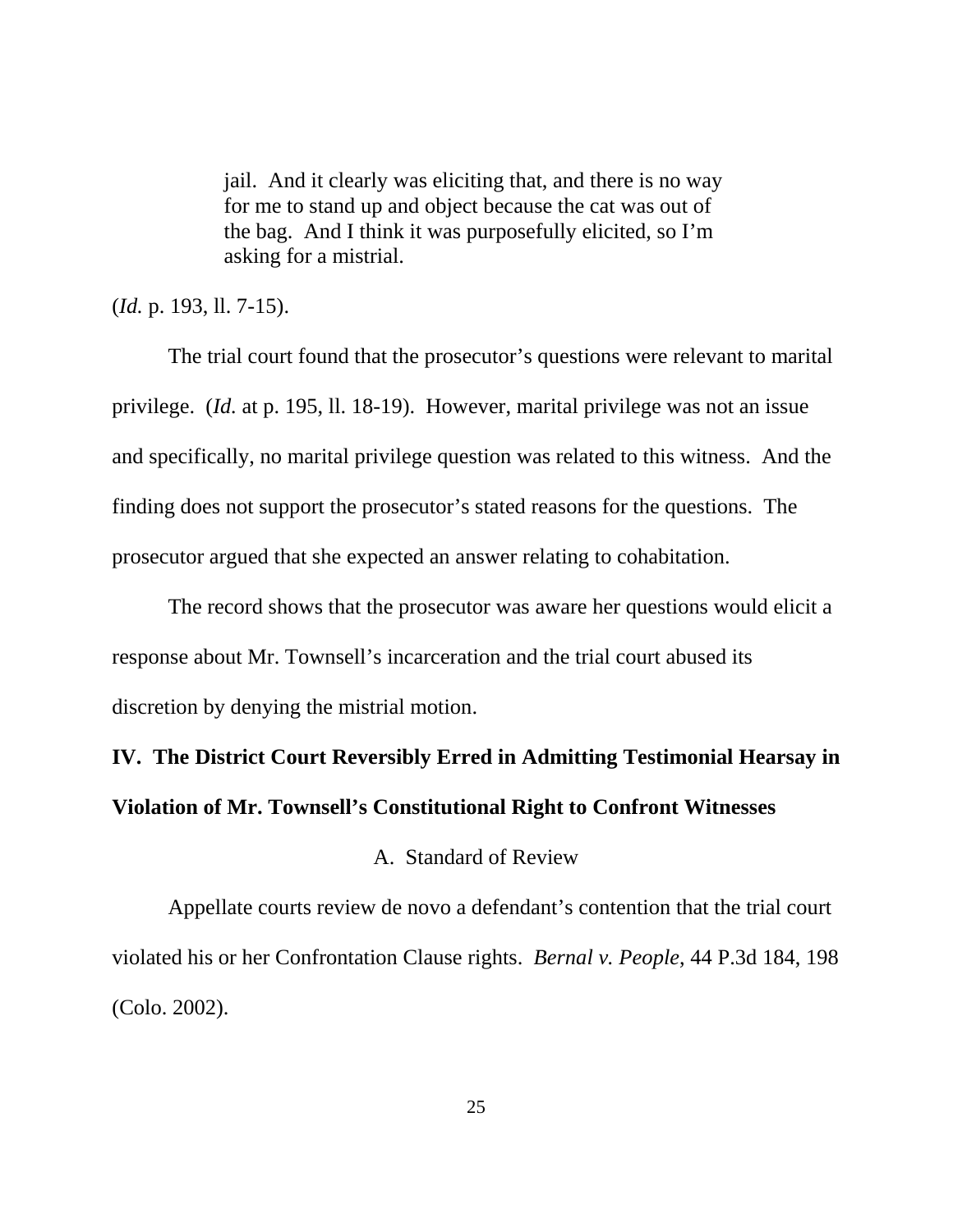### B. Preservation

Trial counsel objected to the witness's statements as hearsay but did not specifically lodge a Confrontation Clause objection. (R. Tr. 3/12/14, p. 159, ll. 17- 25; p. 162, ll. 13-19). Unpreserved Confrontation Clause contentions are reviewed for plain error. *People v. Barry*, 2015 COA 4, ¶ 65, 349 P.3d 1139, 1154.

### C. Facts

On the eve of trial, the People informed the court that the bank teller, K.K., was unavailable medically. (R. Tr. 2/28/14, p. 19, ll. 7-24). Her statements were introduced at trial through the responding officer's testimony. Through the officer, K.K.'s statements about the robber's appearance, clothing, and gun were admitted. (R. Tr. 3/12/14, p. 162, l. 20 – p. 166, l. 13). K.K.'s statements about the robber's actions and how he pointed the gun at her and M.O. were also admitted. (*Id.* at p. 163, l.  $12 - p$ . 164, l. 1). During his testimony, the officer referred to K.K.'s written report to refresh his recollection of her statements. (*Id.* at p. 165, ll. 4-7).

Defense counsel objected on hearsay grounds and argued that the statements were too far removed from the startling event to be excited utterances. (*Id.* at p. 160, ll. 6-10). The district court overruled the objections. (*Id.* at p. 162, ll. 16-19).

### D. Confrontation Clause

26 The United States and Colorado Constitutions guarantee persons accused of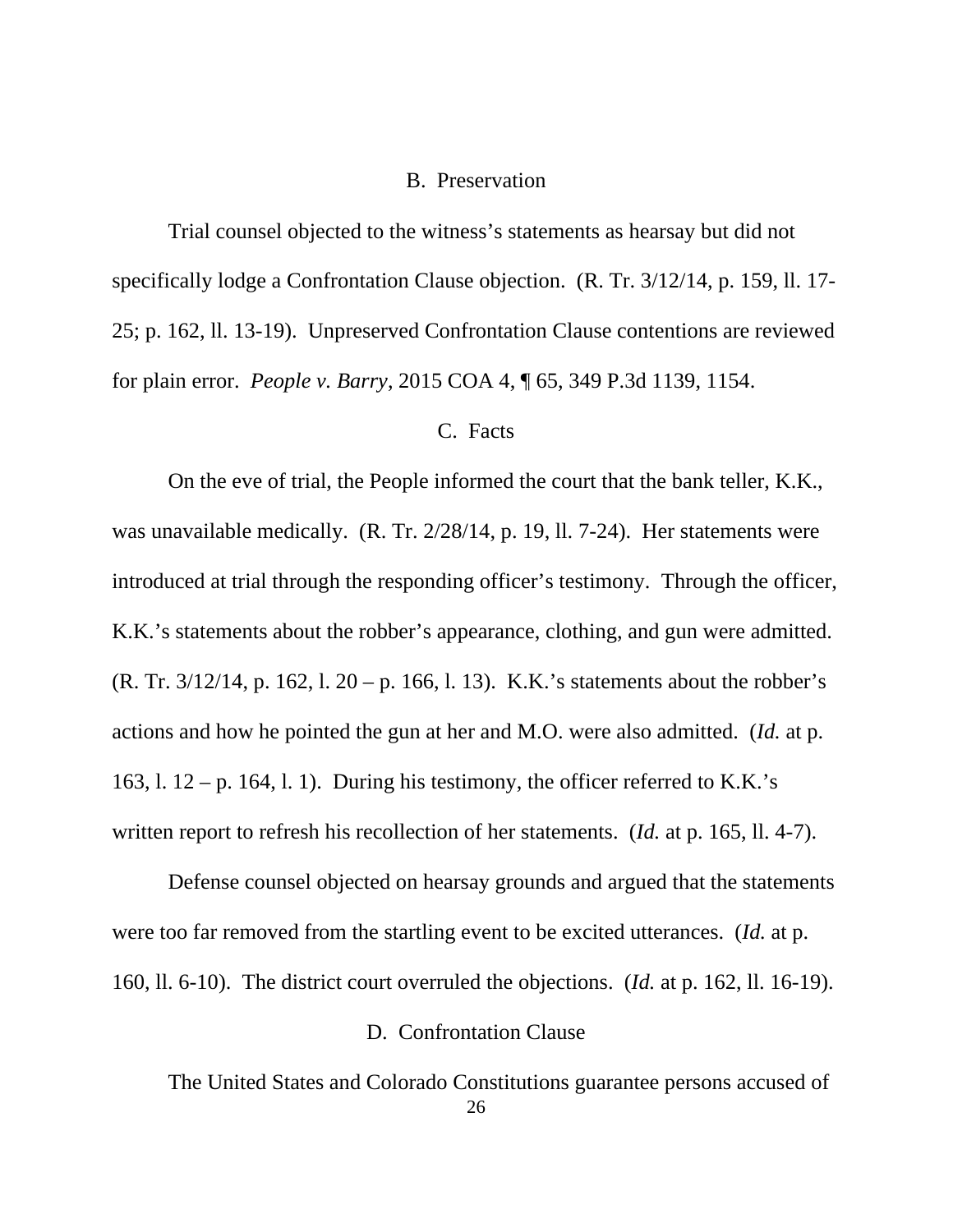crimes the right to confront the witnesses against them. *See* U.S. Const. amends. VI , XIV; Colo. Const. art. II, § 16; *Crawford v. Washington,* 541 U.S. 36, 49 (2004); *People v. Fry*, 92 P.3d 970, 974 (Colo. 2004).

Under the Confrontation Clause, testimonial hearsay statements must be excluded when (1) the declarant is unavailable to testify, and (2) the defendant had no previous opportunity to cross-examine the declarant. *Crawford*, 541 U.S. at 49; *People in Interest of R.A.S.*, 111 P.3d 487, 489 (Colo. App. 2004).

#### E. Hearsay

The district court allowed K.K.'s statements as excited utterances. An excited utterance, a hearsay exception, is a "statement relating to a startling event or condition made while the declarant was under the stress of excitement caused by the event or condition." CRE 803(2). The proponent of an excited utterance must show (1) the event was sufficiently startling to render normal reflective thought processes of the observer inoperative; (2) the statement was a spontaneous reaction to the event; and (3) direct or circumstantial evidence exists to allow the jury to infer that the declarant had the opportunity to observe the startling event. *People v. Compan,* 100 P.3d 533, 536 (Colo. App. 2004), *aff'd,* 121 P.3d 876 (Colo. 2005).

The record establishes that K.K. witnessed a startling event and that she was distressed when she made the statements. However, she also created a written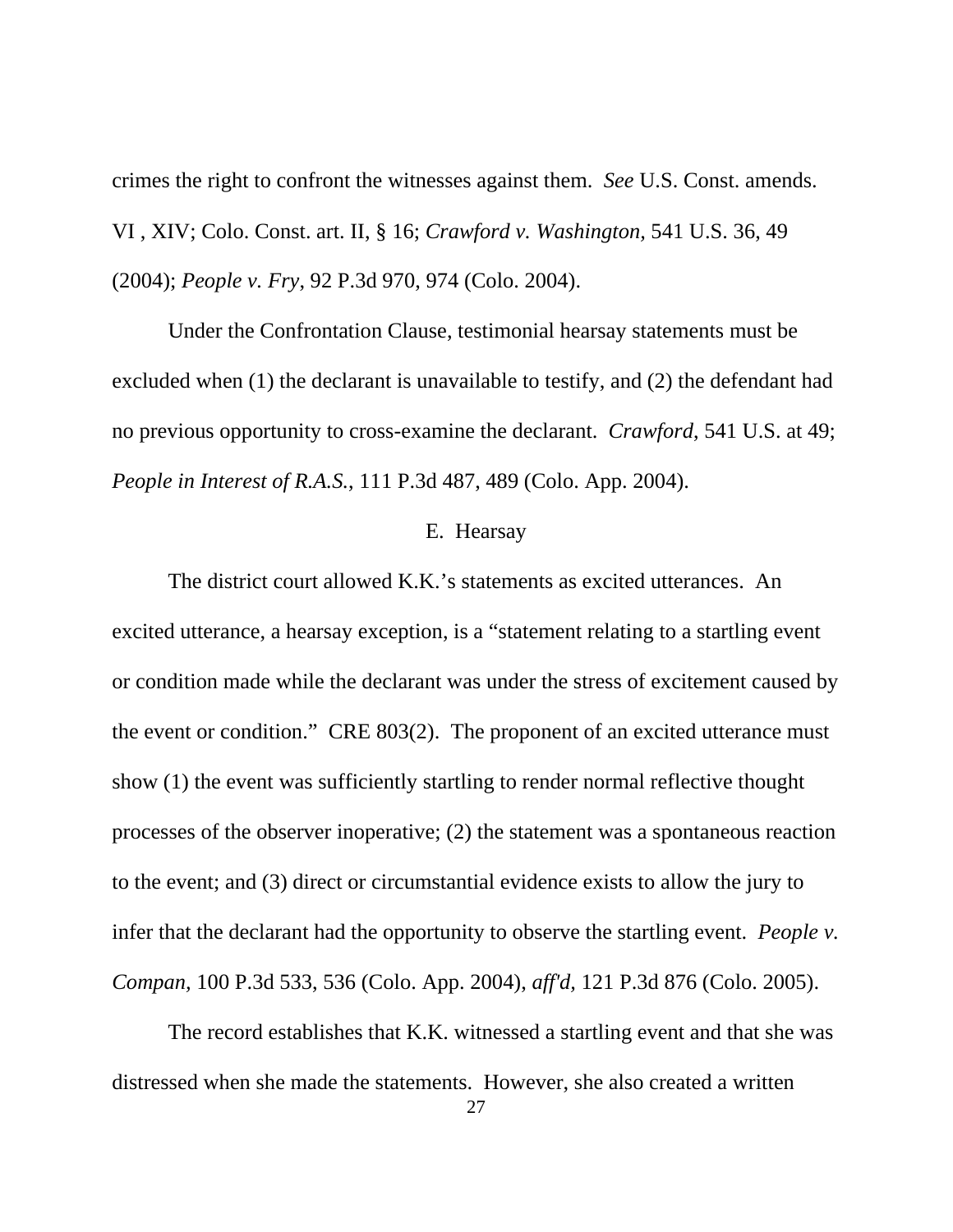statement that contained many details about the robber. (R. Tr. 3/12/14, p. 165, ll. 14-17). Those statements were the product of reflective thought and occurred after any initial spontaneous statements. Some of the statements were made long after the robbery. (*Id.* at pp. 164-166). The officer relied on K.K.'s written statement and used that written statement to refresh his memory during his testimony. (*Id.* at p. 165, ll. 4-8, 20-23).

In *People v. Stephenson,* 56 P.3d 1112, 1116 (Colo. App. 2001), another division of this Court concluded that even though it was "clear that [the declarant] was distressed at the time of the statement" and was speaking quickly with a "frantic air in the room bordering on panic," it was error to admit the statements as excited utterances because she had "independent interludes of reflective thought" that removed the spontaneity from her statements. *Id.* [at 1116.](https://1.next.westlaw.com/Link/Document/FullText?findType=Y&serNum=2001467640&pubNum=0004645&originatingDoc=Ifad8af0070df11e48c09e471b722858c&refType=RP&fi=co_pp_sp_4645_1116&originationContext=document&transitionType=DocumentItem&contextData=(sc.Search)#co_pp_sp_4645_1116)

Similarly, here, K.K.'s statements to the officer were made in response to questioning and after reflective thought; they were not excited utterances. However, even if this Court determines that the statements were admissible as excited utterances, the statements must be excluded if they are testimonial. *See People v. Hagos*, 250 P.3d 596, 622 (Colo. 2009) (statements made to officers following bus stop shooting were testimonial even though they were also excited utterances).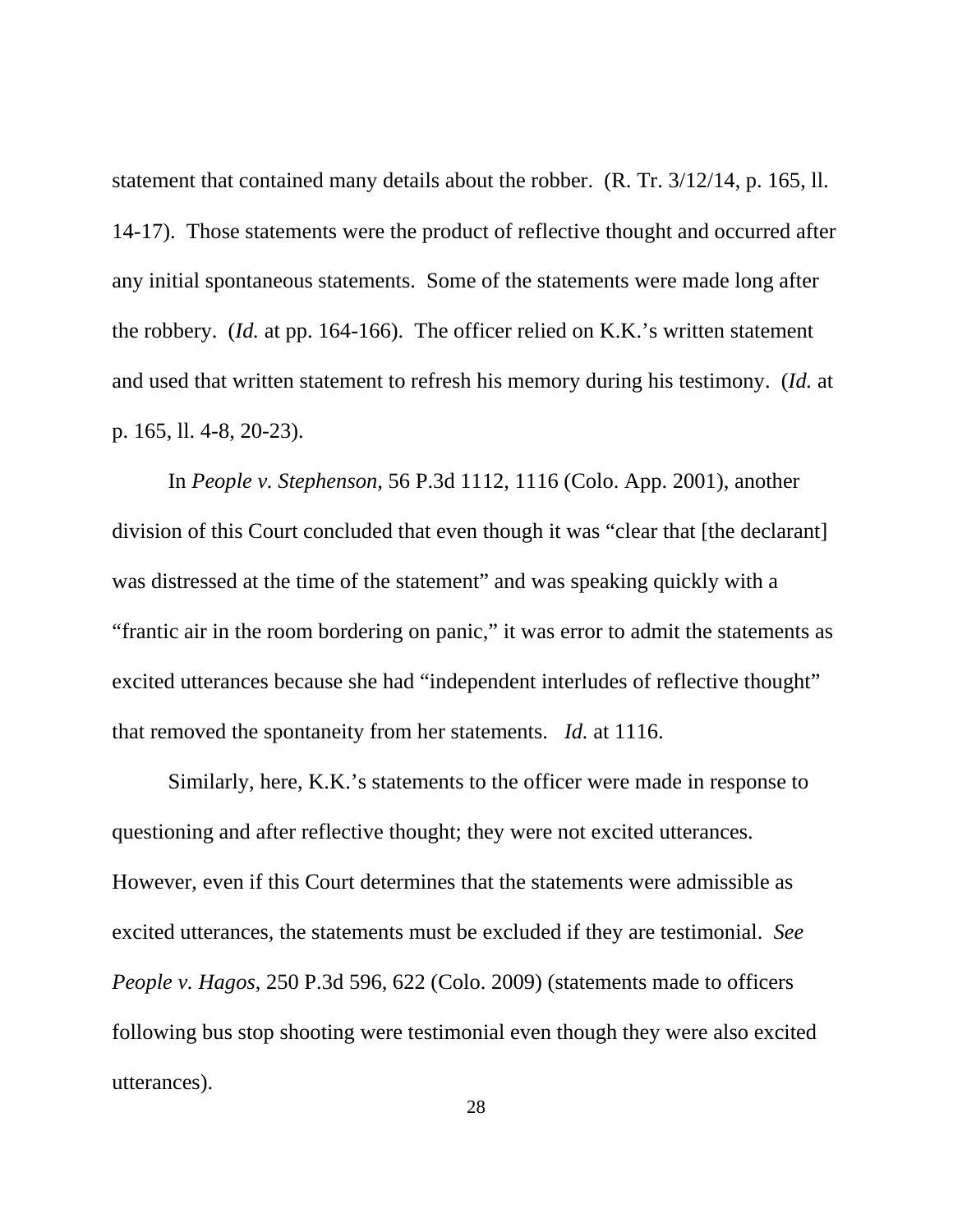### F. Testimonial

*Crawford* held that, at a minimum, statements are testimonial if the declarant made them during a police interrogation*. Crawford*, 541 U.S. at 52. "When circumstances objectively indicate that the primary purpose of the interrogation is either to elicit statements that establish or prove past events, or to elicit statements that are potentially relevant to a later criminal prosecution, the statements elicited are testimonial." *Raile v. People*, 148 P.3d 126, 130 (Colo. 2006). Important factors include whether the statements are describing past events or events as they are actually happening, whether the statements are a call for help made during an emergency, and whether the officers are gathering information about the suspect. *Id.* at 130-31.

K.K.'s statements were testimonial because there was no longer an ongoing emergency inside the bank and the officers were gathering information about the suspect. K.K. answered questions about the robber's clothing and gun. She gave specifics about the mask, the eyeholes, the color of the gun, and the robber's statements. She also formalized her observations into a written statement. Statements like these are "an obvious substitute for live testimony, because they do precisely *what a witness does* on direct examination; they are inherently testimonial." *Davis v. Washington*, 547 U.S. 813, 831 (2006); *accord Raile*, 148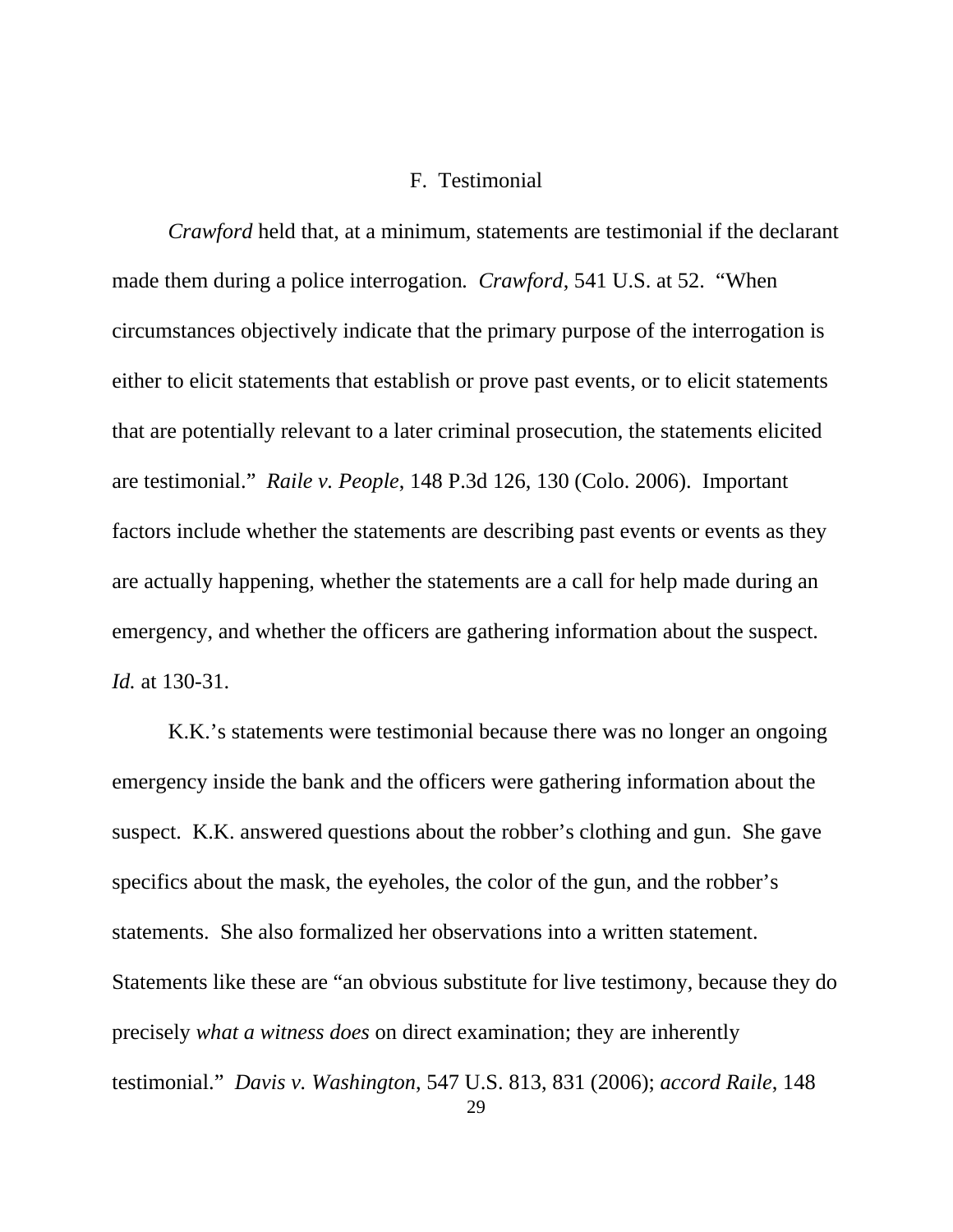P.3d at 132.

### G. Unavailability and Opportunity for Examination

The People asserted that K.K. was medically unavailable. The trial court did not make specific findings regarding her availability. However, Mr. Townsell was not given a prior opportunity to examine K.K. Because her statements were testimonial hearsay and she was not subject to prior examination, Mr. Townsell's Confrontation Clause rights were violated. In *R.A.S.*, the parties stipulated that the victim was unavailable. *R.A.S.*, 111 P.3d at 488. However, because defendant did not have an opportunity to cross-examine the witness, the victim's statements violated the defendant's rights under the Confrontation Clause. *Id.* at 490.

### H. Harmfulness

The introduction of the statements here, and the inability of Mr. Townsell to cross-examine K.K., was reversible error.

The error was obvious because it is based on the long-standing constitutional right to confront witnesses. Additionally, it is the most basic type of testimonial hearsay: an eyewitness's account of what happened at the crime scene and recited for the responding officer. *See Crawford*, 541 U.S. at 53 (primary objective of the Confrontation Clause is testimonial hearsay, and statements to "officers fall squarely within that class").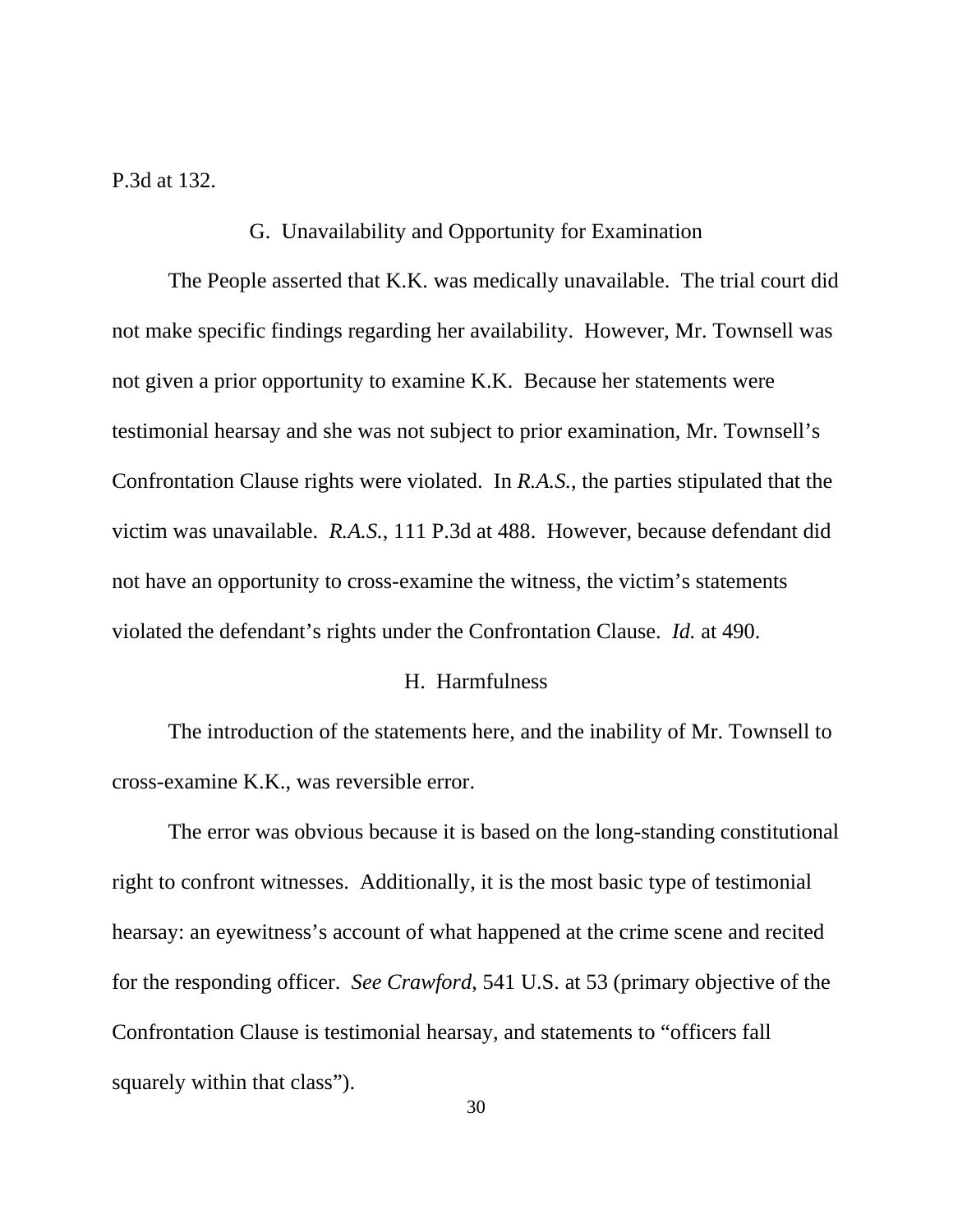The error was substantial because K.K. was the closest witness and her statements about the robber's build and appearance were vital to the robber's identity. K.K. was the only witness to describe the "homemade looking mask" and the "eyeholes cut out." (R. Tr. 3/12/14, p. 165, ll. 9-13). This fact was important to the jury because the jury previously asked M.O. questions about whether the mask was homemade and M.O. was unable to answer the questions. (*Id.* at p. 112, ll. 6-15).

K.K. also told the officer that the robber wore jeans. (*Id.* at p. 162, l. 24). This is important because the pants recovered and admitted at trial were sweatpants, not jeans, and K.K.'s description of jeans corroborates the testimony of the man who witnessed the robber leaving the bank. (*Id.* at p. 54, ll. 2-5; R. Tr. 3/13/14, p. 120, ll. 15; Exh. 42). The size of the sweatpants in exhibit 42 was 2XL. (R. Tr. 3/13/14, p. 120, ll. 21-24). The People stressed the size of the sweatpants in closing argument to support their position that the robber was tall. The prosecutor argued, "The XXL clothing, the sweatshirt and the pants, and you can see them in the video as this man moves athletically and especially through this crime scene. He's not some little 5'7" guy that's completely lost in a man's XXL." (R. Tr. 3/18/14, p. 52, ll. 4-7).

The physical description of the robber, given by every eye witness, was of a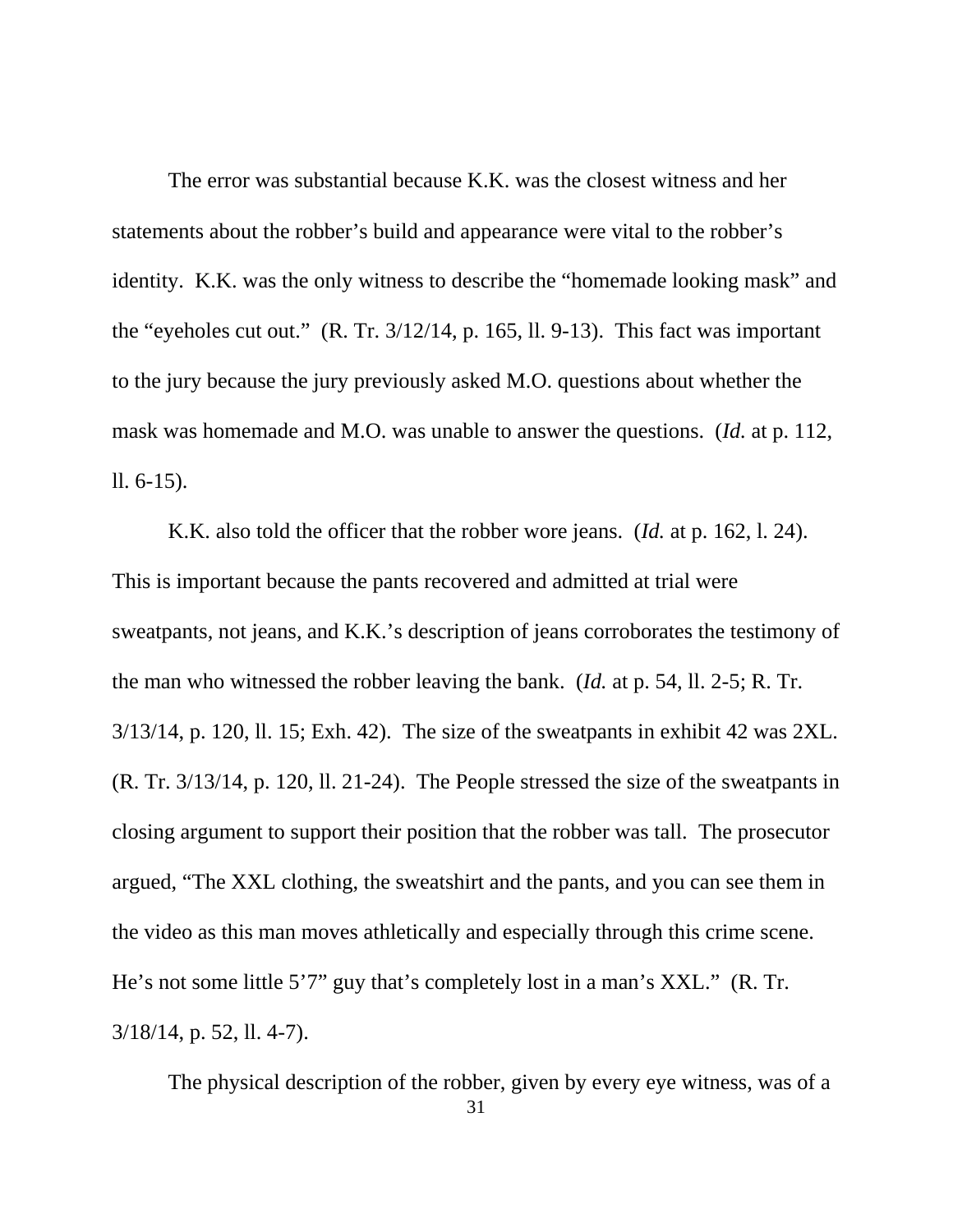man 5'7" to 5'9" tall. At 6'2", Mr. Townsell does not come close to matching the physical description. Thus, the cross-examination of the closest eye-witness was crucial.

Additionally, K.K. was the only witness to state that the robber pointed the gun at M.O. (R. Tr. 3/12/14, p. 163, l. 14). M.O. testified that the gun was not aimed at him and M.O. is not visible on the surveillance video until after the robber leaves. (*Id.* at p. 95, ll. 3-8; R. Ex. 1).

Under these circumstances, and given the significant discrepancies in the identity evidence, the error so undermined the fundamental fairness of the trial as to cast serious doubt on the reliability of the judgment of conviction. *See Miller*, 113 P.3 at 150.

# **V. The Evidence is Not Sufficient to Sustain the Convictions of Felony Menacing and Aggravated Robbery as to M.O.**

### A. Standard of Review

Claims challenging the sufficiency of the evidence are reviewed de novo. *People v. Perez*, 2016 CO 12, ¶ 8, 367 P.3d 695, 697. Appellate courts review de novo to determine whether the evidence "was both 'substantial and sufficient' to support the conclusion by a reasonable mind that the defendant was 'guilty beyond a reasonable doubt.'" *Id.* (quoting *Dempsey v. People*, 117 P.3d 800, 807 (Colo.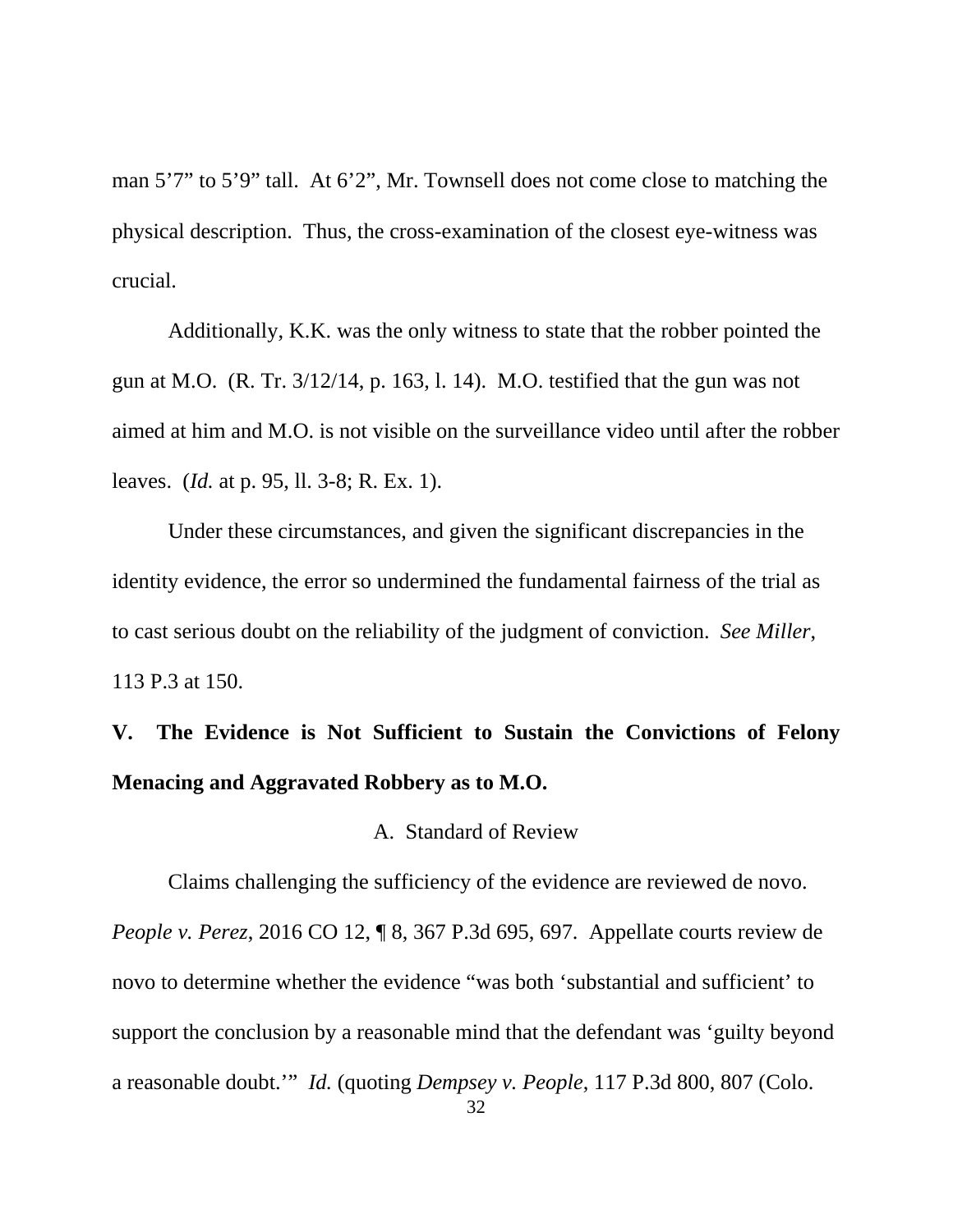2005), and *People v. Bennett*, 183 Colo. 125, 130, 515 P.2d 466, 469 (1973)).

### B. Preservation

This issue is preserved. Defense counsel moved for a judgment of acquittal for the felony menacing and aggravated robbery counts involving M.O., stating, "all of the physical evidence as well as the testimony would suggest that the bank robber did not even realize that [M.O.] was present during any of this. So there is no evidence that anything was taken from him directly or that there were any further movements or pointing of the gun towards him." (R. Tr. 3/17/14, p. 155, ll. 12-17).

### C. Menacing

Mr. Townsell was convicted of two counts of felony menacing under section 18-3-206, C.R.S. Section 18-3-206(1) provides: "A person commits the crime of menacing if, by any threat or physical action, he or she knowingly places or attempts to place another person in fear of imminent serious bodily injury." Menacing is a felony when the suspect uses a deadly weapon. § 18-3-206(1)(a).

Felony menacing requires a knowing mental state that is "satisfied when the offender is aware that he is placing or attempting to place another person in fear of imminent serious bodily injury by the use of a deadly weapon, regardless of whether or not the offender had a conscious objective to cause such fear in the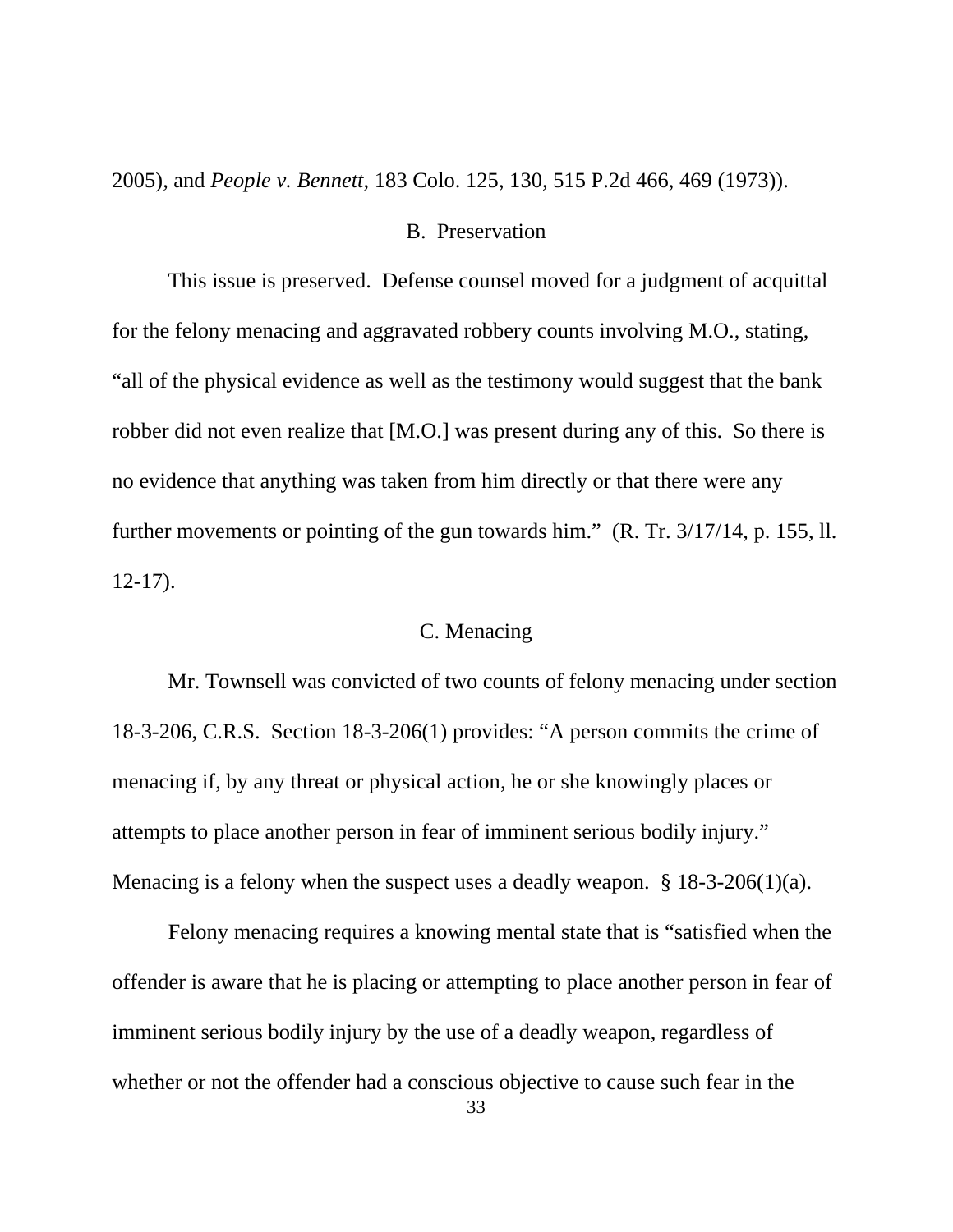other person." *People v. Crump*, 769 P.2d 496, 499 (Colo. 1989). A conviction requires that the suspect "be aware that his conduct is practically certain to cause the result." § 18–1–501(6), C.R.S.; *People v. Dist. Court*, 926 P.2d 567, 571 (Colo. 1996).

The focus in a felony menacing case is on the intent and actions of the defendant. *People v. Lopez*, 2015 COA 45, ¶ 24. A victim's observations and reactions are "relevant considerations in determining whether the defendant had the requisite *mens rea* to commit [menacing]." *People v. Zieg*, 841 P.2d 342, 343 (Colo. App. 1992).

The evidence is insufficient to sustain a conviction for felony menacing as to M.O. because there is no evidence that the robber saw M.O. or knew M.O. was present. This is important because a felony menacing conviction requires that the defendant be aware that his conduct is practically certain to cause fear. However, the video shows the robber run into the bank straight to the teller and speak only to the teller. The robber does not look in the direction of M.O. or interact with him in any way. The robber could not have been aware that his conduct would place someone in fear if he was not aware of that person's presence.

M.O.'s reaction to the robbery is important because M.O. stated that he was not concerned about the gun and was not afraid. (R. Tr. 3/12/14, p. 95, ll. 14-18).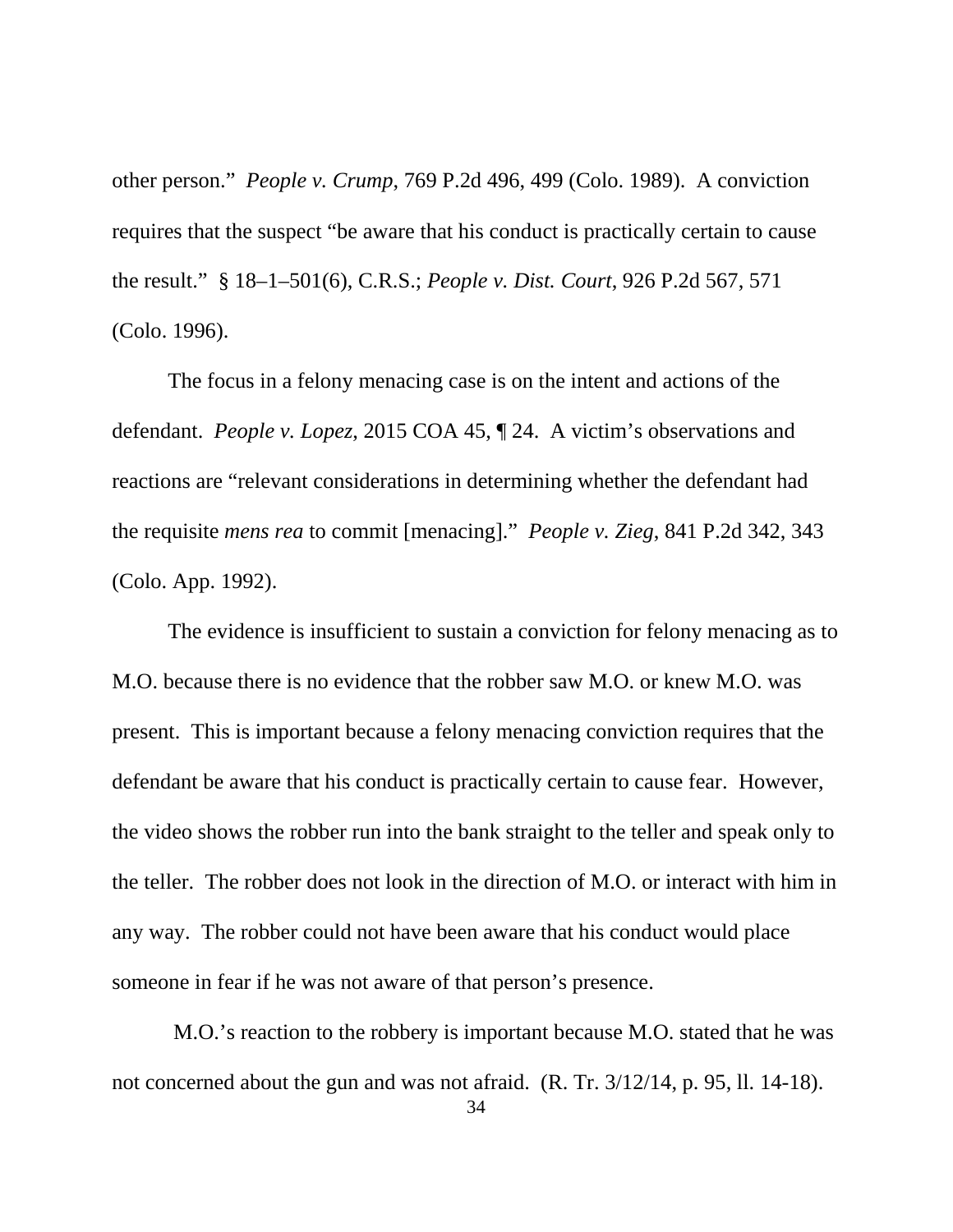After the robber left, M.O. calmly walked away from his desk, locked the bank doors, and called 911. (*Id.* at p. 97, ll. 7-11). His voice is so calm during the 911 call that the district court concluded that the 911 call could not be an excited utterance even though the call occurred only seconds after the incident. ((R. Ex. 112); R. Tr. 3/12/14, p. 144, ll. 17-21).

Additionally, this Court is in a position to view the videotaped surveillance and see the speed at which the robber ran past the area where M.O.'s desk was located. *See People v. Al-Yousif*, 49 P.3d 1165, 1171 (Colo. 2002) ("video's existence enables [appellate court] to undertake this review not just from the 'cold record,' but—at least in part—in precisely the same manner as the trial court"). The robber's head was covered by a hood, he ran straight forward, and he could not have peripheral vision to the distance where M.O. was seated. (R. Ex. 1). M.O. is only visible in camera angle two, and the view from that angle shows that the robber could not have known M.O. was at his desk. (*Id.*).

Therefore, even though felony menacing does not require proof of an alleged victim's subjective fear, it requires that the defendant knowingly place another in fear. And when the alleged victim's actions demonstrate that he was not afraid because the suspect was not paying any attention to the victim, the intent requirement is not satisfied.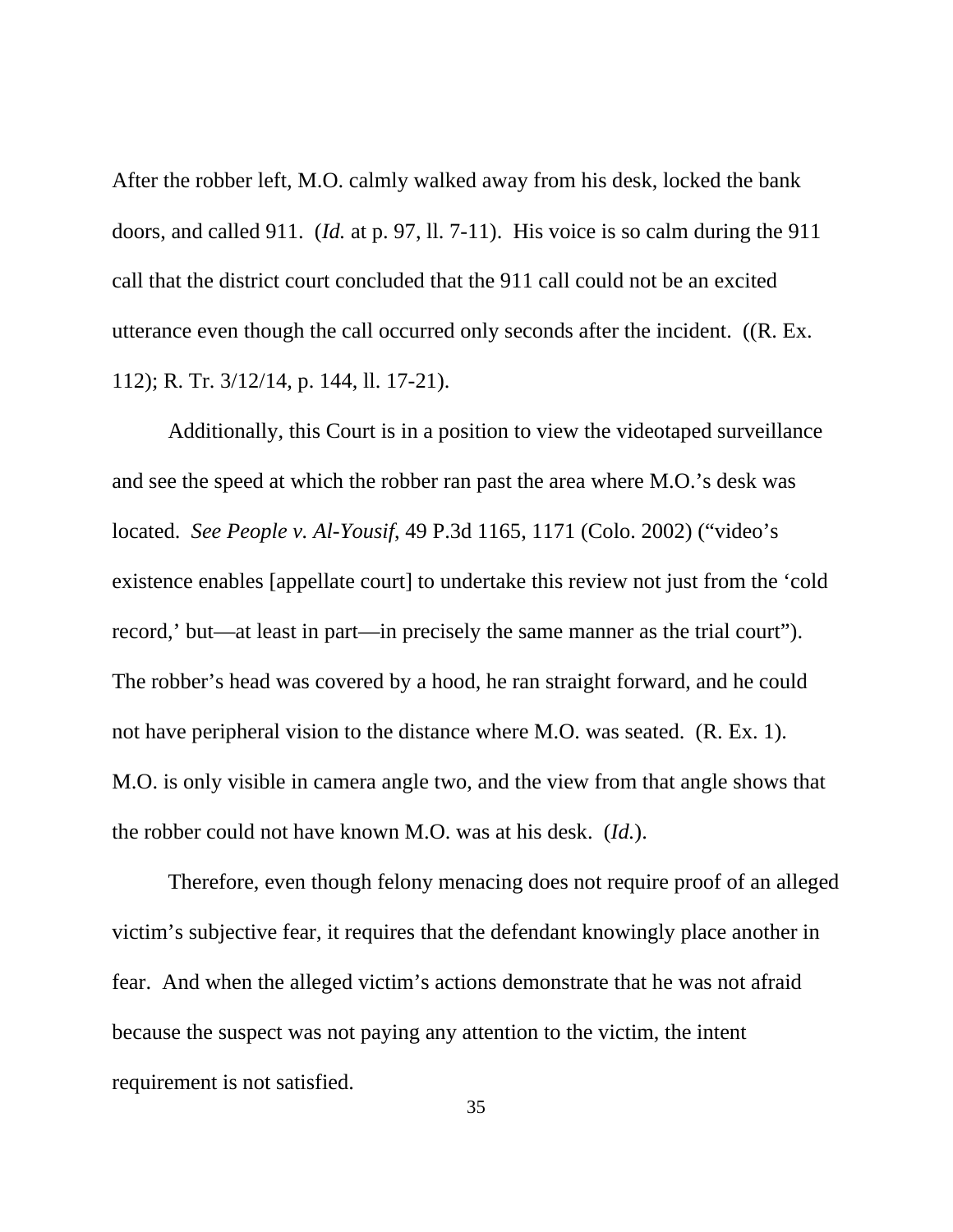### D. Robbery

For similar reasons, the robber did not knowingly take anything from the presence of M.O.

"A person who knowingly takes anything of value from the person or presence of another by the use of force, threats, or intimidation commits robbery." § 18-4-301, C.R.S. "Property is taken from the 'presence of another' when it is so within the victim's reach, inspection or observation that he or she would be able to retain control over the property but for the force, threats, or intimidation directed by the perpetrator against the victim." *People v. Bartowsheski*, 661 P.2d 235, 244 (Colo. 1983). To take property from someone's "presence," that person "must be exercising, or have the right to exercise, control over the article taken." *People v. Benton*, 829 P.2d 451, 453 (Colo. App. 1991).

There is no evidence that the robber knowingly took anything from the presence of M.O. The robber sprinted straight past M.O. while M.O. was seated at his desk in another area. (R. Tr.  $3/12/14$ , p. 93, ll. 15-18). M.O. testified that "[s]omeone dressed in all dark clothing ran past me, jumped the teller counter, took the money out of [K.K.'s] drawer and then ran down the line again and ran back out of the bank." (*Id.*) The robber did not turn his head towards M.O. or interact with M.O. in any way. (*Id.*) The surveillance video shows that the robber did not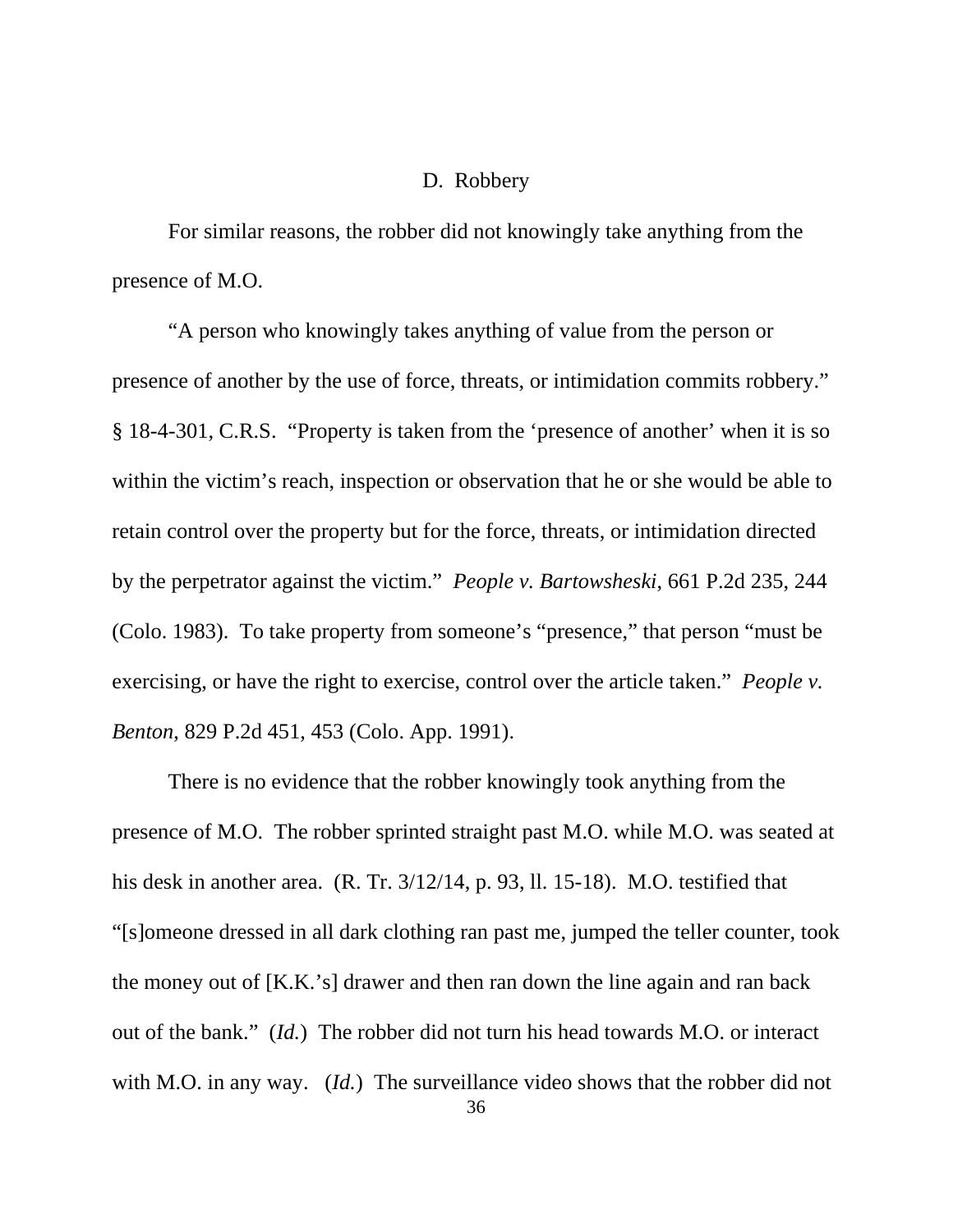look in M.O.'s direction. (R. Ex. 1). M.O. testified that the robber left the bank "just as fast as he came in  $\dots$  [and] ran out the front door." (R. Tr. 3/12/14, p. 96, ll. 17-19).

Likewise, the evidence is insufficient to sustain the conviction because there is no evidence that M.O. had any right to control the money in K.K.'s drawer. M.O. testified that he was "financial services consultant" and was "[r]esponsible for personal and business checking accounts, savings accounts, loans, money markets, auto loans[,]" but he did not testify that he had any right to control the money in K.K.'s drawer. (*Id.* at p. 92, ll. 13-18).

In *People v. Ridenour*, 878 P.2d 23, 27 (Colo. App. 1994), another division of this Court held that a movie ticket taker "did not have physical possession of the money taken" and "no evidence showed that he had the right to exercise control over that money." Therefore, the "the evidence presented could not support the finding that he was in possession of or had control over the money taken—an element necessary to be established in order to prove that he was the victim of an aggravated robbery." *Id.* Similarly, here, there was no evidence that M.O. had control over the money taken.

The evidence is insufficient to sustain the burglary and menacing convictions involving M.O.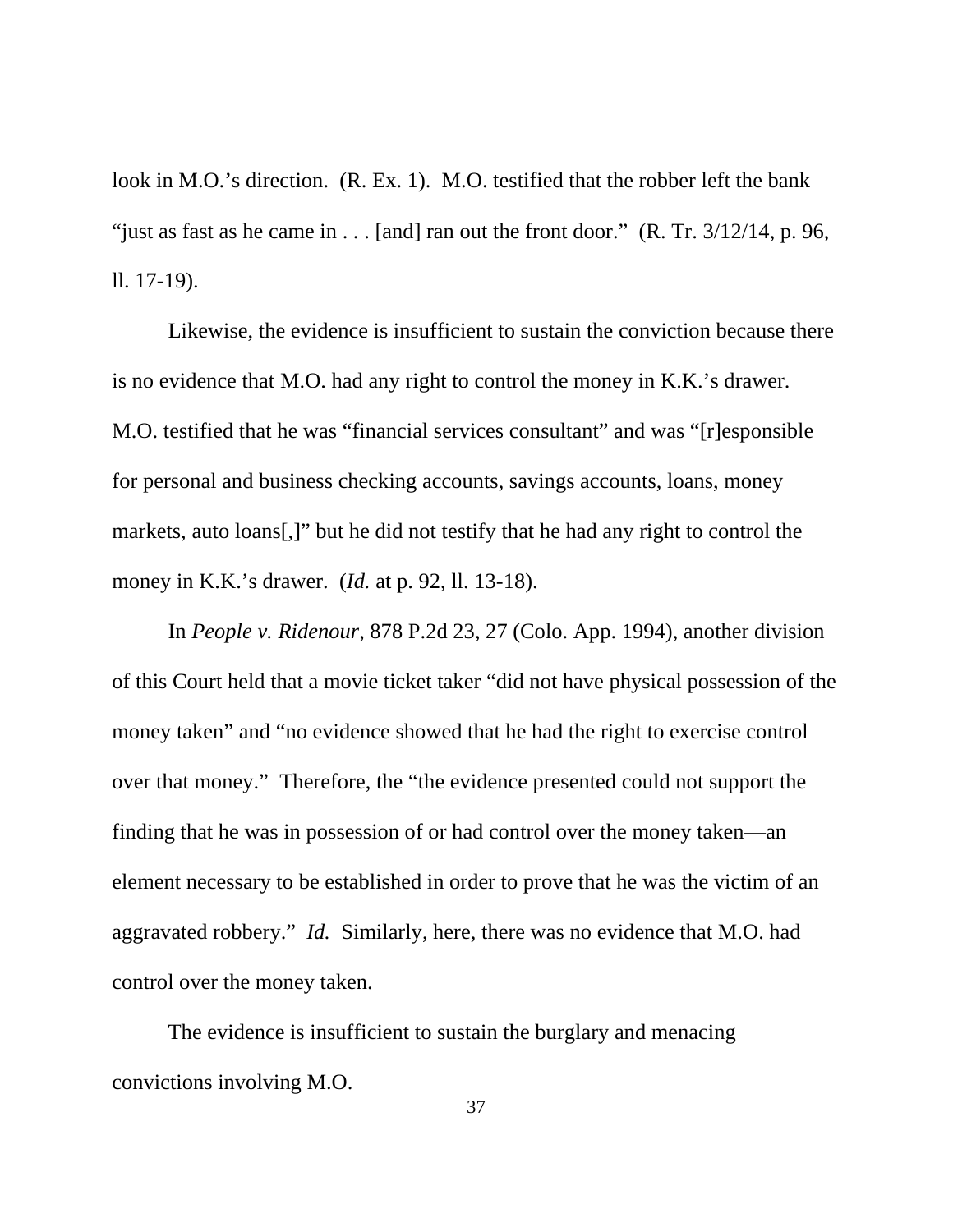### **VI. Multiple Trial Errors Resulted in Cumulative Error Requiring Reversal**

When the combined effect of all of the trial errors prevents a defendant from receiving a fair trial, reversal is required. *People v. Reynolds*, 194 Colo. 543, 552, 575 P.2d 1286, 1294 (1978). "A cumulative error analysis aggregates all trial errors that individually have been found harmless, and therefore not reversible, and analyzes whether their cumulative effect is such that they can no longer be deemed harmless." *People v. Clark*, 214 P.3d 531, 543 (Colo. App. 2009), *aff'd*, 232 P.3d 1287 (Colo. 2010).

Numerous trial errors occurred: DNA match evidence was admitted without statistical significance data, late disclosure of the DNA expert witness's report prejudiced Mr. Townsell, the prosecution elicited testimony that Mr. Townsell was previously incarcerated, and testimonial hearsay was admitted in violation of Mr. Townsell's constitutional rights. The combined effect of these errors — even if this Court determines that any of them are individually harmless — deprived Mr. Townsell of a fair trial.

## **VII. The District Court Erred in Concluding That Consecutive Sentences Were Required for the Aggravated Robbery Convictions**

A. Standard of Review

38 A sentencing court's decision to impose consecutive sentences is reviewed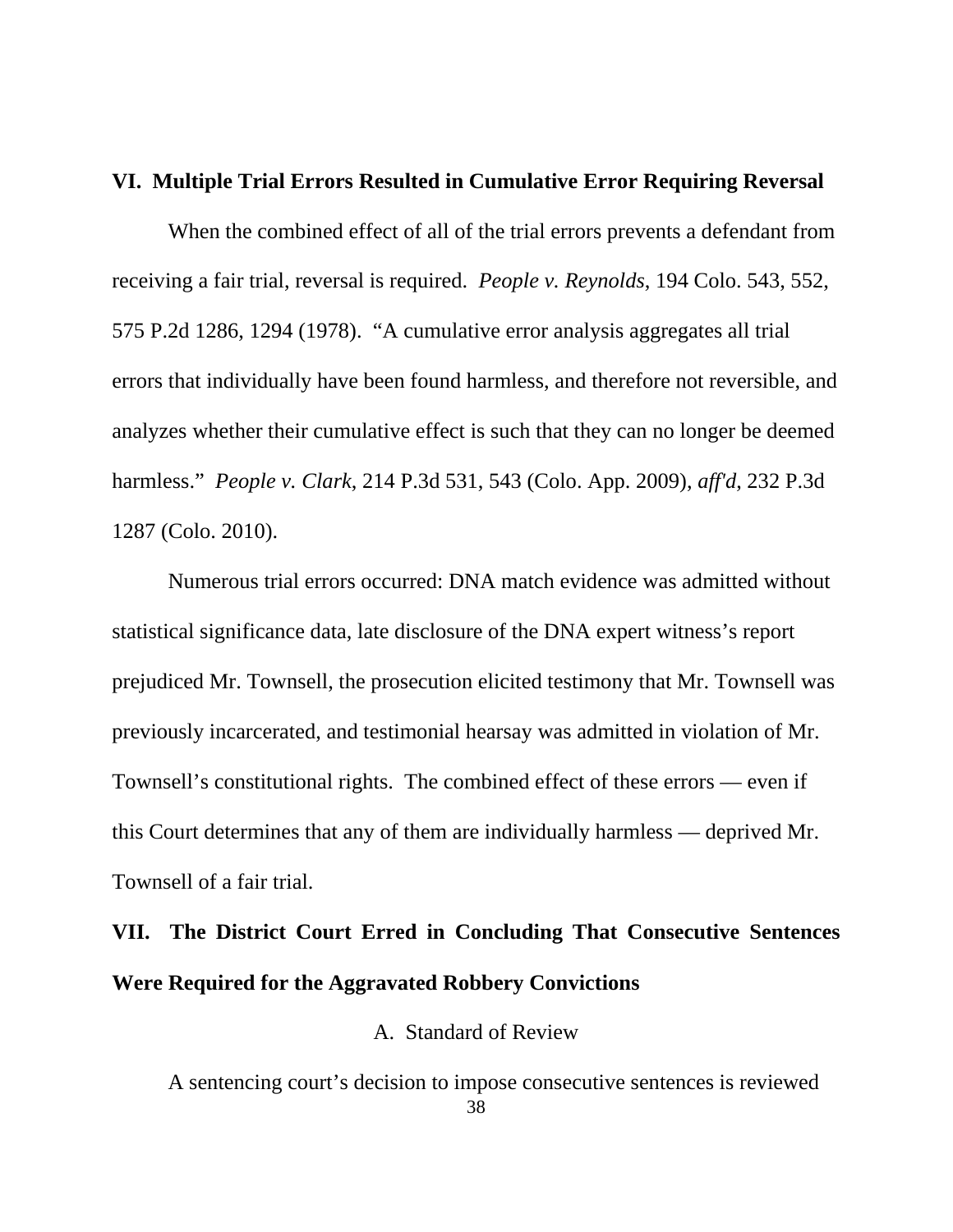for an abuse of discretion. *People v. Glasser*, 293 P.3d 68, 78 (Colo. App. 2011). A court abuses its discretion when it misapplies the law. *People v. Montanez*, 2012 COA 101, ¶ 8, 300 P.3d 940.

### B. Preservation

This issue is preserved. Defense counsel provided a written sentencing memorandum and also argued at the sentencing hearing that the evidence supporting the convictions was identical and did not mandate consecutive sentencing. (R. Tr. 5/12/14, p. 20, ll. 21-25; R. Supp. CF, p. 45).

### C. Discussion

"A person convicted of two or more separate crimes of violence arising out of the same incident shall be sentenced for such crimes so that sentences are served consecutively rather than concurrently." § 18-1.3-406(3), C.R.S. However, "the crime of violence statute is subject to the requirements" of section 18–1–408(3), C.R.S. *People v. Torrez*, 2013 COA 37, ¶ 54, 316 P.3d 25, 34–35 (citing *People v. O'Shaughnessy,* 275 P.3d 687, 697 (Colo. App. 2010), *aff'd,* 2012 CO 9, 269 P.3d 1233).

Section 18-1-408(3) provides in pertinent part, "If more than one guilty verdict is returned as to any defendant in a prosecution where multiple counts are tried . . . the sentences imposed shall run concurrently; except that, where multiple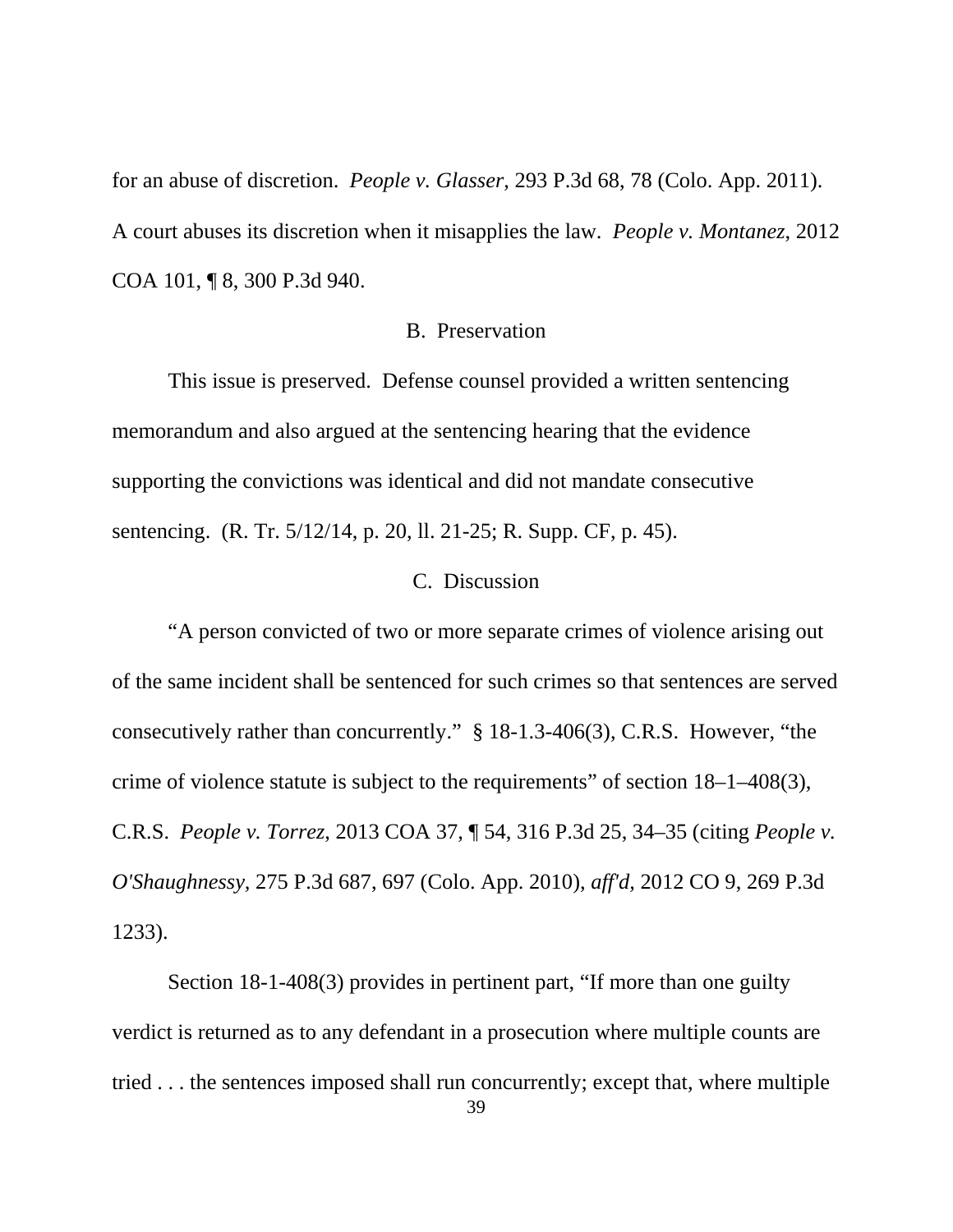victims are involved, the court may, within its discretion, impose consecutive sentences."

Sections 18–1–408(3) and 18-1.3-406(3) must be construed together. *People v. Jurado*, 30 P.3d 769, 773 (Colo. App. 2001). "[C]rimes of violence are 'separate' within the meaning of [former section 18-1.3-406(3)], and thus require consecutive sentencing, when the evidence supporting the convictions is not 'identical' within the meaning of § 18–1–408(3)." *Jurado*, 30 P.3d at 773. This analysis "turns on whether the charges result from the same act, so that the evidence of the act is identical, or from two or more acts fairly considered to be separate acts, so that the evidence is different." *Juhl v. People*, 172 P.3d 896, 902 (Colo. 2007). "[W]hen the same act or acts give rise to both charges," the evidence supporting those crimes is considered identical. *People v. Dixon*, 950 P.2d 686, 689 (Colo. App. 1997). The evidence must be analyzed to "determine if the separate convictions were based on more than one distinct act and if so, whether those acts were separated by time and place." *Juhl*, 172 P.3d at 901.

Here, the evidence supporting the convictions for aggravated robbery was identical because it was based on the same acts. The robber entered the bank, sprinted past M.O., ran straight to the counter, and demanded and left with money from K.K.'s drawer. If this Court determines that the evidence was sufficient to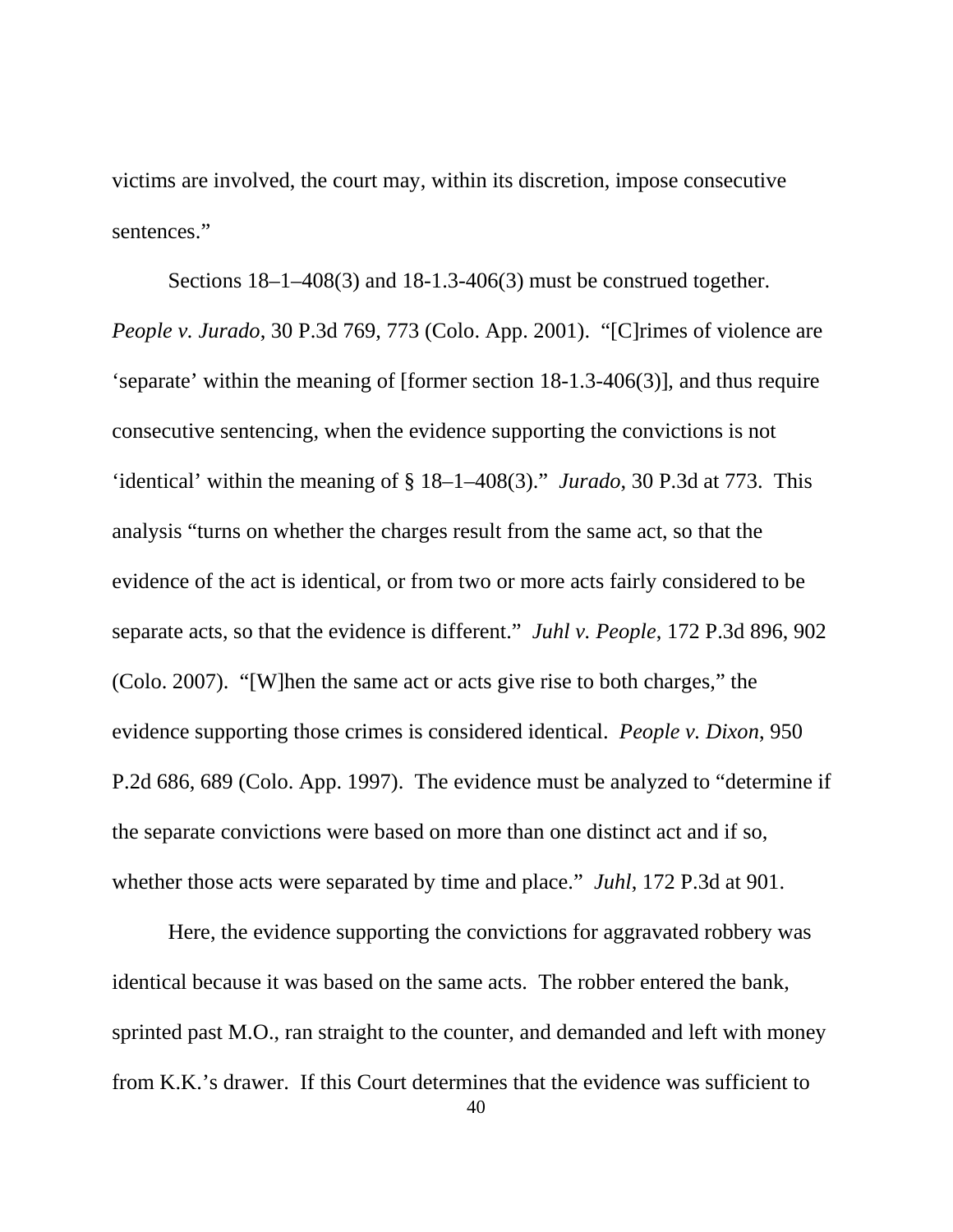support the count involving M.O., then the same actions of demanding the money with the use of a gun and removing the money from K.K.'s drawer met the elements of taking anything of value from the presence of both M.O. and K.K. There were no additional or different actions used to support the conviction involving M.O. Nor were there additional or different actions used to support the conviction involving K.K.

The district court, however, imposed consecutive sentences for the aggravated robbery convictions because it determined that discretionary concurrent sentencing based on multiple victims was not applicable. After hearing argument from counsel and analyzing the case law, the court concluded, "I do believe a consecutive sentencing is required in this case." (R. Tr. 5/12/14, p. 50, ll. 15-16). The district court based this conclusion on the fact that "there are clearly different victims in the case and, therefore, not identical evidence." (*Id.* at p. 50, ll. 10-11).

In some cases, the fact of multiple victims will mean that the evidence is not identical. For example, in *People v. Ellis*, 30 P.3d 774, 781–82 (Colo. App. 2001), the defendant fired three separate shots from his gun, and the separate shots warranted separate counts of attempted extreme indifference murder. And in *People v. Esparza-Treto*, 282 P.3d 471, 489 (Colo. App. 2011) (J. Taubman, dissenting), Judge Taubman addressed a consecutive sentencing contention in his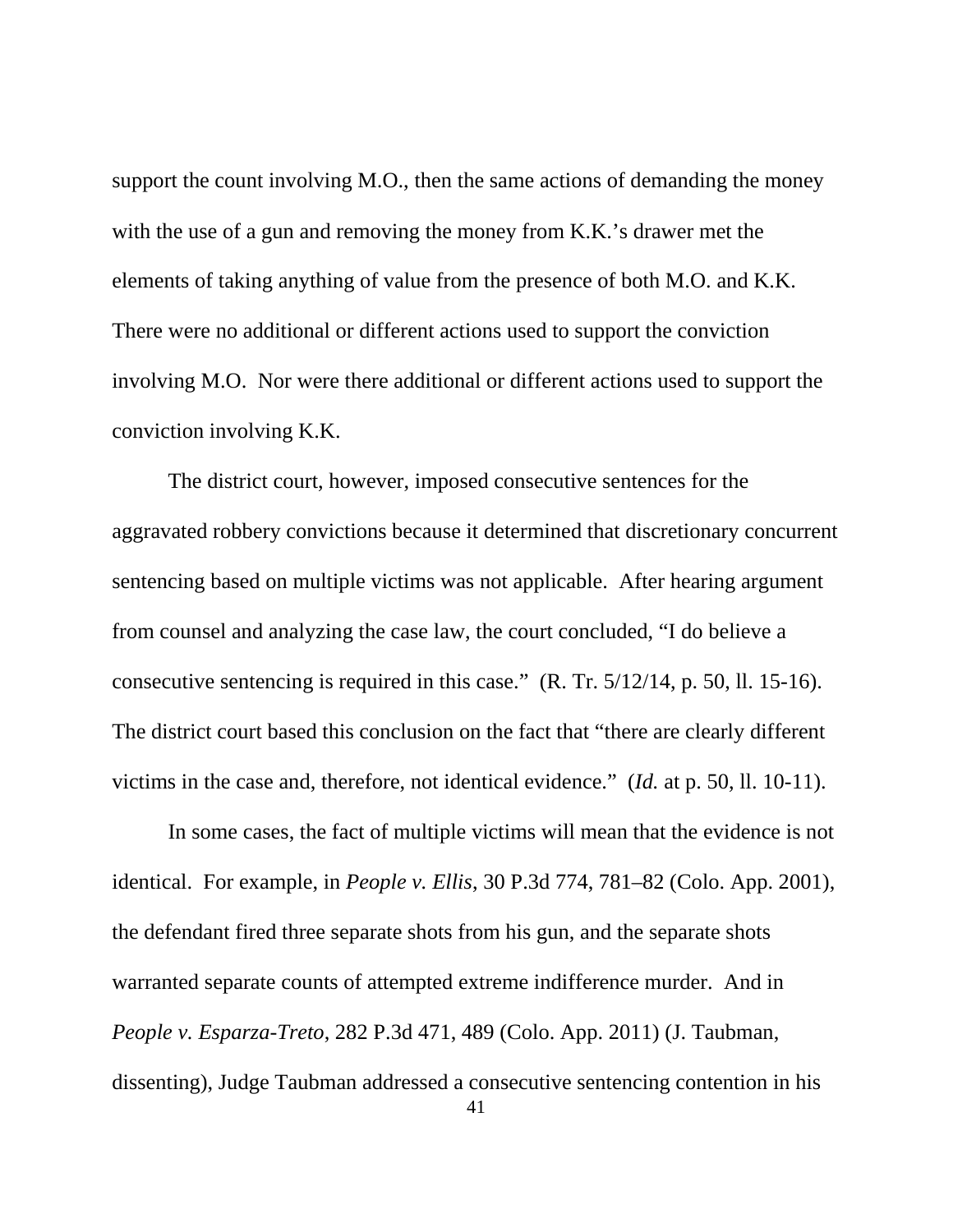dissent that was not addressed by the majority. He noted that identical evidence might support most elements but because one of the elements was serious bodily injury, different evidence was required to prove the serious bodily injury for each victim. *Id.*

In this case, however, there was no separate injury, and no separate actions that differentiated the aggravated robbery conviction as to M.O. from the aggravated robbery conviction as to K.K. Therefore, consecutive sentencing was not required in this case. The district court erred in concluding that consecutive sentencing was mandated.

The record demonstrates that the district court would have exercised its discretion to impose concurrent sentences. (R. Tr. 5/12/14, p. 50, ll. 14-16). The court requested argument on the issue and fully analyzed the question before concluding that consecutive sentencing was mandatory. (*Id.* at p. 35, ll. 9-16; p.  $45, 1, 13 - p. 50, 1, 16$ . Therefore, Mr. Townsell requests that this Court vacate his consecutive sentence for the aggravated robbery conviction involving M.O., and remand for the district court to amend the mittimus and impose the sentence to run concurrent to the sentence for the conviction involving K.K. *See People v. Dotson*, 55 P.3d 175, 182 (Colo. App. 2002) (remanding to correct mittimus to reflect concurrent rather than consecutive sentence).